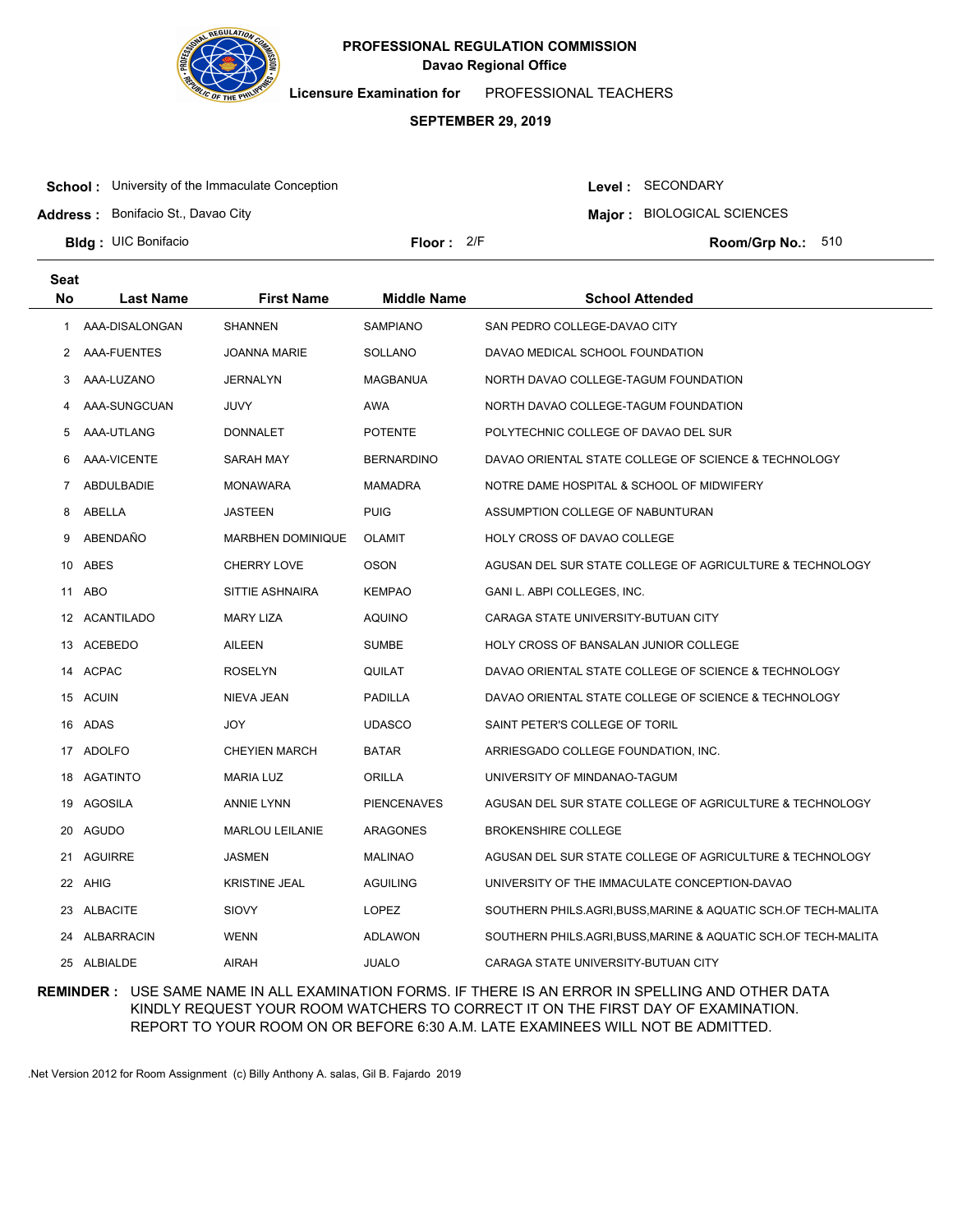

**Licensure Examination for**  PROFESSIONAL TEACHERS

### **SEPTEMBER 29, 2019**

**School:** University of the Immaculate Conception

Level : SECONDARY

**Major : BIOLOGICAL SCIENCES** 

**Address :** Bonifacio St., Davao City

**Bldg : Floor : Room/Grp No.:** UIC Bonifacio

Floor: 2/F Room/Grp No.: 511

| Seat<br><b>No</b> | <b>Last Name</b> | <b>First Name</b>  | <b>Middle Name</b> | <b>School Attended</b>                                       |
|-------------------|------------------|--------------------|--------------------|--------------------------------------------------------------|
| $\mathbf{1}$      | ALBIT            | <b>BERNARDO JR</b> | DAYADAY            | MINDANAO MEDICAL FOUNDATION COLLEGE                          |
| 2                 | ALBUERA          | <b>MHAVIL</b>      | <b>GARTES</b>      | DAVAO ORIENTAL STATE COLLEGE OF SCIENCE & TECHNOLOGY         |
| 3                 | ALCARIA          | <b>LORIZA</b>      | <b>DINOY</b>       | <b>HOLY CROSS OF BANSALAN JUNIOR COLLEGE</b>                 |
| 4                 | ALEGRE           | <b>REYVAN</b>      | <b>REFAMONTE</b>   | UNIVERSITY OF SOUTHEASTERN PHILIPPINES-DAVAO CITY            |
| 5                 | <b>ALENDAJAO</b> | HANNAH GAE         | SARANILLO          | SOUTHERN PHILS.AGRI, BUSS, MARINE & AQUATIC SCH.OF TECH-MATI |
|                   |                  |                    |                    |                                                              |
| 6                 | ALFAR            | <b>NOEMI</b>       | LABADOR            | UNIVERSITY OF MINDANAO-TAGUM                                 |
| 7                 | ALIBANGBANG      | ANGEL MAE          | <b>RENDOQUE</b>    | UNIVERSITY OF MINDANAO-TAGUM                                 |
| 8                 | <b>ALIGATO</b>   | WENDYL             | MALIMBASAO         | DAVAO ORIENTAL STATE COLLEGE OF SCIENCE & TECHNOLOGY         |
| 9                 | ALIMA            | <b>LOUIE</b>       | <b>BARRAMEDA</b>   | SURIGAO DEL SUR STATE UNIVERSITY-TAGBINA CAMPUS              |
|                   | 10 ALISAN        | <b>CHARLYN</b>     | <b>MANAPOS</b>     | <b>MATI DOCTORS COLLEGE</b>                                  |
|                   | 11 ALO           | <b>AILYN</b>       | <b>BANQUISIO</b>   | DAVAO ORIENTAL STATE COLLEGE OF SCIENCE & TECHNOLOGY         |
|                   | 12 ALOMIA        | <b>MAY FLOR</b>    | PELARCO            | SULTAN KUDARAT STATE UNIVERSITY-TACURONG                     |
| 13                | ALPANTA          | <b>JEAN REY</b>    | <b>MARAVILLES</b>  | <b>BROKENSHIRE COLLEGE</b>                                   |
| 14                | <b>ALTIZO</b>    | <b>CHARLYN</b>     | <b>EBRANO</b>      | DAVAO ORIENTAL STATE COLLEGE OF SCIENCE & TECHNOLOGY         |
|                   | 15 ALUMBRO       | <b>GLENN</b>       | PAQUIDONGAN        | UNIVERSITY OF MINDANAO-DAVAO CITY                            |
|                   | 16 ALVAREZ       | <b>KHATLENE</b>    | <b>VELEZ</b>       | AGUSAN DEL SUR STATE COLLEGE OF AGRICULTURE & TECHNOLOGY     |
|                   | 17 ALVAREZ       | <b>OLIVER</b>      | ZAMORA             | WESTERN MINDANAO STATE U-ZAMBOANGA CITY                      |
| 18                | AMBAYEC          | <b>CHERAMIE</b>    | <b>MACABODBOD</b>  | DAVAO ORIENTAL STATE COLLEGE OF SCIENCE & TECHNOLOGY         |
| 19                | AMBE             | <b>REDEM OHMAR</b> | <b>ABE</b>         | DAVAO CENTRAL COLLEGE                                        |
|                   | 20 AMILLER       | <b>JAMAICA</b>     | <b>BORNIAS</b>     | UNIVERSITY OF SOUTHEASTERN PHILIPPINES-DAVAO CITY            |
| 21                | AMPAN            | LOWIE MAR          | AMARILLE           | DAVAO DEL NORTE STATE COLLEGE                                |
|                   | 22 AMPATUAN      | AMERAH             | <b>PUSDAN</b>      | NOTRE DAME OF MIDSAYAP COLLEGE                               |
| 23                | AMPER            | <b>ROVIE</b>       | MAQUINIANO         | SOUTHERN PHILS.AGRI,BUSS,MARINE & AQUATIC SCH.OF TECH-MATI   |
| 24                | AMPONG           | <b>JUDY LYNNE</b>  | <b>JADUCANA</b>    | UNIVERSITY OF THE IMMACULATE CONCEPTION-DAVAO                |
|                   | 25 ANCHETA       | <b>JIMSEN JANE</b> | <b>DEVERA</b>      | SULTAN KUDARAT STATE UNIVERSITY-TACURONG                     |

**REMINDER :** USE SAME NAME IN ALL EXAMINATION FORMS. IF THERE IS AN ERROR IN SPELLING AND OTHER DATA KINDLY REQUEST YOUR ROOM WATCHERS TO CORRECT IT ON THE FIRST DAY OF EXAMINATION. REPORT TO YOUR ROOM ON OR BEFORE 6:30 A.M. LATE EXAMINEES WILL NOT BE ADMITTED.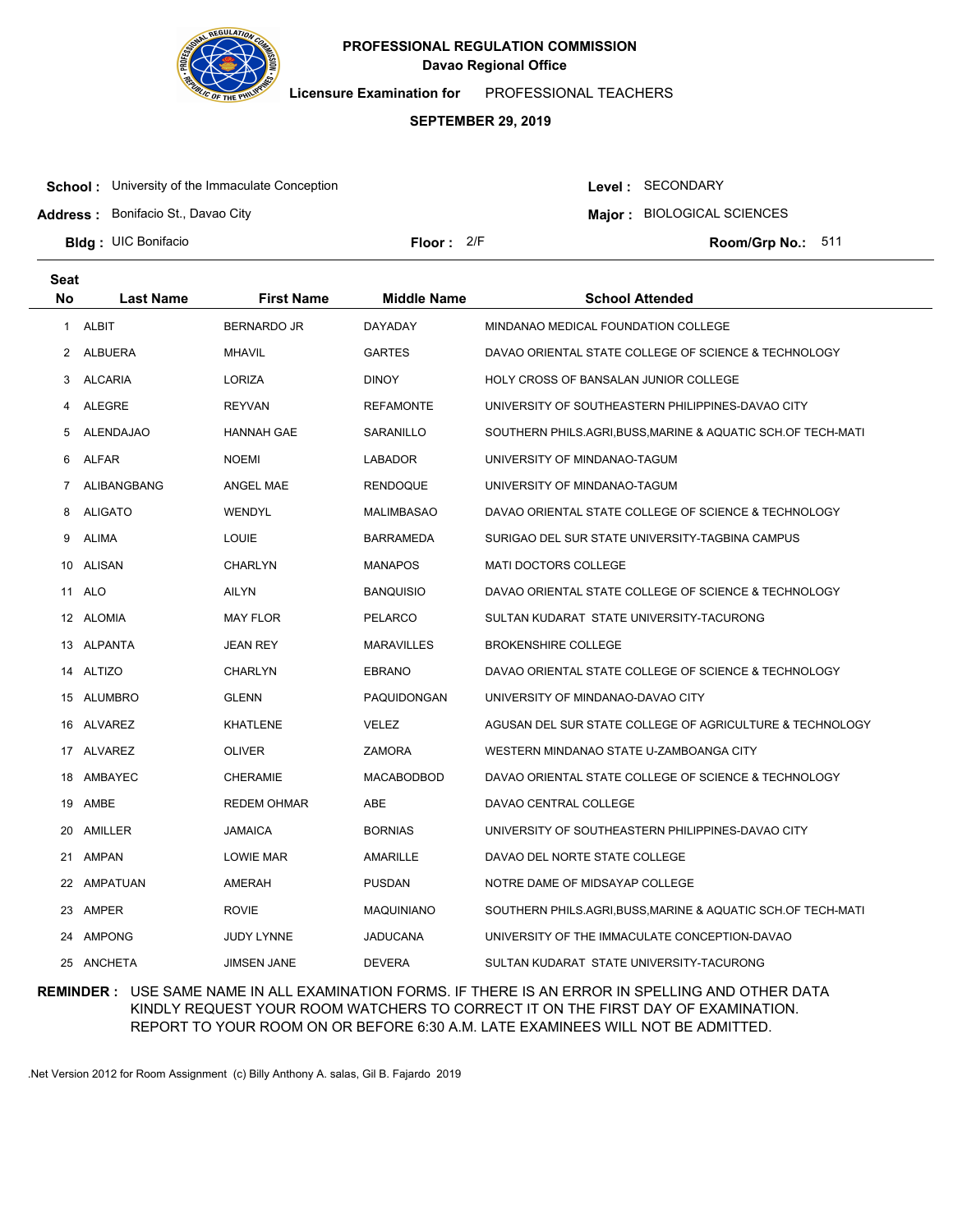

**Licensure Examination for**  PROFESSIONAL TEACHERS

### **SEPTEMBER 29, 2019**

**School:** University of the Immaculate Conception

**Address :** Bonifacio St., Davao City

Level : SECONDARY

**Major : BIOLOGICAL SCIENCES** 

**Bldg : Floor : Room/Grp No.:** UIC Bonifacio

Floor: 2/F Room/Grp No.: 512

| Seat           |                  |                        |                    |                                                           |
|----------------|------------------|------------------------|--------------------|-----------------------------------------------------------|
| No             | <b>Last Name</b> | <b>First Name</b>      | <b>Middle Name</b> | <b>School Attended</b>                                    |
| 1              | ANGOT            | <b>FRANKLIN</b>        | <b>REMOROSA</b>    | SURIGAO DEL SUR STATE UNIVERSITY-TAGBINA CAMPUS           |
| 2              | ANGOT            | <b>ROLAND</b>          | <b>SAYRE</b>       | NOTRE DAME UNIVERSITY                                     |
| 3              | ANIMA            | <b>CLYMENE CLEA</b>    | <b>MALEFICIO</b>   | NOTRE DAME OF KIDAPAWAN COLLEGE                           |
| 4              | <b>ANTIPOLO</b>  | <b>ERIK GIOVANNI</b>   | <b>DELOS REYES</b> | <b>HOLY CROSS OF DAVAO COLLEGE</b>                        |
| 5              | APARECE          | EL JOHN                | <b>JUATON</b>      | HOLY CROSS OF BANSALAN JUNIOR COLLEGE                     |
| 6              | <b>AQUILES</b>   | <b>GERLIE</b>          | CANTERE            | UNIVERSITY OF SOUTHEASTERN PHILIPPINES-DAVAO CITY         |
| $\overline{7}$ | <b>AQUINDE</b>   | <b>PRINCES</b>         | CACANINDIN         | AGUSAN DEL SUR STATE COLLEGE OF AGRICULTURE & TECHNOLOGY  |
| 8              | AQUINO           | <b>MICHAEL</b>         | <b>ALCARIA</b>     | HOLY CROSS OF BANSALAN JUNIOR COLLEGE                     |
| 9              | ARAIZ            | <b>EMY ROSE</b>        | <b>SULIVA</b>      | HOLY CROSS OF DAVAO COLLEGE                               |
| 10             | ARAMBALA         | <b>JESABETH</b>        | <b>VIGONTE</b>     | COMPOSTELA VALLEY STATE COLLEGE - MAIN                    |
| 11             | ARAMBALA         | <b>YERLLESER</b>       | <b>REGALADO</b>    | HOLY CROSS COLLEGE OF CALINAN                             |
|                | 12 ARCILLAS      | <b>BABY MAE</b>        | <b>BALUYAN</b>     | UNIVERSITY OF MINDANAO-DIGOS COLLEGE                      |
|                | 13 ARELLANO      | <b>DANTE</b>           | MIÑOZA             | DAVAO ORIENTAL STATE COLLEGE OF SCIENCE & TECHNOLOGY      |
|                | 14 ARENGA        | <b>MARC JONE</b>       | <b>CORDERO</b>     | UNIVERSITY OF SOUTHERN MINDANAO-KABACAN                   |
| 15             | ARISTON          | <b>JASON</b>           | <b>JOVITA</b>      | COTABATO FOUNDATION COLLEGE OF SCIENCE & TECHNOLOGY       |
| 16             | ARSENIO          | <b>ADELE</b>           | <b>ALBISO</b>      | BUKIDNON STATE UNIVERSITY-STO TOMAS EXTERNAL STUDIES CTR. |
|                | 17 ARTAJO        | <b>APRIL ANNETTE</b>   | <b>TAMBILAWAN</b>  | DAVAO ORIENTAL STATE COLLEGE OF SCIENCE & TECHNOLOGY      |
|                | 18 ASAHID        | <b>CHRISTIAN</b>       | <b>LLERIN</b>      | UNIVERSITY OF MINDANAO-DAVAO CITY                         |
|                | 19 ASIS          | <b>JUVELYN</b>         | <b>TOLOSA</b>      | AGUSAN DEL SUR STATE COLLEGE OF AGRICULTURE & TECHNOLOGY  |
| 20             | ASOQUE           | <b>RONALYN</b>         | LINTOGONAN         | DAVAO ORIENTAL STATE COLLEGE OF SCIENCE & TECHNOLOGY      |
| 21             | <b>ASPERA</b>    | <b>CHARISSE DIANNE</b> | CALINAWAN          | AGUSAN DEL SUR STATE COLLEGE OF AGRICULTURE & TECHNOLOGY  |
| 22             | ASUMBRADO        | <b>EDGIE MAE</b>       | <b>ARO</b>         | CHRISTIAN COLLEGES OF SOUTHEAST ASIA                      |
| 23             | ATABLANCO        | <b>CRISTY POP</b>      | <b>AMPILAN</b>     | DAVAO ORIENTAL STATE COLLEGE OF SCIENCE & TECHNOLOGY      |
| 24             | AUDITOR          | <b>NONIE</b>           | <b>AWING</b>       | UNIVERSITY OF THE IMMACULATE CONCEPTION-DAVAO             |
|                | 25 AYOD          | <b>JELAMAE</b>         | <b>PACALDO</b>     | ASSUMPTION COLLEGE OF NABUNTURAN                          |

**REMINDER :** USE SAME NAME IN ALL EXAMINATION FORMS. IF THERE IS AN ERROR IN SPELLING AND OTHER DATA KINDLY REQUEST YOUR ROOM WATCHERS TO CORRECT IT ON THE FIRST DAY OF EXAMINATION. REPORT TO YOUR ROOM ON OR BEFORE 6:30 A.M. LATE EXAMINEES WILL NOT BE ADMITTED.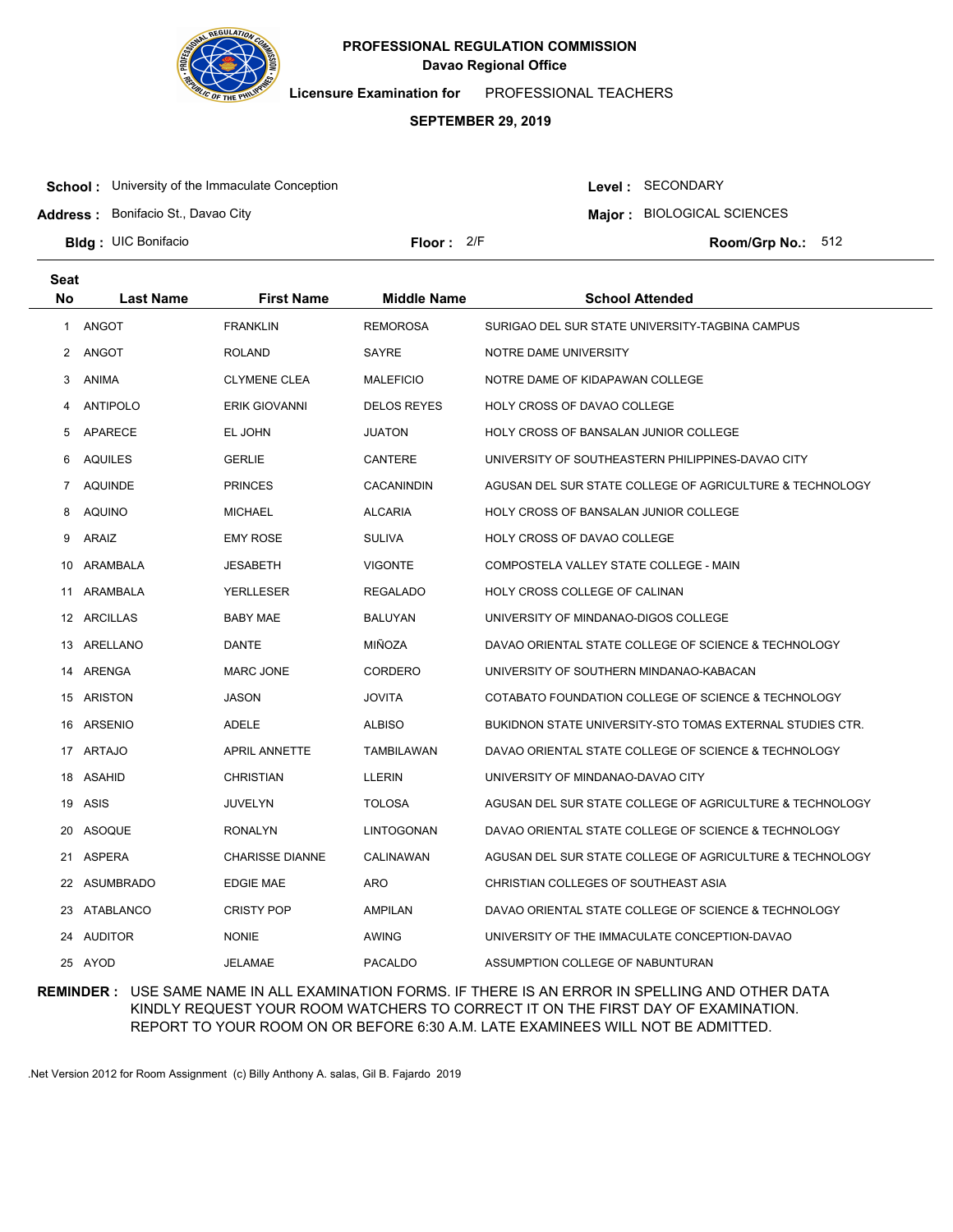

**Licensure Examination for**  PROFESSIONAL TEACHERS

### **SEPTEMBER 29, 2019**

**School:** University of the Immaculate Conception

Level : SECONDARY

**Major : BIOLOGICAL SCIENCES** 

**Address :** Bonifacio St., Davao City

**Bldg : Floor : Room/Grp No.:** UIC Bonifacio Floor: 2/F Room/Grp No.: 513

| <b>Seat</b> |                  |                     |                    |                                                              |
|-------------|------------------|---------------------|--------------------|--------------------------------------------------------------|
| <b>No</b>   | <b>Last Name</b> | <b>First Name</b>   | <b>Middle Name</b> | <b>School Attended</b>                                       |
| 1           | <b>AYUSTE</b>    | <b>MABEL</b>        | <b>BAGUASAN</b>    | ASSUMPTION COLLEGE OF DAVAO                                  |
| 2           | BACALSO          | MARILY              | <b>CAMEROS</b>     | COMPOSTELA VALLEY STATE COLLEGE - MAIN                       |
| 3           | BACAMANTE        | <b>SERGIO III</b>   | <b>ROJO</b>        | UNIVERSITY OF MINDANAO-DIGOS COLLEGE                         |
| 4           | <b>BACUS</b>     | <b>RHYNZ ALDRUS</b> |                    | DAVAO ORIENTAL STATE COLLEGE OF SCIENCE & TECHNOLOGY         |
| 5           | BADANG           | <b>REJEAN</b>       | CADALZO            | DAVAO ORIENTAL STATE COLLEGE OF SCIENCE & TECHNOLOGY         |
| 6           | <b>BADIABLE</b>  | <b>JONALYN</b>      | <b>PUDANG</b>      | DAVAO ORIENTAL STATE COLLEGE OF SCIENCE & TECHNOLOGY         |
| 7           | <b>BADRUDIN</b>  | <b>MADIEJAH</b>     | <b>DICAY</b>       | NOTRE DAME UNIVERSITY                                        |
| 8           | BADUDAO          | LOUIE JAY           | SAGUIMPA           | MATS COLLEGE OF TECHNOLOGY                                   |
| 9           | <b>BADUDAO</b>   | <b>ROCHELLE</b>     | <b>VILLAFLOR</b>   | DAVAO ORIENTAL STATE COLLEGE OF SCIENCE & TECHNOLOGY         |
| 10          | <b>BAGUIO</b>    | <b>CLAUDINE</b>     | <b>VERZANO</b>     | UNIVERSITY OF MINDANAO-DAVAO CITY                            |
|             | 11 BAHULAY       | <b>KRISFUL</b>      | CAINGLET           | AGUSAN DEL SUR STATE COLLEGE OF AGRICULTURE & TECHNOLOGY     |
| 12          | BALABAG          | <b>PINKY</b>        | <b>ALBACITE</b>    | SOUTHERN PHILS.AGRI,BUSS,MARINE & AQUATIC SCH.OF TECH-MALITA |
| 13          | BALADIANG        | ROZELL              | <b>BUCANEGRA</b>   | UNIVERSITY OF SOUTHEASTERN PHILIPPINES-DAVAO CITY            |
| 14          | BALAYO           | <b>JOHANA</b>       | <b>MICUNUG</b>     | SAN PEDRO COLLEGE-DAVAO CITY                                 |
| 15          | BALINGIT         | JAY                 | <b>PONSICA</b>     | DON CARLOS POLYTECHNIC COLLEGE                               |
| 16          | BALINGKIT        | <b>MAY ANN</b>      | <b>ALCANTARA</b>   | ASSUMPTION COLLEGE OF DAVAO                                  |
|             | 17 BALIVA        | <b>MECA ANGELA</b>  | LAGLIVA            | SOUTHERN PHILS.AGRI,BUSS,MARINE & AQUATIC SCH.OF TECH-MALITA |
| 18          | BALLENAS         | JAY                 | <b>PADPAD</b>      | UNIVERSITY OF MINDANAO-TAGUM                                 |
| 19          | BALO             | JULMA               | <b>LUMAGBAS</b>    | UNIVERSITY OF SOUTHEASTERN PHILIPPINES-DAVAO CITY            |
| 20          | <b>BALUNGCAS</b> | <b>HONEYROSE</b>    | <b>ASPERIN</b>     | CARAGA STATE UNIVERSITY-BUTUAN CITY                          |
|             | 21 BALUYOT       | RUFFA ELLA          | <b>DELOS REYES</b> | UNIVERSITY OF MINDANAO-DAVAO CITY                            |
| 22          | BANGA            | <b>ALONA</b>        | <b>PAYOT</b>       | <b>HOLY CROSS OF DAVAO COLLEGE</b>                           |
| 23          | <b>BANGAHON</b>  | SHELLA MAE          | <b>PANGGO</b>      | <b>MATI DOCTORS COLLEGE</b>                                  |
| 24          | BANTILAN         | ANGELIKA            | <b>EUGENIO</b>     | UNIVERSITY OF SOUTHEASTERN PHILIPPINES-DAVAO CITY            |
| 25          | BANTILAN         | <b>IGIE ANGEL</b>   | PELOBILLO          | COTABATO FOUNDATION COLLEGE OF SCIENCE & TECHNOLOGY          |

**REMINDER :** USE SAME NAME IN ALL EXAMINATION FORMS. IF THERE IS AN ERROR IN SPELLING AND OTHER DATA KINDLY REQUEST YOUR ROOM WATCHERS TO CORRECT IT ON THE FIRST DAY OF EXAMINATION. REPORT TO YOUR ROOM ON OR BEFORE 6:30 A.M. LATE EXAMINEES WILL NOT BE ADMITTED.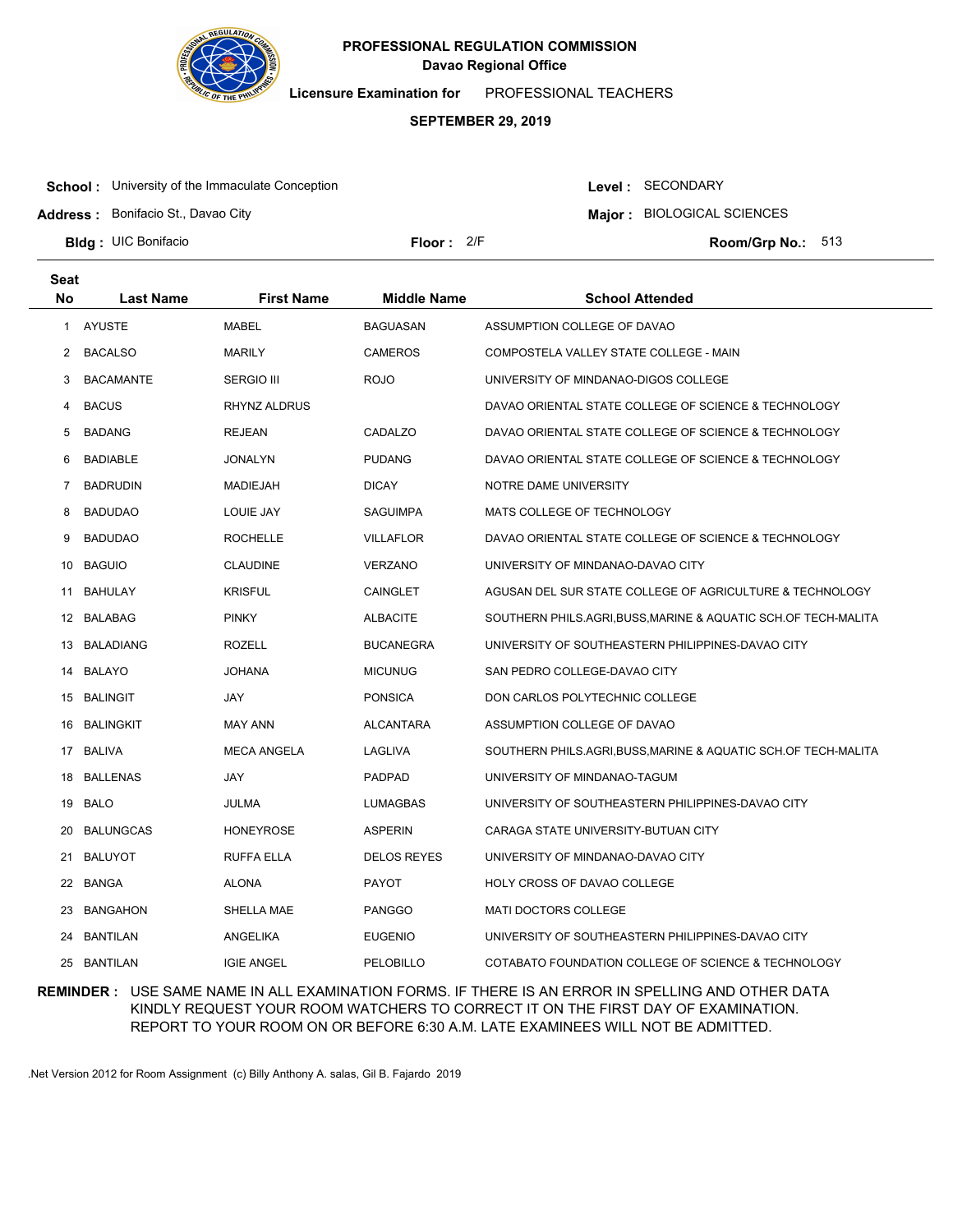

**Licensure Examination for**  PROFESSIONAL TEACHERS

### **SEPTEMBER 29, 2019**

**School:** University of the Immaculate Conception

**Address :** Bonifacio St., Davao City

**Major : BIOLOGICAL SCIENCES** 

Level : SECONDARY

**Bldg : Floor : Room/Grp No.:** UIC Bonifacio Floor: 2/F Room/Grp No.: 514

| <b>Seat</b> |                  |                        |                     |                                                              |
|-------------|------------------|------------------------|---------------------|--------------------------------------------------------------|
| No          | <b>Last Name</b> | <b>First Name</b>      | <b>Middle Name</b>  | <b>School Attended</b>                                       |
| -1          | <b>BANUAG</b>    | <b>KEZIAH KAREN</b>    | <b>CARIAGA</b>      | UNIVERSITY OF MINDANAO-TAGUM                                 |
| 2           | <b>BARCENAS</b>  | <b>JESTON RUSSEL</b>   | <b>LOBOG</b>        | UNIVERSITY OF MINDANAO-TAGUM                                 |
| 3           | <b>BARING</b>    | <b>KEITH VINCENT</b>   | <b>PUSPOS</b>       | AGUSAN DEL SUR STATE COLLEGE OF AGRICULTURE & TECHNOLOGY     |
| 4           | <b>BARSALOTE</b> | <b>EIMEE GRACE</b>     | <b>NUYAD</b>        | ARRIESGADO COLLEGE FOUNDATION, INC.                          |
| 5           | <b>BASADRE</b>   | <b>MARY ROSE</b>       | <b>ALZATE</b>       | UNIVERSITY OF MINDANAO-DIGOS COLLEGE                         |
| 6           | <b>BASAS</b>     | <b>CHRISTELLE KATE</b> | <b>BINGIL</b>       | HOLY CROSS OF BANSALAN JUNIOR COLLEGE                        |
| 7           | <b>BAYOTLANG</b> | <b>EVERLITA</b>        | <b>GOLOSINO</b>     | AGUSAN DEL SUR STATE COLLEGE OF AGRICULTURE & TECHNOLOGY     |
| 8           | <b>BEAUMIA</b>   | <b>MARICEL</b>         | <b>BANGOY</b>       | UNIVERSITY OF SOUTHEASTERN PHILIPPINES-DAVAO CITY            |
| 9           | <b>BEBIS</b>     | <b>MARJORIE</b>        | <b>ALAMILLO</b>     | SULTAN KUDARAT EDUCATIONAL INSTITUTION                       |
| 10          | <b>BELANO</b>    | SHANNENE               | <b>NOBLES</b>       | UNIVERSITY OF SOUTHEASTERN PHILIPPINES-DAVAO CITY            |
| 11          | <b>BELMONTE</b>  | <b>MARY GRACE</b>      | <b>RAMOS</b>        | POLYTECHNIC COLLEGE OF DAVAO DEL SUR                         |
|             | 12 BELTEJAR      | <b>ALFERNIE</b>        | DELA PEÑA           | SAINT BENEDICT COLLEGE-COTABATO CITY                         |
|             | 13 BENITO        | AMSHA                  | <b>MALIPWAS</b>     | DAVAO ORIENTAL STATE COLLEGE OF SCIENCE & TECHNOLOGY         |
| 14          | <b>BENTULAN</b>  | IAN                    | <b>BERGADO</b>      | DAVAO DEL NORTE STATE COLLEGE                                |
|             | 15 BEOYO         | CHARISH                | <b>BUCIO</b>        | AGUSAN DEL SUR STATE COLLEGE OF AGRICULTURE & TECHNOLOGY     |
| 16          | <b>BERDIN</b>    | <b>MARY CLAIRE</b>     | <b>SILVA</b>        | BUKIDNON STATE UNIVERSITY-(FOR BUKIDNON STATE COLL)- MAIN    |
| 17          | BERJA            | LORRAINE JOY           | <b>FRONDA</b>       | UNIVERSITY OF SOUTHERN MINDANAO-KABACAN                      |
| 18          | <b>BERO</b>      | <b>MAE</b>             | <b>LUGA</b>         | <b>BROKENSHIRE COLLEGE</b>                                   |
| 19          | <b>BERSALDO</b>  | MICHAEL JERIEL         | <b>INOCENTES</b>    | SOUTHERN PHILS.AGRI,BUSS,MARINE & AQUATIC SCH.OF TECH-MALITA |
| 20          | <b>BIBAT</b>     | CAMELLE                | <b>GUADALQUIVER</b> | UNIVERSITY OF MINDANAO-TAGUM                                 |
| 21          | <b>BILBAO</b>    | JENNY ROSE ANN         | <b>MADANLO</b>      | UNIVERSITY OF MINDANAO-DAVAO CITY                            |
| 22          | BINALIMBA        | JANETH                 | SIBAYAN             | MATS COLLEGE OF TECHNOLOGY                                   |
| 23          | <b>BINOYA</b>    | JANICE                 | <b>PIODOS</b>       | <b>BROKENSHIRE COLLEGE</b>                                   |
| 24          | <b>BONGHANOY</b> | CARL                   | <b>GAJELAN</b>      | HOLY CROSS OF DAVAO COLLEGE                                  |

**REMINDER :** USE SAME NAME IN ALL EXAMINATION FORMS. IF THERE IS AN ERROR IN SPELLING AND OTHER DATA KINDLY REQUEST YOUR ROOM WATCHERS TO CORRECT IT ON THE FIRST DAY OF EXAMINATION. REPORT TO YOUR ROOM ON OR BEFORE 6:30 A.M. LATE EXAMINEES WILL NOT BE ADMITTED.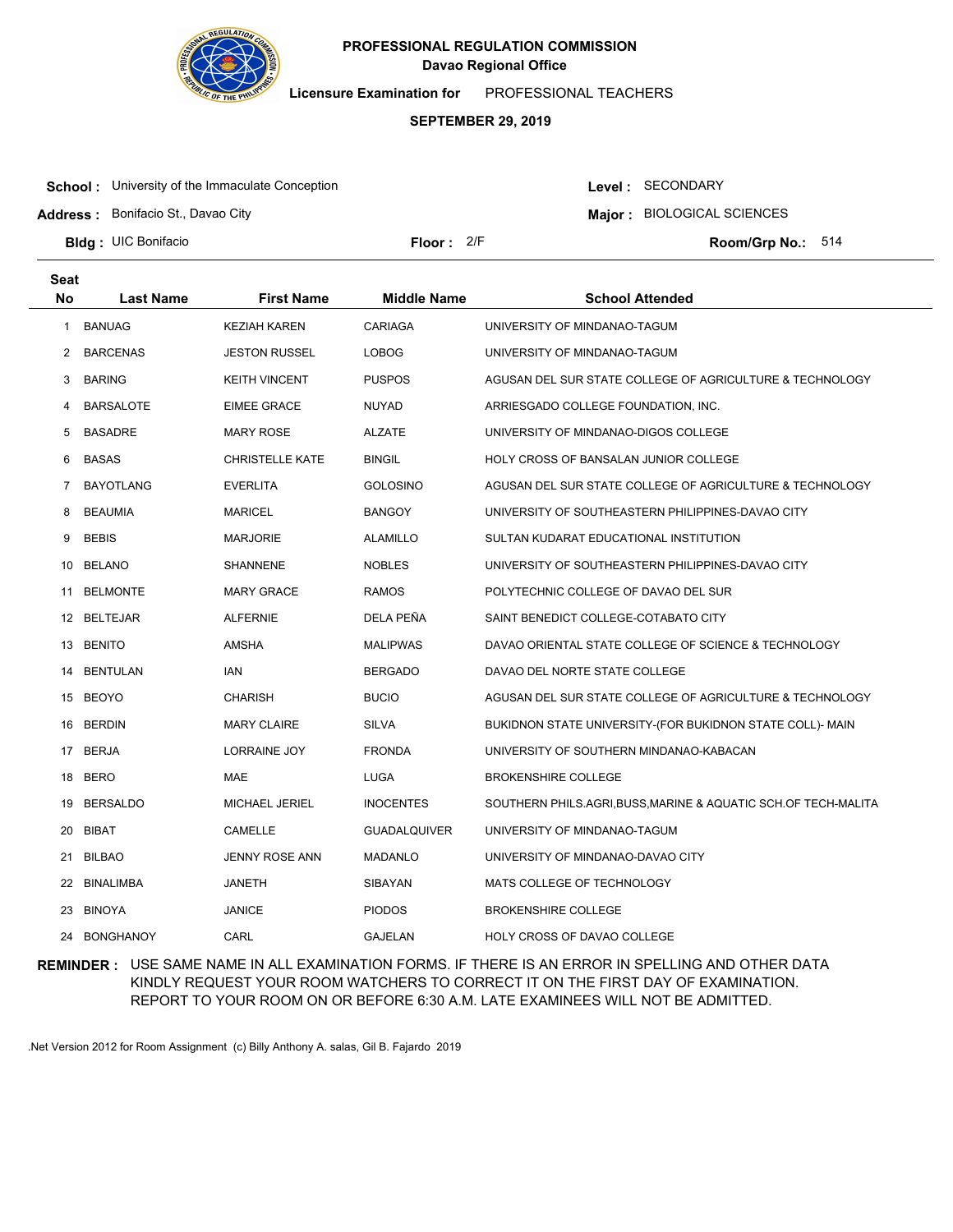

**Licensure Examination for**  PROFESSIONAL TEACHERS

### **SEPTEMBER 29, 2019**

**School:** University of the Immaculate Conception

**Address :** Bonifacio St., Davao City

Level : SECONDARY

**Major : BIOLOGICAL SCIENCES** 

**Bldg : Floor : Room/Grp No.:** UIC Bonifacio

**Seat**

Floor: 2/F Room/Grp No.: 515

| συαι |                  |                               |                    |                                                              |
|------|------------------|-------------------------------|--------------------|--------------------------------------------------------------|
| No   | <b>Last Name</b> | <b>First Name</b>             | <b>Middle Name</b> | <b>School Attended</b>                                       |
| 1    | <b>BORINAGA</b>  | DAN MARK                      | <b>GABUTERO</b>    | CHRISTIAN COLLEGES OF SOUTHEAST ASIA                         |
| 2    | <b>BORJA</b>     | <b>CHENNY ROSE</b>            | <b>ALFANTE</b>     | DAVAO DEL NORTE STATE COLLEGE                                |
| 3    | <b>BORLADO</b>   | <b>MARY LORD</b>              | <b>SALVADOR</b>    | AGUSAN DEL SUR STATE COLLEGE OF AGRICULTURE & TECHNOLOGY     |
| 4    | <b>BORRES</b>    | LOVELY                        | <b>FAMENTERA</b>   | UNIVERSITY OF MINDANAO-TAGUM                                 |
| 5    | <b>BRAGAS</b>    | <b>EMELIE</b>                 | <b>BASAN</b>       | DAVAO ORIENTAL STATE COLLEGE OF SCIENCE & TECHNOLOGY         |
| 6    | <b>BRAVO</b>     | BOB JOHN                      | NINEZA             | MATS COLLEGE OF TECHNOLOGY                                   |
| 7    | <b>BRIONES</b>   | CORA JOY                      | <b>JAQUIAS</b>     | UNIVERSITY OF SOUTHERN MINDANAO-KABACAN                      |
| 8    | <b>BRIZO</b>     | ABIGAIL                       | <b>SANTOS</b>      | UNIVERSITY OF SOUTHEASTERN PHILIPPINES-DAVAO CITY            |
| 9    | <b>BRUA</b>      | <b>CHRISTINE GLENN</b>        | <b>MERCADER</b>    | ASSUMPTION COLLEGE OF DAVAO                                  |
|      | 10 BUHIAN        | EVELYN MAY                    | QUIJANO            | SOUTHERN PHILS.AGRI,BUSS,MARINE & AQUATIC SCH.OF TECH-MATI   |
|      | 11 BULALA        | <b>JUSTINE CAMILLE</b>        | PAAS               | SURIGAO DEL SUR STATE UNIVERSITY-TAGBINA CAMPUS              |
|      | 12 BULONOS       | NELLY JOY                     | <b>GONZALES</b>    | SOUTHERN PHILS.AGRI,BUSS,MARINE & AQUATIC SCH.OF TECH-MATI   |
|      | 13 BUTRON        | <b>KINETH</b>                 | <b>JABILLO</b>     | ASSUMPTION COLLEGE OF NABUNTURAN                             |
|      | 14 CABABAYAO     | <b>JENNIFER</b>               | <b>MATRIDO</b>     | SOUTHERN PHILS.AGRI,BUSS,MARINE & AQUATIC SCH.OF TECH-MATI   |
|      | 15 CABAHUG       | SAMMY                         | <b>TUGADO</b>      | DAVAO ORIENTAL STATE COLLEGE OF SCIENCE & TECHNOLOGY         |
|      | 16 CABALLERO     | <b>MEHARA</b>                 | <b>MAKINANO</b>    | AGUSAN DEL SUR STATE COLLEGE OF AGRICULTURE & TECHNOLOGY     |
|      | 17 CABALLES      | <b>LESMY</b>                  | CANQUE             | SOUTHERN PHILS.AGRI,BUSS,MARINE & AQUATIC SCH.OF TECH-MATI   |
|      | 18 CABATINGAN    | JASMIN                        | <b>LANDAS</b>      | UNIVERSITY OF MINDANAO-DAVAO CITY                            |
| 19   | CABAYAO          | <b>GEIZLER</b>                | <b>OSTAN</b>       | NOTRE DAME OF MIDSAYAP COLLEGE                               |
|      | 20 CABILLO       | JOEY                          | <b>MARAASIN</b>    | SOUTHERN PHILS.AGRI, BUSS, MARINE & AQUATIC SCH.OF TECH-MATI |
| 21   | CABUEÑAS         | JANINE MARIE ELIZABETHBALMORI |                    | DAVAO ORIENTAL STATE COLLEGE OF SCIENCE & TECHNOLOGY         |
|      | 22 CACAPIT       | CHARLOTE JACQUILYN            | NEMENZO            | UNIVERSITY OF SOUTHEASTERN PHILIPPINES-DAVAO CITY            |
| 23   | CADAY            | <b>RECHTHA MAE</b>            | BALI-OG            | SAINT MARY'S COLLEGE-TAGUM                                   |
|      | 24 CAFE          | JOVAN RAE                     | <b>LABIANA</b>     | COMPOSTELA VALLEY STATE COLLEGE - MAIN                       |
|      |                  |                               |                    |                                                              |

**REMINDER :** USE SAME NAME IN ALL EXAMINATION FORMS. IF THERE IS AN ERROR IN SPELLING AND OTHER DATA KINDLY REQUEST YOUR ROOM WATCHERS TO CORRECT IT ON THE FIRST DAY OF EXAMINATION. REPORT TO YOUR ROOM ON OR BEFORE 6:30 A.M. LATE EXAMINEES WILL NOT BE ADMITTED.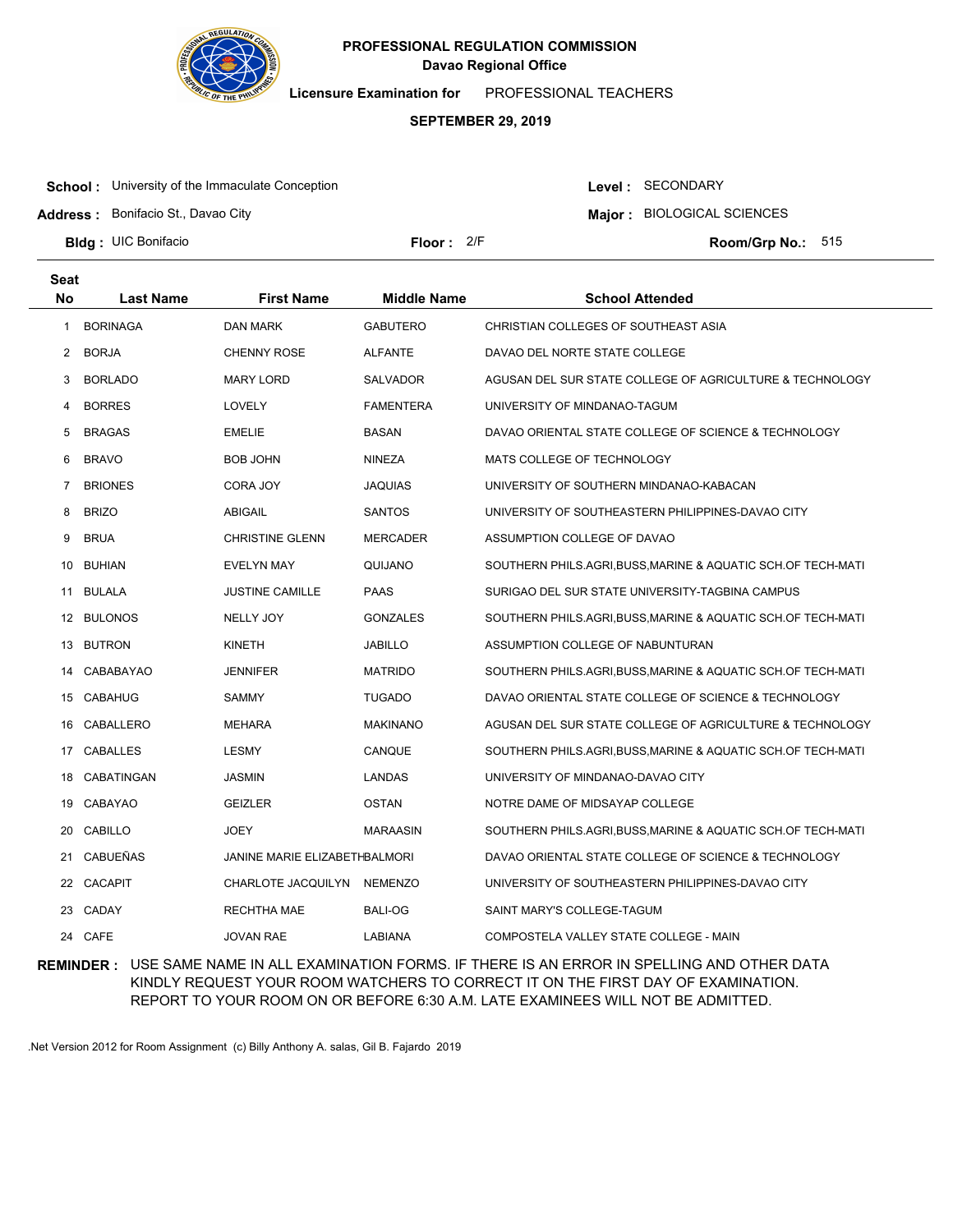

**Licensure Examination for**  PROFESSIONAL TEACHERS

### **SEPTEMBER 29, 2019**

**School:** University of the Immaculate Conception

Level : SECONDARY

**Major : BIOLOGICAL SCIENCES** 

**Address :** Bonifacio St., Davao City

**Bldg : Floor : Room/Grp No.:** UIC Bonifacio

Floor:  $3/F$  Room/Grp No.: 516

| <b>Seat</b><br>No |                  |                         | <b>Middle Name</b> | <b>School Attended</b>                                     |
|-------------------|------------------|-------------------------|--------------------|------------------------------------------------------------|
|                   | <b>Last Name</b> | <b>First Name</b>       |                    |                                                            |
| 1                 | <b>CAINGCOY</b>  | ZYRAH JOY               | <b>AREDIDON</b>    | SOUTHERN PHILS.AGRI,BUSS,MARINE & AQUATIC SCH.OF TECH-MATI |
| $\mathbf{2}$      | CAJEBEN          | RHEALYN                 | ALDAMAR            | SOUTHERN CHRISTIAN COLLEGE                                 |
| 3                 | <b>CAJES</b>     | <b>SHIRLEY ANN</b>      | <b>PASCUAL</b>     | MINDANAO STATE UNIVERSITY-MARAWI CITY                      |
| 4                 | CALAGO           | <b>SUNSHINE</b>         | <b>RAMIREZ</b>     | HOLY CROSS OF BANSALAN JUNIOR COLLEGE                      |
| 5                 | CALO             | <b>JUDY ROSE</b>        | <b>LIBUCAN</b>     | HOLY CHILD SCHOOL OF DAVAO                                 |
| 6                 | <b>CALUMPONG</b> | <b>MARY HYACINTH</b>    | LAWAG              | HOLY CROSS OF DAVAO COLLEGE                                |
| 7                 | CALUNSAG         | <b>VENES</b>            | <b>ESTOSO</b>      | ATENEO DE DAVAO UNIVERSITY                                 |
| 8                 | CALVO            | <b>PRINCESS GRACE</b>   | <b>BERNAL</b>      | UNIVERSITY OF MINDANAO-DIGOS COLLEGE                       |
| 9                 | <b>CAMANSI</b>   | MAYBELLE                | <b>TENAJEROS</b>   | UNIVERSITY OF MINDANAO-DIGOS COLLEGE                       |
| 10                | <b>CAMINO</b>    | JEFFREY                 | <b>CAMAS</b>       | SURIGAO DEL SUR STATE UNIVERSITY-TAGBINA CAMPUS            |
| 11                | <b>CAMPILAN</b>  | <b>MYLENE</b>           | <b>MAPINOGOS</b>   | DAVAO ORIENTAL STATE COLLEGE OF SCIENCE & TECHNOLOGY       |
| 12                | CAMPUGAN         | <b>FERLIX CHRISTIAN</b> | <b>POGOY</b>       | HOLY CROSS OF DAVAO COLLEGE                                |
|                   | 13 CANACIO       | ELIZABETH ANN           | <b>INOCENCIO</b>   | AGUSAN DEL SUR STATE COLLEGE OF AGRICULTURE & TECHNOLOGY   |
| 14                | CAÑADA           | <b>ROGELYN</b>          | <b>PACADA</b>      | UNIVERSITY OF SOUTHEASTERN PHILIPPINES-DAVAO CITY          |
|                   | 15 CANDAR        | <b>GERALDINE</b>        |                    | COMPOSTELA VALLEY STATE COLLEGE - MAIN                     |
|                   | 16 CAÑETE        | <b>ROVIE</b>            | <b>ARANGOSO</b>    | UNIVERSITY OF MINDANAO-TAGUM                               |
|                   | 17 CANOY         | <b>ALJE MARIE</b>       | <b>MIRAFUENTES</b> | UNIVERSITY OF MINDANAO-TAGUM                               |
| 18                | CANTERO          | FELY                    | <b>YAMSON</b>      | UNIVERSITY OF SOUTHEASTERN PHILIPPINES-DAVAO CITY          |
| 19                | CANTOMAYOR       | JHEMMUEL                | <b>PIGON</b>       | UNIVERSITY OF MINDANAO-DAVAO CITY                          |
| 20                | CAPA             | <b>MICHELLE</b>         | <b>BRAVO</b>       | NORTH DAVAO COLLEGE-TAGUM FOUNDATION                       |
| 21                | <b>CAPILITAN</b> | JIANEN                  | <b>FRUTA</b>       | NOTRE DAME OF MIDSAYAP COLLEGE                             |
| 22                | CARIN            | <b>DIOSEL</b>           | <b>ESPAÑOLA</b>    | NOTRE DAME UNIVERSITY                                      |
| 23                | CARNECER         | JOMARI                  | PALANG-AT          | DAVAO ORIENTAL STATE COLLEGE OF SCIENCE & TECHNOLOGY       |
|                   | 24 CASANO        | MICHAEL JOSE            | <b>TIMKANG</b>     | DAVAO ORIENTAL STATE COLLEGE OF SCIENCE & TECHNOLOGY       |

**REMINDER :** USE SAME NAME IN ALL EXAMINATION FORMS. IF THERE IS AN ERROR IN SPELLING AND OTHER DATA KINDLY REQUEST YOUR ROOM WATCHERS TO CORRECT IT ON THE FIRST DAY OF EXAMINATION. REPORT TO YOUR ROOM ON OR BEFORE 6:30 A.M. LATE EXAMINEES WILL NOT BE ADMITTED.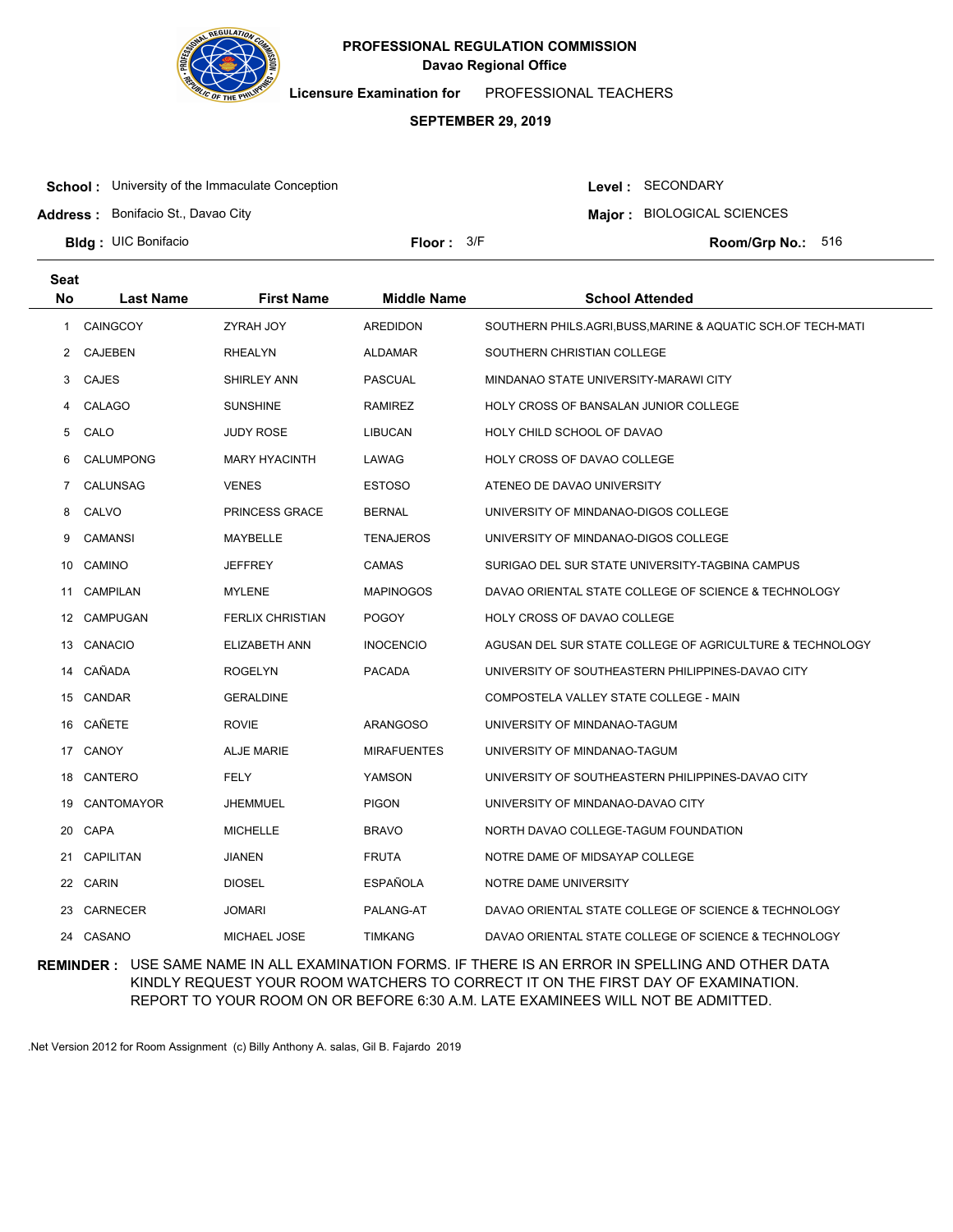

**Licensure Examination for**  PROFESSIONAL TEACHERS

### **SEPTEMBER 29, 2019**

**School:** University of the Immaculate Conception

**Address :** Bonifacio St., Davao City

Level : SECONDARY

**Major : BIOLOGICAL SCIENCES** 

**Bldg : Floor : Room/Grp No.:** UIC Bonifacio

**Seat**

Floor:  $3/F$  Room/Grp No.: 517

| συαι           |                  |                        |                    |                                                          |
|----------------|------------------|------------------------|--------------------|----------------------------------------------------------|
| <b>No</b>      | <b>Last Name</b> | <b>First Name</b>      | <b>Middle Name</b> | <b>School Attended</b>                                   |
| 1              | CASAWITAN        | MIKE DAVE              | CALIG-ONAN         | DAVAO ORIENTAL STATE COLLEGE OF SCIENCE & TECHNOLOGY     |
| 2              | CASILAC          | <b>MARK LOU</b>        | ROQUERO            | UNIVERSITY OF MINDANAO-DIGOS COLLEGE                     |
| 3              | CASINILLO        | MARIFE                 | <b>PEPITO</b>      | NORTH DAVAO COLLEGES-PANABO                              |
| 4              | CASTILLO         | <b>KATHREEN KATE</b>   | DE GUZMAN          | NORTH DAVAO COLLEGE-TAGUM FOUNDATION                     |
| 5              | CASTILLONES      | XENA MAE               | <b>ESPIRITOUSO</b> | DAVAO ORIENTAL STATE COLLEGE OF SCIENCE & TECHNOLOGY     |
| 6              | CEDEÑO           | <b>JEKKEY ANN</b>      | ABOGADIE           | UNIVERSITY OF SOUTHEASTERN PHILIPPINES-DAVAO CITY        |
| $\overline{7}$ | <b>CELESTE</b>   | ELBEN                  | SOTOMAYOR          | SAINT PETER'S COLLEGE OF TORIL                           |
| 8              | <b>CELESTIAL</b> | ORLAN                  | <b>GETALLA</b>     | UNIVERSITY OF SOUTHEASTERN PHILIPPINES-DAVAO CITY        |
| 9              | <b>CELIS</b>     | <b>JEMIRA MAY</b>      | <b>TIONGSON</b>    | UNIVERSITY OF SOUTHEASTERN PHILIPPINES-DAVAO CITY        |
| 10             | <b>CENTILLAS</b> | <b>JESSIE</b>          | ABRANILLA          | UNIVERSITY OF MINDANAO-TAGUM                             |
| 11             | <b>CENTINO</b>   | <b>JEANNY ZILLE</b>    | <b>ORIO</b>        | SURIGAO STATE COLLEGE OF TECHNOLOGY                      |
|                | 12 CERNA         | ANNA LOU               | MERCADER           | AGUSAN DEL SUR STATE COLLEGE OF AGRICULTURE & TECHNOLOGY |
|                | 13 CHAVEZ        | <b>JHEORGETTE LEI</b>  | ACAYLAR            | HOLY CROSS OF DAVAO COLLEGE                              |
| 14             | CHUA             | <b>JOSEPHINE</b>       | <b>JORE</b>        | UNIVERSITY OF THE IMMACULATE CONCEPTION-DAVAO            |
| 15             | COLITA           | <b>RELLIAN</b>         | <b>SATURINAS</b>   | UNIVERSITY OF SOUTHEASTERN PHILIPPINES-DAVAO CITY        |
| 16             | <b>COLUBIO</b>   | RICA MAE               | <b>MAZO</b>        | UNIVERSITY OF MINDANAO-TAGUM                             |
| 17             | COMBAS           | PRINCESS AUBREY        | <b>SILDORA</b>     | DAVAO ORIENTAL STATE COLLEGE OF SCIENCE & TECHNOLOGY     |
| 18             | <b>COMBATIR</b>  | <b>LEXTER MAE</b>      | <b>SEWANE</b>      | UNIVERSITY OF MINDANAO-TAGUM                             |
| 19             | CONDINATO        | ALYSSA JYNN            | ABANID             | UNIVERSITY OF SOUTHEASTERN PHILIPPINES-DAVAO CITY        |
| 20             | <b>CONDOR</b>    | LINEZA                 | <b>DADOR</b>       | DAVAO ORIENTAL STATE COLLEGE OF SCIENCE & TECHNOLOGY     |
| 21             | CONEJAR          | ZSA ZSA                | <b>MONTES</b>      | AGUSAN DEL SUR STATE COLLEGE OF AGRICULTURE & TECHNOLOGY |
| 22             | CONOMAN          | <b>XIOMARAH MYRNEL</b> | <b>PADILLO</b>     | UNIVERSITY OF MINDANAO-DIGOS COLLEGE                     |
| 23             | <b>CORBITA</b>   | <b>RICHEL</b>          | <b>LOBRIGAS</b>    | CARAGA STATE UNIVERSITY-BUTUAN CITY                      |
|                | 24 CORDOVA       | VANESSA NEÑA           | <b>MORALES</b>     | CHRISTIAN COLLEGES OF SOUTHEAST ASIA                     |

**REMINDER :** USE SAME NAME IN ALL EXAMINATION FORMS. IF THERE IS AN ERROR IN SPELLING AND OTHER DATA KINDLY REQUEST YOUR ROOM WATCHERS TO CORRECT IT ON THE FIRST DAY OF EXAMINATION. REPORT TO YOUR ROOM ON OR BEFORE 6:30 A.M. LATE EXAMINEES WILL NOT BE ADMITTED.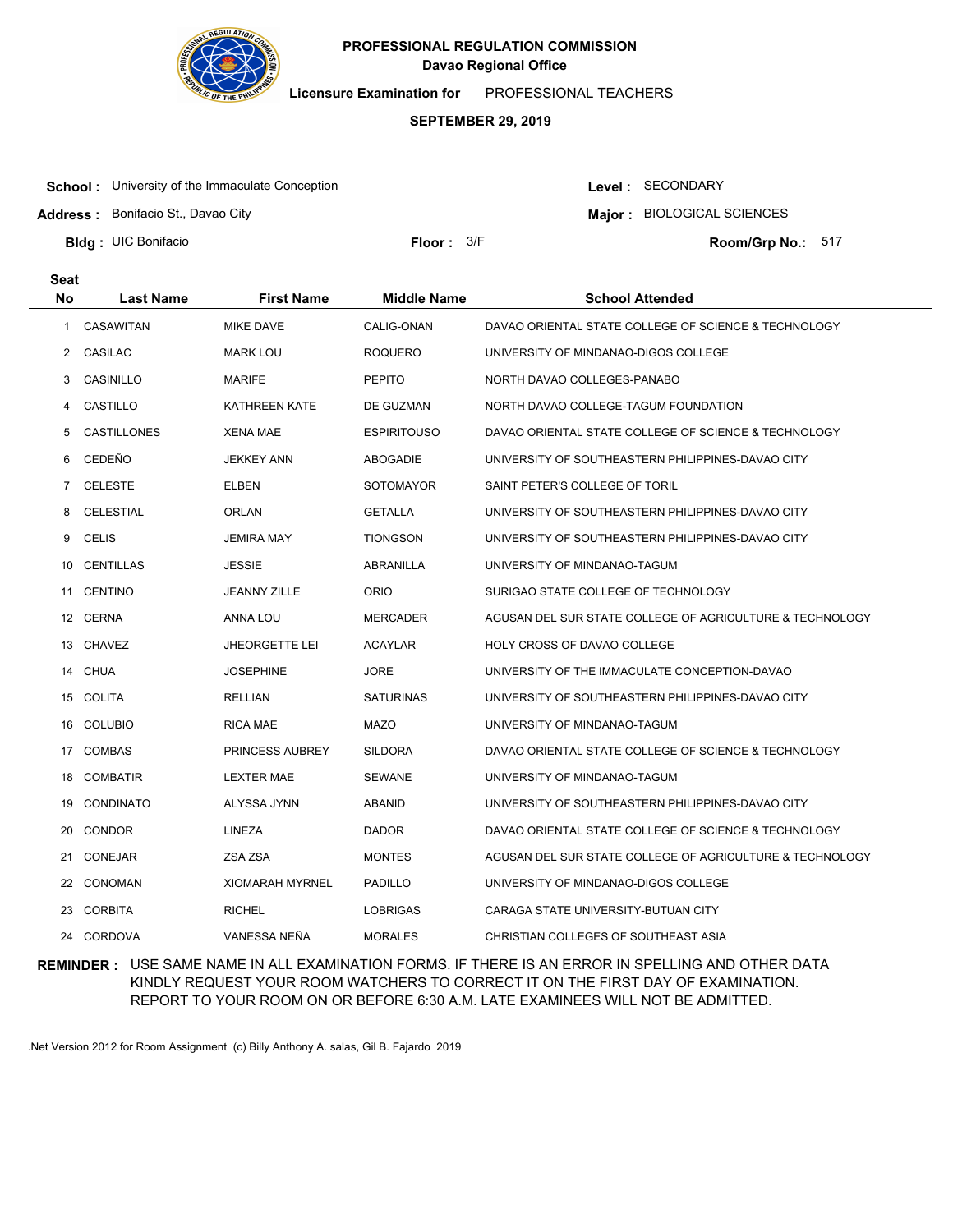

**Licensure Examination for**  PROFESSIONAL TEACHERS

### **SEPTEMBER 29, 2019**

**School:** University of the Immaculate Conception

**Address :** Bonifacio St., Davao City

Level : SECONDARY

**Major : BIOLOGICAL SCIENCES** 

**Bldg : Floor : Room/Grp No.:** UIC Bonifacio

**Seat**

Floor:  $3/F$  Room/Grp No.: 518

| υσαι<br>No | <b>Last Name</b> | <b>First Name</b>  | <b>Middle Name</b> | <b>School Attended</b>                                       |
|------------|------------------|--------------------|--------------------|--------------------------------------------------------------|
| 1          | <b>CORNITES</b>  | AIBIE JEL          | <b>RESPONTE</b>    | CARAGA STATE UNIVERSITY-BUTUAN CITY                          |
| 2          | <b>CORONEL</b>   | <b>JELLY GAYLE</b> | <b>FUENTES</b>     | SAINT MARY'S COLLEGE-TAGUM                                   |
| 3          | <b>CORTEJOS</b>  | JULIE ANN          | <b>CALUMBA</b>     | HOLY CROSS COLLEGE OF CALINAN                                |
| 4          | <b>CORTEZ</b>    | <b>TRIXIE ROSE</b> | <b>EBONA</b>       | SOUTHERN CHRISTIAN COLLEGE                                   |
| 5          | <b>CORTON</b>    | DANICA JANELLE     | ANGCHANGCO         | AGUSAN DEL SUR STATE COLLEGE OF AGRICULTURE & TECHNOLOGY     |
| 6          | <b>COSCOS</b>    | <b>GRAZIELLA</b>   | <b>MAYNOPAS</b>    | DAVAO ORIENTAL STATE COLLEGE OF SCIENCE & TECHNOLOGY         |
| 7          | COSME            | <b>MARVIN</b>      | <b>CABANTE</b>     | UNIVERSITY OF MINDANAO-DIGOS COLLEGE                         |
| 8          | <b>COSO</b>      | JASON              | <b>LUDOVISE</b>    | UNIVERSITY OF MINDANAO-TAGUM                                 |
| 9          | <b>CUDADA</b>    | SHIENA LOU         | <b>TUCASAN</b>     | DAVAO ORIENTAL STATE COLLEGE OF SCIENCE & TECHNOLOGY         |
| 10         | <b>CUEBILLAS</b> | MARY ROSE          | CARBONELL          | AGUSAN DEL SUR STATE COLLEGE OF AGRICULTURE & TECHNOLOGY     |
|            | 11 CUI           | KYLA ALEXA         | <b>BINAYAO</b>     | BUKIDNON STATE UNIVERSITY-(FOR BUKIDNON STATE COLL)- MAIN    |
|            | 12 CUIZON        | SARAH              | ALRAEI             | SAINT PETER'S COLLEGE OF TORIL                               |
| 13         | CUÑADO           | <b>JOBERT JAY</b>  | <b>BANTILAN</b>    | CARAGA STATE UNIVERSITY-BUTUAN CITY                          |
|            | 14 CURATO        | <b>NONIE</b>       | <b>MIRANDA</b>     | BUTUAN DOCTORS COLLEGE (BUTUAN DR. HSP. SCH. OF NRSNG.)      |
| 15         | CUTILLAS         | CHRISTIAN JAY      |                    | DAVAO DEL NORTE STATE COLLEGE                                |
| 16         | DACLES           | LYNN ROSE          | <b>ALMACEN</b>     | NORTH DAVAO COLLEGES-PANABO                                  |
| 17         | DALOGDOG         | MEA JOY            | <b>GUITGUITIN</b>  | DAVAO ORIENTAL STATE COLLEGE OF SCIENCE & TECHNOLOGY         |
| 18         | DAPITANON        | PAMELA             | <b>BADILLA</b>     | DAVAO ORIENTAL STATE COLLEGE OF SCIENCE & TECHNOLOGY         |
| 19         | DATUKAN          | <b>HAMIRUDIN</b>   | <b>SUNGGOD</b>     | NOTRE DAME UNIVERSITY                                        |
| 20         | DAUGDAUG         | <b>MARNILYN FE</b> | LAGUNA             | DAVAO DOCTORS COLLEGE, INC.                                  |
|            | 21 DAVAO         | JONNA MAE          | <b>ASUNCION</b>    | AGUSAN DEL SUR STATE COLLEGE OF AGRICULTURE & TECHNOLOGY     |
|            | 22 DAYDAY        | JENNEY             | SAGUISABAL         | SOUTHERN PHILS.AGRI, BUSS, MARINE & AQUATIC SCH.OF TECH-MATI |
|            | 23 DAYDAY        | MARIA TERESA       | MARABE             | DAVAO ORIENTAL STATE COLLEGE OF SCIENCE & TECHNOLOGY         |
|            | 24 DAYOT         | <b>KORINA</b>      | <b>TORILLO</b>     | NOTRE DAME OF MIDSAYAP COLLEGE                               |

**REMINDER :** USE SAME NAME IN ALL EXAMINATION FORMS. IF THERE IS AN ERROR IN SPELLING AND OTHER DATA KINDLY REQUEST YOUR ROOM WATCHERS TO CORRECT IT ON THE FIRST DAY OF EXAMINATION. REPORT TO YOUR ROOM ON OR BEFORE 6:30 A.M. LATE EXAMINEES WILL NOT BE ADMITTED.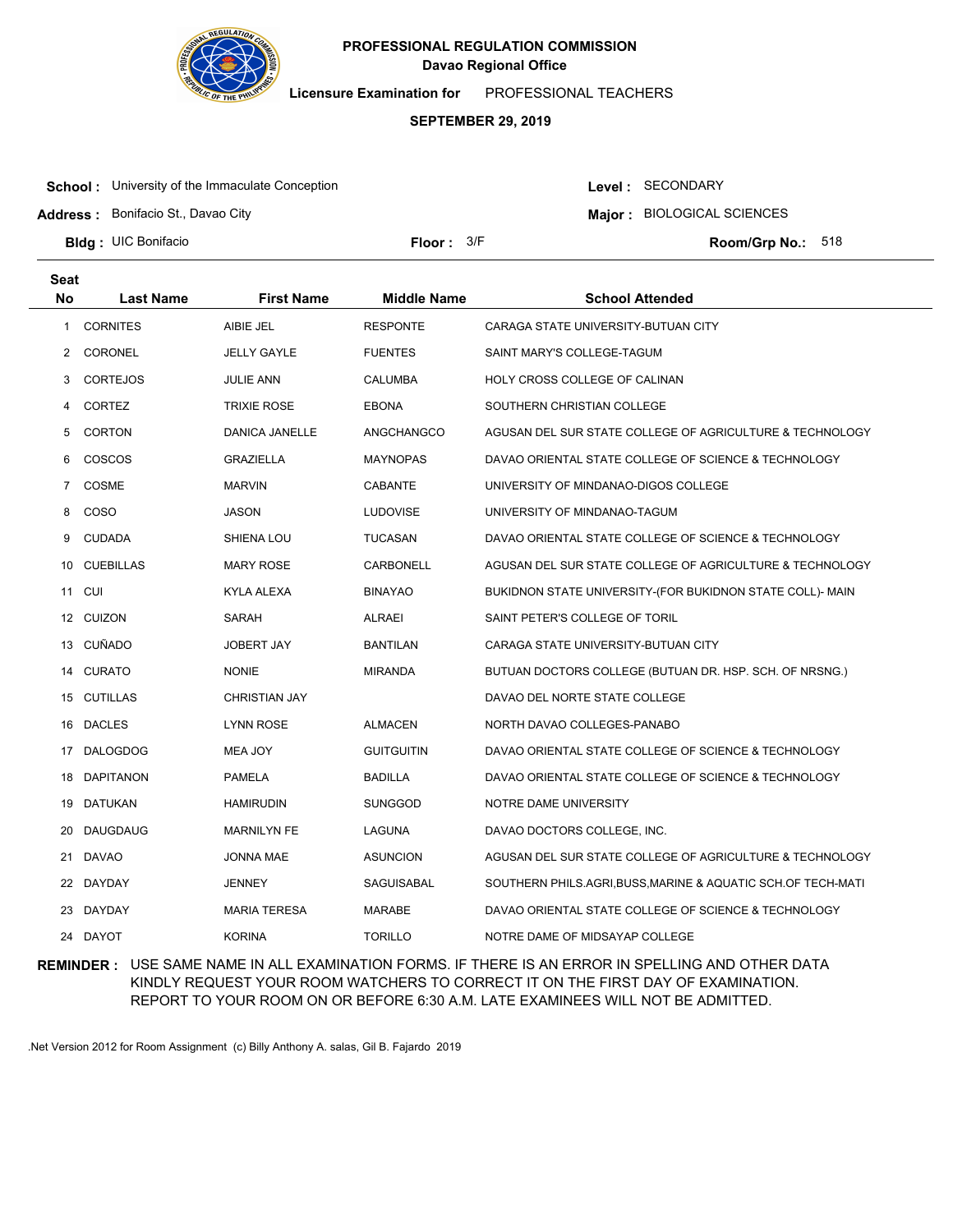

**Licensure Examination for**  PROFESSIONAL TEACHERS

### **SEPTEMBER 29, 2019**

**School:** University of the Immaculate Conception

**Address :** Bonifacio St., Davao City

Level : SECONDARY

**Major : BIOLOGICAL SCIENCES** 

**Bldg : Floor : Room/Grp No.:** UIC Bonifacio

Floor:  $3/F$  Room/Grp No.: 519

| <b>Seat</b> |                     |                         |                    |                                                            |
|-------------|---------------------|-------------------------|--------------------|------------------------------------------------------------|
| <b>No</b>   | Last Name           | <b>First Name</b>       | <b>Middle Name</b> | <b>School Attended</b>                                     |
| 1           | <b>DE ISIDRO</b>    | STEPHANNY JOYCE         | <b>LABASTILLA</b>  | UNIVERSITY OF SOUTHEASTERN PHILIPPINES-DAVAO CITY          |
| 2           | DE JUAN             | <b>ROMELYN</b>          | <b>VILLASAN</b>    | DAVAO DEL NORTE STATE COLLEGE                              |
| 3           | DE LEON             | HELTROD JR.             | LANTICSE           | UNIVERSITY OF MINDANAO-DIGOS COLLEGE                       |
| 4           | DE VERA             | IAN JAMES               | JABLA              | COTABATO FOUNDATION COLLEGE OF SCIENCE & TECHNOLOGY        |
| 5           | DE VERA             | <b>MIGUI</b>            | <b>MALINAO</b>     | ASSUMPTION COLLEGE OF NABUNTURAN                           |
| 6           | <b>DEJACTO</b>      | <b>MARY BETH</b>        | ABELLON            | ASSUMPTION COLLEGE OF NABUNTURAN                           |
| 7           | <b>DEJARME</b>      | SHELA MAY               |                    | AGUSAN DEL SUR STATE COLLEGE OF AGRICULTURE & TECHNOLOGY   |
| 8           | <b>DEL ROSARIO</b>  | <b>ROGEN</b>            | SAYMAN             | DAVAO ORIENTAL STATE COLLEGE OF SCIENCE & TECHNOLOGY       |
| 9           | <b>DELA CRUZ</b>    | <b>HERMINIGILDO III</b> | CABALQUINTO        | UNIVERSITY OF MINDANAO-DIGOS COLLEGE                       |
| 10          | DELA CRUZ           | RONA XENITA             | <b>CONTINIDAS</b>  | HOLY CROSS OF BANSALAN JUNIOR COLLEGE                      |
| 11          | DELA CUADRA         | <b>JENEVIVE</b>         | <b>BAROL</b>       | DAVAO ORIENTAL STATE COLLEGE OF SCIENCE & TECHNOLOGY       |
| 12          | <b>DELOS SANTOS</b> | <b>FLOR ANN ZELLA</b>   | <b>VELASCO</b>     | DAVAO ORIENTAL STATE COLLEGE OF SCIENCE & TECHNOLOGY       |
| 13          | <b>DELOS SANTOS</b> | <b>MARLON</b>           | LATIBAN            | DAVAO ORIENTAL STATE COLLEGE OF SCIENCE & TECHNOLOGY       |
| 14          | <b>DELUTE</b>       | <b>CHRISTIAN DAVE</b>   | <b>SERGIO</b>      | HOLY CROSS OF DAVAO COLLEGE                                |
|             | 15 DEOCADES         | JANEMARIE               | ENERO              | WESTERN MINDANAO STATE U-ZAMBOANGA CITY                    |
|             | 16 DERLA            | <b>CRISTEL ROSE</b>     | <b>ACOG</b>        | DAVAO DEL NORTE STATE COLLEGE                              |
|             | 17 DEVERA           | <b>MARY GRACE</b>       | <b>SOLIS</b>       | SULTAN KUDARAT STATE UNIVERSITY-TACURONG                   |
|             | 18 DEVIBAR          | <b>DARWIN</b>           | <b>GREGORIO</b>    | SOUTHERN PHILS.AGRI,BUSS,MARINE & AQUATIC SCH.OF TECH-MATI |
|             | 19 DIAZ             | <b>BRIGY</b>            | <b>GULTIANO</b>    | CAMIGUIN POLYTECHNIC STATE COLLEGE                         |
| 20          | DIAZ                | <b>RODEL</b>            | ROYO               | UNIVERSITY OF SOUTHEASTERN PHILIPPINES-DAVAO CITY          |
| 21          | DIEL                | <b>CESA GRACE</b>       | SIVA               | AGUSAN DEL SUR STATE COLLEGE OF AGRICULTURE & TECHNOLOGY   |
| 22          | <b>DIEZ</b>         | <b>FRANNY</b>           | CANADA             | HOLY CROSS OF DAVAO COLLEGE                                |
| 23          | <b>DINERO</b>       | AILOU                   | EQUIPAJE           | NORTH DAVAO COLLEGE-TAGUM FOUNDATION                       |
| 24          | <b>DINOPOL</b>      | <b>RAINEL</b>           | <b>CADUNGOG</b>    | SOUTHERN PHILS.AGRI,BUSS,MARINE & AQUATIC SCH.OF TECH-MATI |

**REMINDER :** USE SAME NAME IN ALL EXAMINATION FORMS. IF THERE IS AN ERROR IN SPELLING AND OTHER DATA KINDLY REQUEST YOUR ROOM WATCHERS TO CORRECT IT ON THE FIRST DAY OF EXAMINATION. REPORT TO YOUR ROOM ON OR BEFORE 6:30 A.M. LATE EXAMINEES WILL NOT BE ADMITTED.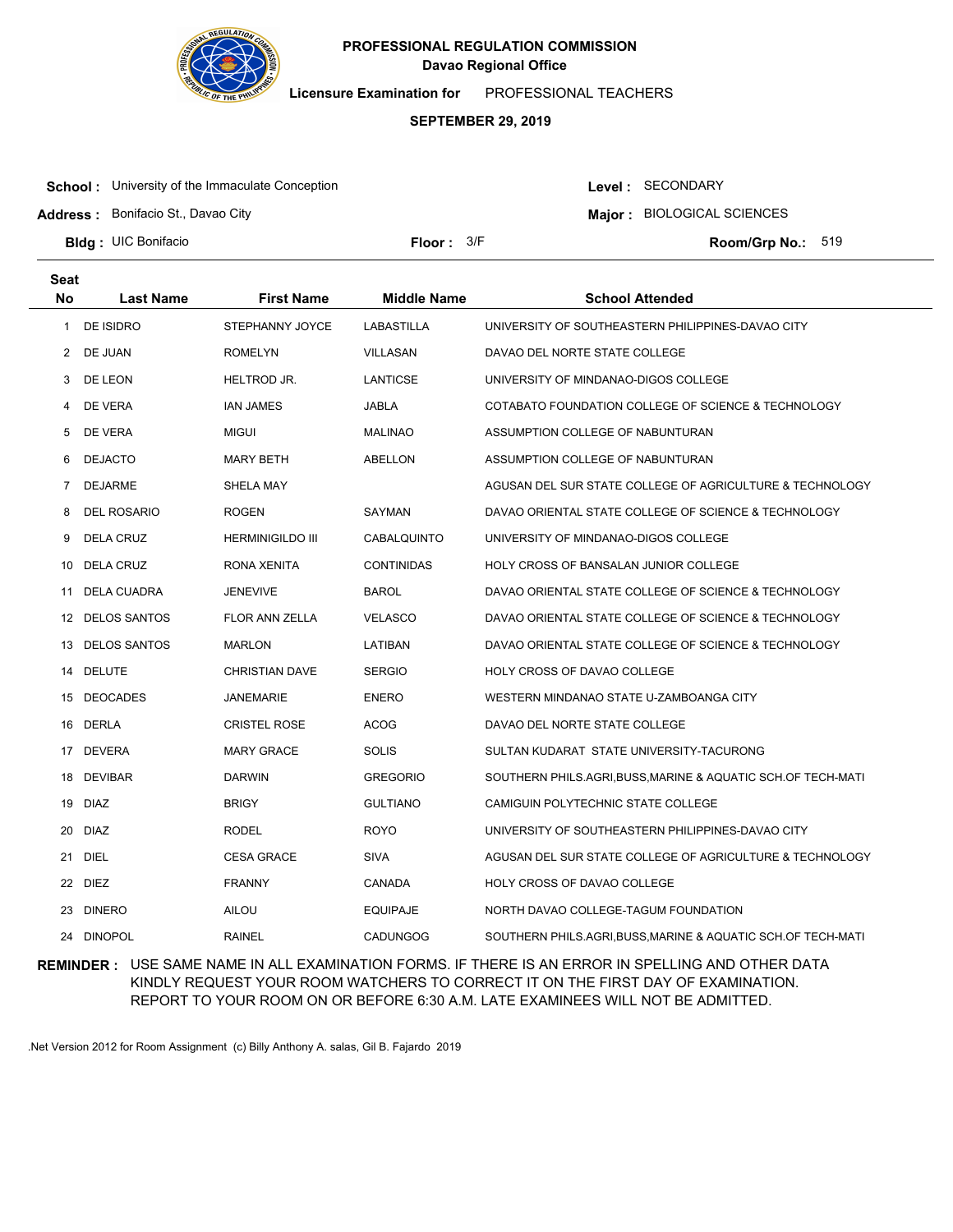

**Licensure Examination for**  PROFESSIONAL TEACHERS

### **SEPTEMBER 29, 2019**

**School:** University of the Immaculate Conception

**Address :** Bonifacio St., Davao City

Level : SECONDARY

**Major : BIOLOGICAL SCIENCES** 

**Bldg : Floor : Room/Grp No.:** UIC Bonifacio

Floor:  $3/F$  Room/Grp No.: 520

| <b>Seat</b>    |                     |                        |                    |                                                          |
|----------------|---------------------|------------------------|--------------------|----------------------------------------------------------|
| No             | <b>Last Name</b>    | <b>First Name</b>      | <b>Middle Name</b> | <b>School Attended</b>                                   |
| 1              | <b>DIVINAGRACIA</b> | <b>REGINE</b>          | <b>PAALISBO</b>    | MATS COLLEGE OF TECHNOLOGY                               |
| $\overline{2}$ | DIZON               | <b>ROLEBERT</b>        | <b>BESAS</b>       | SURIGAO STATE COLLEGE OF TECHNOLOGY                      |
| 3              | <b>DOMINGO</b>      | <b>ALFREDO</b>         | <b>TORAJA</b>      | HOLY CROSS OF BANSALAN JUNIOR COLLEGE                    |
| 4              | <b>DONOSO</b>       | <b>FRANCE RUZZEL</b>   | <b>DOTILLOS</b>    | SURIGAO STATE COLLEGE OF TECHNOLOGY                      |
| 5              | <b>DOPING</b>       | MAEANNLYN              | SALAMPUTAN         | COMPOSTELA VALLEY STATE COLLEGE - MAIN                   |
| 6              | DOQUILA             | <b>CHRISTINA</b>       | <b>MADUAY</b>      | UNIVERSITY OF SOUTHEASTERN PHILIPPINES-DAVAO CITY        |
| 7              | <b>DUARTE</b>       | <b>NORMIJEAN</b>       | <b>KALIS</b>       | SULTAN KUDARAT ISLAMIC ACADEMY                           |
| 8              | <b>DULTRA</b>       | LOEL JR                | <b>PALCA</b>       | <b>MATI DOCTORS COLLEGE</b>                              |
| 9              | DUMANDAN            | <b>EDELWEISS PEARL</b> | <b>TAYONG</b>      | UNIVERSITY OF SOUTHEASTERN PHILIPPINES-DAVAO CITY        |
| 10             | DUMARAN             | <b>MELONAH</b>         | YAP                | UNIVERSITY OF MINDANAO-DAVAO CITY                        |
| 11             | DUMDUM              | <b>ROGELYN</b>         | <b>SUMAGANG</b>    | SAINT BENEDICT COLLEGE-COTABATO CITY                     |
|                | 12 DURON            | ANGELICA               | <b>TULIBAO</b>     | AGUSAN DEL SUR STATE COLLEGE OF AGRICULTURE & TECHNOLOGY |
|                | 13 EBRANO           | <b>BENJIE</b>          | <b>CLEMENTE</b>    | DAVAO ORIENTAL STATE COLLEGE OF SCIENCE & TECHNOLOGY     |
|                | 14 EBRANO           | <b>CARL JEVY</b>       | LINTOGONAN         | DAVAO ORIENTAL STATE COLLEGE OF SCIENCE & TECHNOLOGY     |
|                | 15 EDIANON          | <b>NELROSE</b>         | <b>TOMONAS</b>     | HOLY CROSS OF BANSALAN JUNIOR COLLEGE                    |
|                | 16 EGUNA            | <b>JOHN EUGENE</b>     | <b>NABRE</b>       | SURIGAO STATE COLLEGE OF TECHNOLOGY                      |
|                | 17 ELENZANO         | MARY JOY               | <b>VERSOLA</b>     | UNIVERSITY OF MINDANAO-TAGUM                             |
| 18             | <b>ELISEO</b>       | ALBERT RYAN            | <b>GARCIA</b>      | SOUTHERN CHRISTIAN COLLEGE                               |
| 19             | ELLERA              | CHRIS-EDETH            | <b>JUMAMOY</b>     | DAVAO DEL NORTE STATE COLLEGE                            |
| 20             | <b>ENAGA</b>        | ANGELIKA               | <b>QUIÑONES</b>    | DAVAO DEL NORTE STATE COLLEGE                            |
| 21             | EÑANO               | <b>EMANUEL</b>         | <b>MONTERMOSO</b>  | DAVAO ORIENTAL STATE COLLEGE OF SCIENCE & TECHNOLOGY     |
|                | 22 ENARIO           | <b>REGINE</b>          | <b>MAASIN</b>      | MATS COLLEGE OF TECHNOLOGY                               |
| 23             | <b>ENCISO</b>       | <b>JENNY</b>           | <b>SOLIS</b>       | CARAGA STATE UNIVERSITY-BUTUAN CITY                      |
|                | 24 ENGGING          | <b>ALINA</b>           | <b>JALILODEN</b>   | MINDANAO MEDICAL FOUNDATION COLLEGE                      |

**REMINDER :** USE SAME NAME IN ALL EXAMINATION FORMS. IF THERE IS AN ERROR IN SPELLING AND OTHER DATA KINDLY REQUEST YOUR ROOM WATCHERS TO CORRECT IT ON THE FIRST DAY OF EXAMINATION. REPORT TO YOUR ROOM ON OR BEFORE 6:30 A.M. LATE EXAMINEES WILL NOT BE ADMITTED.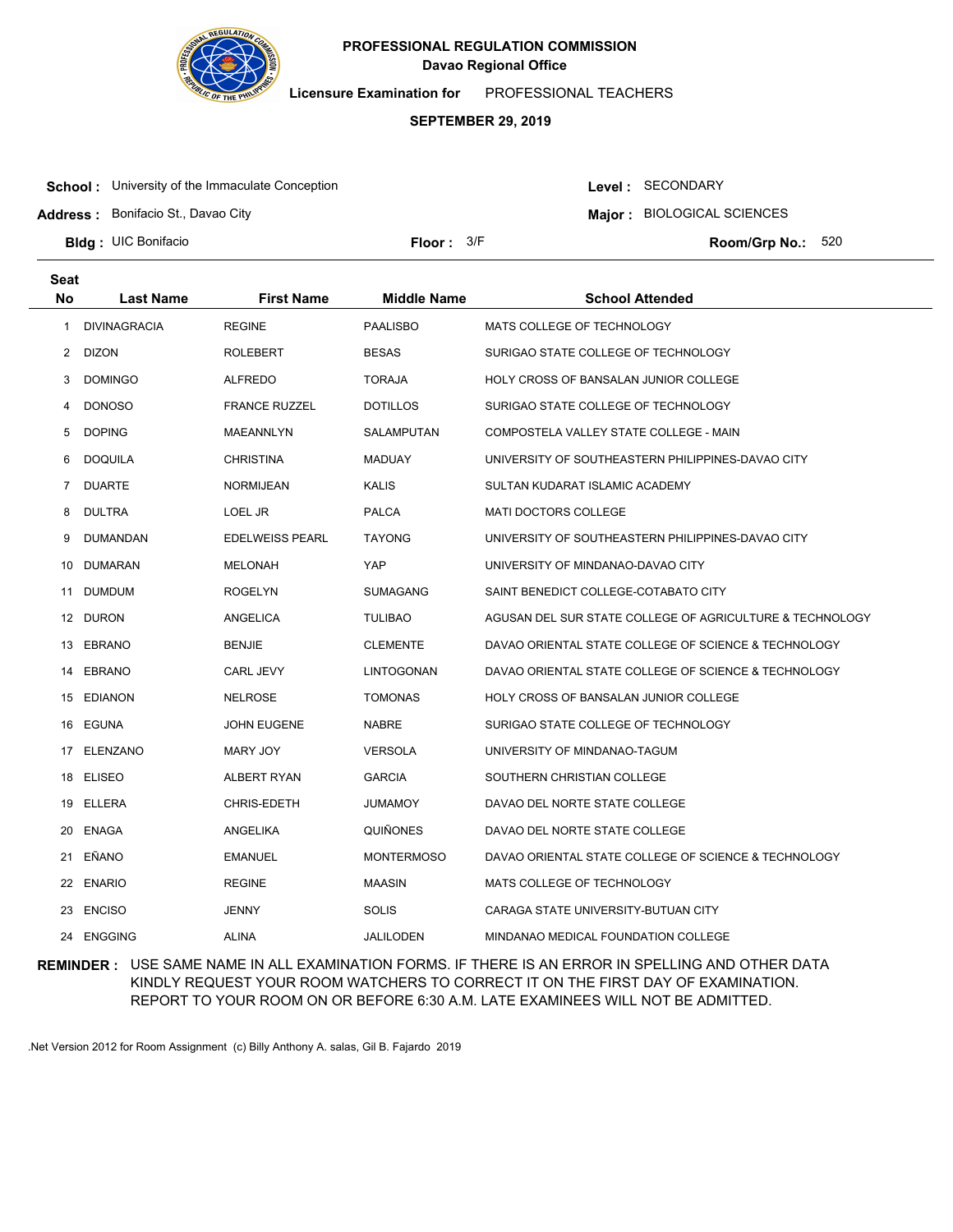

**Licensure Examination for**  PROFESSIONAL TEACHERS

### **SEPTEMBER 29, 2019**

**School:** University of the Immaculate Conception

**Address :** Bonifacio St., Davao City

Level : SECONDARY

**Major : BIOLOGICAL SCIENCES** 

**Bldg : Floor : Room/Grp No.:** UIC Bonifacio

Floor:  $3/F$  Room/Grp No.: 521

| <b>Seat</b> |                   |                      |                    |                                                                |
|-------------|-------------------|----------------------|--------------------|----------------------------------------------------------------|
| <b>No</b>   | <b>Last Name</b>  | <b>First Name</b>    | <b>Middle Name</b> | <b>School Attended</b>                                         |
| -1          | <b>ENONARIA</b>   | <b>CHRISTINE EVE</b> | CABALBAL           | AGUSAN DEL SUR STATE COLLEGE OF AGRICULTURE & TECHNOLOGY       |
| 2           | <b>ENOPEQUEZ</b>  | <b>JUNELYN</b>       | <b>ANZANO</b>      | AGUSAN DEL SUR STATE COLLEGE OF AGRICULTURE & TECHNOLOGY       |
| 3           | <b>EPES</b>       | <b>ELJAN MAE</b>     | LARGOZA            | COMPOSTELA VALLEY STATE COLLEGE - MAIN                         |
| 4           | ERA               | <b>APRIL ROSE</b>    | <b>SEBALLOS</b>    | UNIVERSITY OF SOUTHEASTERN PHILIPPINES-DAVAO CITY              |
| 5           | <b>ERAZO</b>      | <b>RHONA MAE</b>     | <b>SUMAYLO</b>     | SURIGAO DEL SUR STATE UNIVERSITY-TAGBINA CAMPUS                |
| 6           | <b>ESCABARTE</b>  | <b>NIKKI</b>         | <b>NALLA</b>       | SOUTHERN PHILS.AGRI,BUSS,MARINE & AQUATIC SCH.OF TECH-MATI     |
| 7           | <b>ESCOBAL</b>    | JUDY ANN             | ALDOHESA           | SURIGAO DEL SUR STATE UNIVERSITY-TAGBINA CAMPUS                |
| 8           | <b>ESCOL</b>      | JOAN                 | <b>BARACE</b>      | AGUSAN DEL SUR STATE COLLEGE OF AGRICULTURE & TECHNOLOGY       |
| 9           | <b>ESLANA</b>     | <b>STEPHEN JAMES</b> | <b>LLEMIT</b>      | CARAGA STATE UNIVERSITY-BUTUAN CITY                            |
| 10          | ESMALLA           | <b>MICHAEL</b>       | PADILLA            | DAVAO DEL NORTE STATE COLLEGE                                  |
| 11          | <b>ESPEJO</b>     | ANNALOU              | LAUDATO            | UNIVERSITY OF SOUTHEASTERN PHILIPPINES-DAVAO CITY              |
| 12          | <b>ESPINA</b>     | FERNANDO JR          | <b>RODRIGUEZ</b>   | AGUSAN DEL SUR STATE COLLEGE OF AGRICULTURE & TECHNOLOGY       |
| 13          | <b>ESTAMPA</b>    | <b>ROSE SEANNE</b>   | <b>ESPARAR</b>     | NOTRE DAME UNIVERSITY                                          |
| 14          | <b>ESTARES</b>    | <b>CRIS IVY</b>      | <b>ALCALEN</b>     | MATS COLLEGE OF TECHNOLOGY                                     |
| 15          | EUSEBIO           | MICHEAL JOHN         | <b>CIASICO</b>     | DAVAO DEL NORTE STATE COLLEGE                                  |
| 16          | FAJARDO           | <b>JEFERLOU</b>      | <b>BANDALA</b>     | UNIVERSITY OF MINDANAO-DAVAO CITY                              |
|             | 17 FALCON         | <b>MAYKA</b>         | <b>OMUSORA</b>     | COMPOSTELA VALLEY STATE COLLEGE - MAIN                         |
| 18          | FARE              | JONA JOY             | <b>BLASCO</b>      | AGUSAN DEL SUR STATE COLLEGE OF AGRICULTURE & TECHNOLOGY       |
| 19          | <b>FELISCOUSO</b> | KAIREEN              | LATIBAN            | DAVAO ORIENTAL STATE COLLEGE OF SCIENCE & TECHNOLOGY           |
|             | 20 FERMO          | <b>ELLEN MAE</b>     | <b>LAPINIG</b>     | ST. ALEXIUS COLLEGE (for.DOCTORS CHSF, INC)                    |
|             | 21 FERNANDEZ      | <b>DEIRDRE</b>       | <b>ENRIQUEZ</b>    | ATENEO DE DAVAO UNIVERSITY                                     |
|             | 22 FERNANDEZ      | <b>MA. CRISTINA</b>  | TINALUSAN          | SOUTHERN PHILS.AGRI, BUSS, MARINE & AQUATIC SCH.OF TECH-MALITA |
| 23          | FEROLIN           | <b>VICENTE JR</b>    | <b>GUIA</b>        | UNIVERSITY OF MINDANAO-DAVAO CITY                              |
|             | 24 FERRANDO       | <b>ROMNICK</b>       | <b>BITASOLO</b>    | DAVAO ORIENTAL STATE COLLEGE OF SCIENCE & TECHNOLOGY           |

**REMINDER :** USE SAME NAME IN ALL EXAMINATION FORMS. IF THERE IS AN ERROR IN SPELLING AND OTHER DATA KINDLY REQUEST YOUR ROOM WATCHERS TO CORRECT IT ON THE FIRST DAY OF EXAMINATION. REPORT TO YOUR ROOM ON OR BEFORE 6:30 A.M. LATE EXAMINEES WILL NOT BE ADMITTED.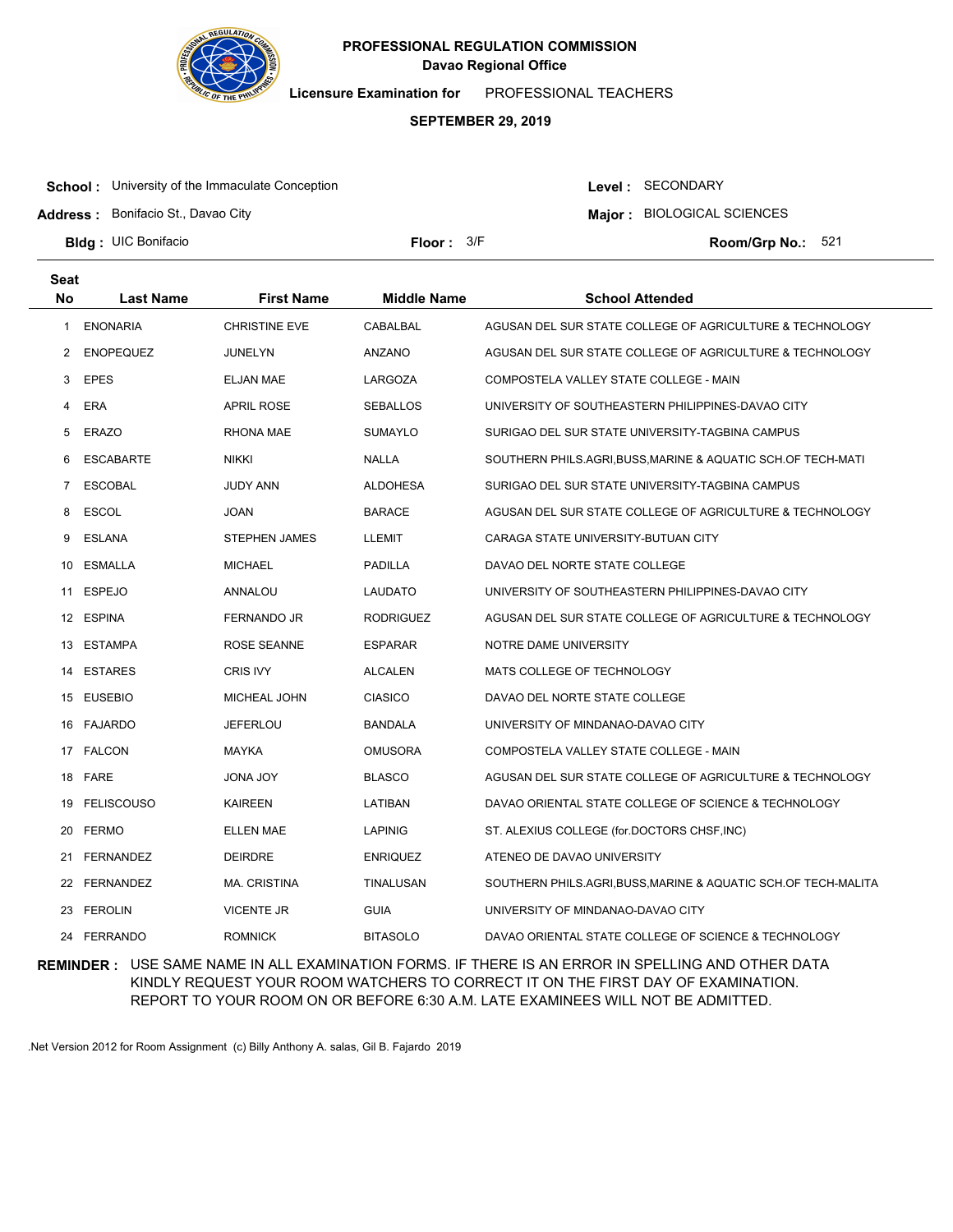

**Licensure Examination for**  PROFESSIONAL TEACHERS

### **SEPTEMBER 29, 2019**

**School:** University of the Immaculate Conception

Level : SECONDARY

**Major : BIOLOGICAL SCIENCES** 

**Address :** Bonifacio St., Davao City

**Bldg : Floor : Room/Grp No.:** UIC Bonifacio

Floor:  $4/F$  Room/Grp No.: 522

| <b>Seat</b>  |                   |                      |                    |                                                           |
|--------------|-------------------|----------------------|--------------------|-----------------------------------------------------------|
| <b>No</b>    | Last Name         | <b>First Name</b>    | <b>Middle Name</b> | <b>School Attended</b>                                    |
| $\mathbf{1}$ | <b>FERREL</b>     | <b>CHERY MIE</b>     | <b>GLORIA</b>      | DAVAO ORIENTAL STATE COLLEGE OF SCIENCE & TECHNOLOGY      |
| 2            | FLORES            | GLEN                 | <b>MACONDO</b>     | ASSUMPTION COLLEGE OF DAVAO                               |
| 3            | <b>FLORES</b>     | <b>JOHN CARLO</b>    | <b>SARMIENTO</b>   | UPI AGRICULTURAL SCHOOL-UPI, MAGUINDANAO                  |
| 4            | <b>FLORES</b>     | KIMBERLY             | <b>TANIO</b>       | DAVAO ORIENTAL STATE COLLEGE OF SCIENCE & TECHNOLOGY      |
| 5            | <b>FLORES</b>     | <b>RINALYN</b>       | <b>LIZONDRA</b>    | NOTRE DAME OF MIDSAYAP COLLEGE                            |
| 6            | <b>FLORIDA</b>    | JENNYLYN             | <b>CUPIN</b>       | HOLY CROSS OF BANSALAN JUNIOR COLLEGE                     |
| 7            | <b>FORTUNA</b>    | <b>GRETCHEN</b>      | <b>BRIONES</b>     | SURIGAO DEL SUR STATE UNIVERSITY-TAGBINA CAMPUS           |
| 8            | <b>FRANCISCO</b>  | <b>JINKY</b>         | <b>NEMEÑO</b>      | AGUSAN DEL SUR STATE COLLEGE OF AGRICULTURE & TECHNOLOGY  |
| 9            | <b>FRANCISCO</b>  | <b>MECHEIL</b>       | CASPILLAN          | UNIVERSITY OF SOUTHERN MINDANAO-KABACAN                   |
| 10           | <b>FRANCO</b>     | <b>CRISTINE</b>      | <b>DEMAPANAG</b>   | COMPOSTELA VALLEY STATE COLLEGE - MAIN                    |
| 11           | <b>FULGENCIO</b>  | <b>JERSON</b>        | <b>CHIONG</b>      | AGUSAN DEL SUR STATE COLLEGE OF AGRICULTURE & TECHNOLOGY  |
|              | 12 GABATO         | <b>HICEL</b>         | VALDERAMA          | COMPOSTELA VALLEY STATE COLLEGE - MAIN                    |
| 13           | GABISAN           | <b>KATHERINE</b>     | <b>LAMINERO</b>    | SAN PEDRO COLLEGE-DAVAO CITY                              |
| 14           | GABITO            | <b>DAISY ROSE</b>    | <b>SARDIDO</b>     | DAVAO ORIENTAL STATE COLLEGE OF SCIENCE & TECHNOLOGY      |
| 15           | <b>GABRIENTO</b>  | <b>JONATHAN IVAN</b> | <b>VILLACORTE</b>  | UNIVERSITY OF SOUTHEASTERN PHILIPPINES-DAVAO CITY         |
|              | 16 GALIA          | ANALYZA              | DEL MUNDO          | UNIVERSITY OF SANTO TOMAS                                 |
|              | 17 GALLANO        | <b>KENNETH</b>       | <b>CLEMEN</b>      | NOTRE DAME OF MIDSAYAP COLLEGE                            |
| 18           | GALLARDE          | <b>MARIEBEN</b>      | <b>JUAB</b>        | DAVAO DEL NORTE STATE COLLEGE                             |
| 19           | GALO              | <b>CRESTY</b>        | <b>DABLO</b>       | CARAGA STATE UNIVERSITY-BUTUAN CITY                       |
| 20           | <b>GALVADORES</b> | <b>RUBY ANN</b>      | <b>MATINAGNOS</b>  | <b>MATI DOCTORS COLLEGE</b>                               |
| 21           | GALVAN            | JENNILYN             | <b>MARIANO</b>     | UNIVERSITY OF SOUTHEASTERN PHILIPPINES-TAGUM              |
| 22           | GALVANO           | <b>RONNEL</b>        | PARREÑO            | UNIVERSITY OF MINDANAO-DAVAO CITY                         |
| 23           | GALVEZ            | <b>ELSIE</b>         | <b>ACOLBE</b>      | DAVAO ORIENTAL STATE COLLEGE OF SCIENCE & TECHNOLOGY      |
|              | 24 GAMALO         | ANAFHEL              | <b>CAINGLES</b>    | BUKIDNON STATE UNIVERSITY-(FOR BUKIDNON STATE COLL)- MAIN |

**REMINDER :** USE SAME NAME IN ALL EXAMINATION FORMS. IF THERE IS AN ERROR IN SPELLING AND OTHER DATA KINDLY REQUEST YOUR ROOM WATCHERS TO CORRECT IT ON THE FIRST DAY OF EXAMINATION. REPORT TO YOUR ROOM ON OR BEFORE 6:30 A.M. LATE EXAMINEES WILL NOT BE ADMITTED.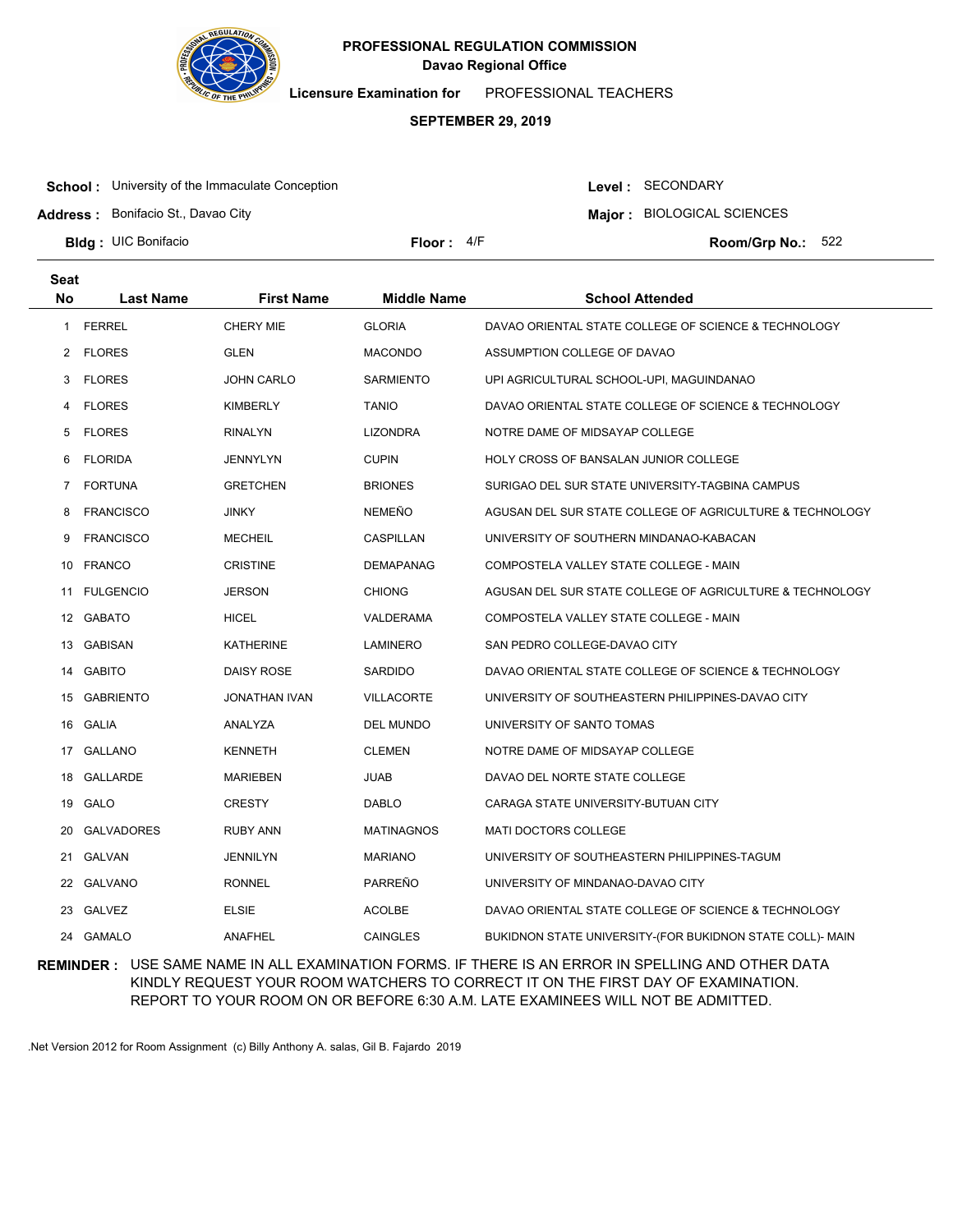

**Licensure Examination for**  PROFESSIONAL TEACHERS

### **SEPTEMBER 29, 2019**

**School:** University of the Immaculate Conception

Level : SECONDARY

**Major : BIOLOGICAL SCIENCES** 

**Address :** Bonifacio St., Davao City

**Bldg : Floor : Room/Grp No.:** UIC Bonifacio

Floor:  $4/F$  Room/Grp No.: 523

| <b>Seat</b> |                  |                          |                    |                                                              |
|-------------|------------------|--------------------------|--------------------|--------------------------------------------------------------|
| <b>No</b>   | <b>Last Name</b> | <b>First Name</b>        | <b>Middle Name</b> | <b>School Attended</b>                                       |
| 1           | <b>GAMMAD</b>    | ANDY                     | <b>MORENO</b>      | SURIGAO DEL SUR STATE UNIVERSITY-TAGBINA CAMPUS              |
| 2           | GANOY            | <b>RONALD</b>            | <b>BATOON</b>      | DAVAO ORIENTAL STATE COLLEGE OF SCIENCE & TECHNOLOGY         |
| 3           | <b>GARCIA</b>    | <b>DIANA ROSE</b>        | <b>GALBINES</b>    | HOLY TRINITY COLLEGE OF GENERAL SANTOS CITY                  |
| 4           | <b>GARCIA</b>    | <b>JESSA MAE</b>         | <b>GODOY</b>       | DAVAO ORIENTAL STATE COLLEGE OF SCIENCE & TECHNOLOGY         |
| 5           | <b>GARLEY</b>    | LARIFE                   | <b>MENDOZA</b>     | SOUTHERN PHILS.AGRI,BUSS,MARINE & AQUATIC SCH.OF TECH-MALITA |
| 6           | <b>GARRIDO</b>   | <b>RICA</b>              | <b>FORROSUELO</b>  | CARAGA STATE UNIVERSITY-BUTUAN CITY                          |
| 7           | <b>GELSANO</b>   | ELEN JOY                 | <b>QUIBOL</b>      | DAVAO DEL NORTE STATE COLLEGE                                |
| 8           | <b>GENERAL</b>   | <b>ERVIN</b>             | <b>TELERON</b>     | SURIGAO DEL SUR STATE UNIVERSITY- MAIN CAMPUS                |
| 9           | <b>GEONZON</b>   | <b>GIGIE ROSE</b>        | SON                | NORTH DAVAO COLLEGE-TAGUM FOUNDATION                         |
| 10          | GESTA            | ROMVIE JAMES             | <b>SOCAYRE</b>     | UNIVERSITY OF MINDANAO-DAVAO CITY                            |
| 11          | <b>GETIGAN</b>   | <b>JOSHUA YMMANUELLE</b> | <b>CABATINGAN</b>  | UNIVERSITY OF SOUTHEASTERN PHILIPPINES-DAVAO CITY            |
| 12          | <b>GIMANG</b>    | LIZA MAE                 | CARBONILLA         | SOUTHERN PHILS.AGRI, BUSS, MARINE & AQUATIC SCH.OF TECH-MATI |
| 13          | <b>GOMEZ</b>     | <b>KIER MAR</b>          | <b>BARRIOS</b>     | AGUSAN DEL SUR STATE COLLEGE OF AGRICULTURE & TECHNOLOGY     |
| 14          | <b>GOMEZ</b>     | <b>KRISTHONY JUNE</b>    | <b>TOLEDO</b>      | UNIVERSITY OF SOUTHERN MINDANAO-KABACAN                      |
| 15          | GONZAGA          | <b>JOVETTE</b>           | <b>OBAS</b>        | POLYTECHNIC COLLEGE OF DAVAO DEL SUR                         |
| 16          | GONZAGA          | <b>SLAND MAE</b>         | <b>DELOS REYES</b> | SOUTHERN PHILS.AGRI,BUSS,MARINE & AQUATIC SCH.OF TECH-MATI   |
| 17          | <b>GONZALES</b>  | <b>NORIE JEAN</b>        | <b>TACLAS</b>      | SOUTHERN PHILS.AGRI,BUSS,MARINE & AQUATIC SCH.OF TECH-MATI   |
|             | 18 GONZALES      | <b>VILMAR</b>            | <b>SAHALI</b>      | ASSUMPTION COLLEGE OF DAVAO                                  |
|             | 19 GOPIO         | RENALYN                  | <b>MERCADER</b>    | SURIGAO DEL SUR STATE UNIVERSITY- MAIN CAMPUS                |
| 20          | GORDON           | <b>CHERRY ANN</b>        | GABUAT             | UNIVERSITY OF MINDANAO-TAGUM                                 |
| 21          | <b>GRAMATICA</b> | <b>JOYCE</b>             | <b>SIAROT</b>      | UNIVERSITY OF MINDANAO-DAVAO CITY                            |
|             | 22 GUDES         | MA. CONXEDES             | <b>BAGUIO</b>      | DAVAO ORIENTAL STATE COLLEGE OF SCIENCE & TECHNOLOGY         |
| 23          | <b>GUIANG</b>    | <b>CHRISTIAN DAN</b>     | <b>SEVILLA</b>     | MATS COLLEGE OF TECHNOLOGY                                   |
|             | 24 GUINOMMA      | <b>CHELSEA</b>           | <b>NECOR</b>       | SOUTHERN BAPTIST COLLEGE                                     |

**REMINDER :** USE SAME NAME IN ALL EXAMINATION FORMS. IF THERE IS AN ERROR IN SPELLING AND OTHER DATA KINDLY REQUEST YOUR ROOM WATCHERS TO CORRECT IT ON THE FIRST DAY OF EXAMINATION. REPORT TO YOUR ROOM ON OR BEFORE 6:30 A.M. LATE EXAMINEES WILL NOT BE ADMITTED.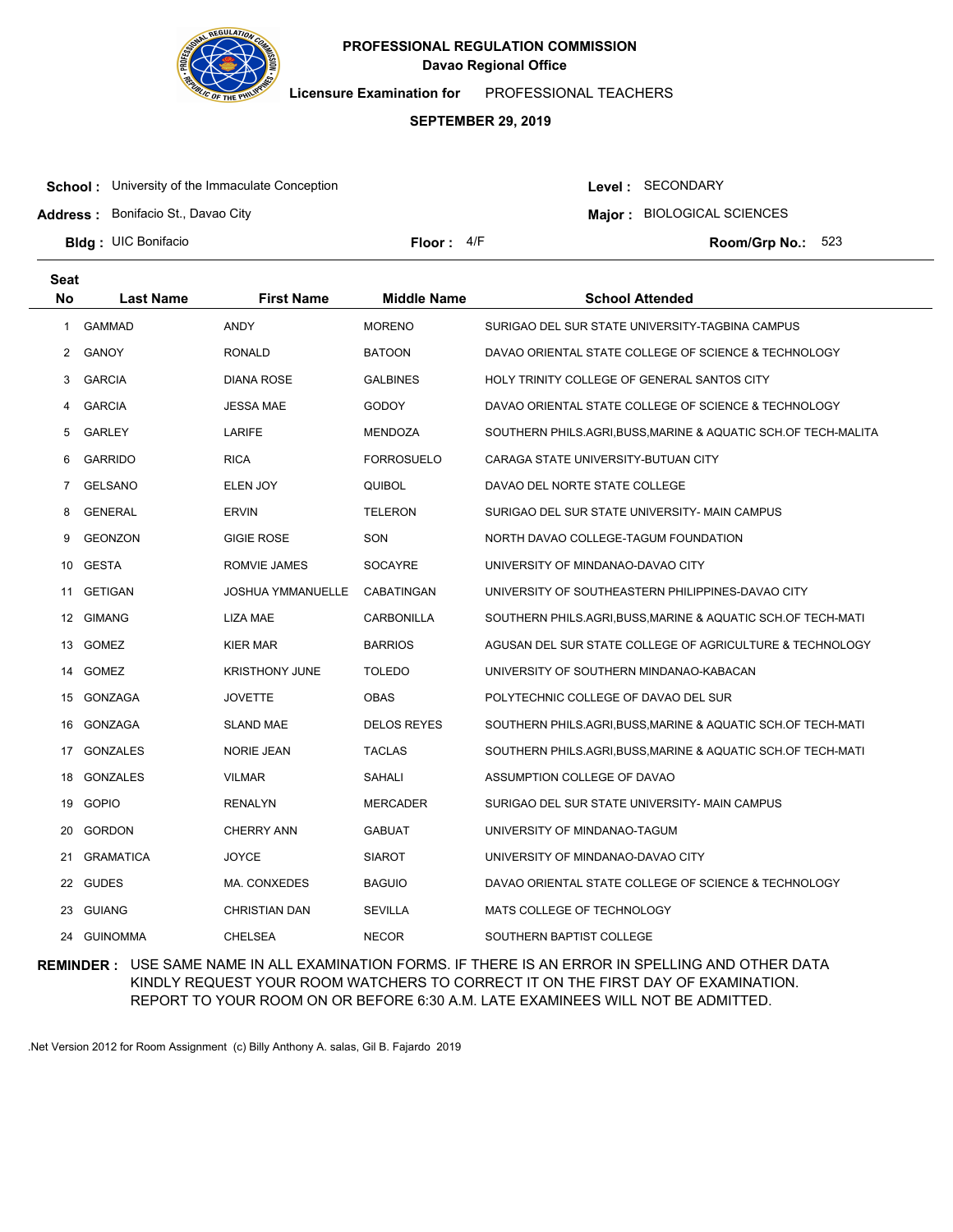

**Licensure Examination for**  PROFESSIONAL TEACHERS

### **SEPTEMBER 29, 2019**

**School:** University of the Immaculate Conception

Level : SECONDARY

**Major : BIOLOGICAL SCIENCES** 

**Address :** Bonifacio St., Davao City

**Bldg : Floor : Room/Grp No.:** UIC Bonifacio

Floor:  $4/F$  Room/Grp No.: 524

| Seat      |                   |                        |                    |                                                            |
|-----------|-------------------|------------------------|--------------------|------------------------------------------------------------|
| <b>No</b> | Last Name         | <b>First Name</b>      | <b>Middle Name</b> | <b>School Attended</b>                                     |
| 1         | <b>GUITGUIT</b>   | JAYVEE BOY             | CALDERON           | AGUSAN DEL SUR STATE COLLEGE OF AGRICULTURE & TECHNOLOGY   |
| 2         | GULA              | LIZEL                  | PALEN              | DAVAO ORIENTAL STATE COLLEGE OF SCIENCE & TECHNOLOGY       |
| 3         | <b>GUMAPAS</b>    | <b>JUDILYN</b>         | <b>ELIMANCO</b>    | AGUSAN DEL SUR STATE COLLEGE OF AGRICULTURE & TECHNOLOGY   |
| 4         | <b>GUTIERREZ</b>  | <b>JOLLIBEE</b>        | <b>MANGGOB</b>     | UNIVERSITY OF MINDANAO-DAVAO CITY                          |
| 5         | GUZON             | JAZEL                  | NARIT              | AGUSAN DEL SUR STATE COLLEGE OF AGRICULTURE & TECHNOLOGY   |
| 6         | <b>HALUD</b>      | AJRAN AZEEMA           | ASANI              | NOTRE DAME UNIVERSITY                                      |
| 7         | <b>HARION</b>     | <b>JENALIE</b>         | <b>SATURINAS</b>   | COR JESU COLLEGE (HOLY CROSS OF DIGOS)                     |
| 8         | HATAGI            | <b>RIGEN</b>           | <b>SEFUENTES</b>   | UNIVERSITY OF SOUTHEASTERN PHILIPPINES-DAVAO CITY          |
| 9         | <b>HERMETANIO</b> | GRACE                  | ANORA              | <b>VALENCIA COLLEGES</b>                                   |
| 10        | <b>HERMOSO</b>    | <b>LESLY KIM</b>       | <b>HERETAPE</b>    | UNIVERSITY OF SOUTHERN MINDANAO-KABACAN                    |
| 11        | HERNANDEZ         | <b>KEBZ MAE ERRICA</b> | <b>CAPOTE</b>      | HOLY CROSS OF DAVAO COLLEGE                                |
| 12        | HIERRO            | <b>RODJELYNN</b>       | <b>BATITIA</b>     | NOTRE DAME OF SALAMAN COLLEGE                              |
| 13        | HINAUTAN          | <b>MARIA RISSA</b>     | <b>ALIMA</b>       | ASSUMPTION COLLEGE OF DAVAO                                |
| 14        | <b>IGNACIO</b>    | <b>VINCENT</b>         | <b>DACUMOS</b>     | UNIVERSITY OF MINDANAO-DIGOS COLLEGE                       |
| 15        | ILAGAN            | SHIENA MAE             | MAGHANAY           | ASSUMPTION COLLEGE OF NABUNTURAN                           |
| 16        | INDATUAN          | AKIL                   | <b>GOBOC</b>       | SOUTHERN PHILS.AGRI,BUSS,MARINE & AQUATIC SCH.OF TECH-MATI |
| 17        | <b>INDONG</b>     | LEAH MAE               | <b>APOSTOL</b>     | DAVAO ORIENTAL STATE COLLEGE OF SCIENCE & TECHNOLOGY       |
| 18        | <b>INSULAR</b>    | RHEA JEAN              | <b>MARTE</b>       | SULTAN KUDARAT STATE UNIVERSITY-TACURONG                   |
| 19        | <b>ISOGON</b>     | ARRA JESSA             | <b>LAPIDO</b>      | UNIVERSITY OF SOUTHERN MINDANAO-KABACAN                    |
| 20        | <b>JAMIN</b>      | <b>JULIUS. JR.</b>     | <b>SAURO</b>       | SURIGAO DEL SUR STATE UNIVERSITY- MAIN CAMPUS              |
| 21        | JAUOD             | MERALYN                | ESCABUSA           | UNIVERSITY OF MINDANAO-TAGUM                               |
| 22        | JENILLA           | <b>GINAFE</b>          | <b>MANUEL</b>      | HOLY CROSS OF BANSALAN JUNIOR COLLEGE                      |
| 23        | <b>JIMENEZ</b>    | <b>DESSA</b>           |                    | NORTH DAVAO COLLEGE-TAGUM FOUNDATION                       |
| 24        | <b>JOROLAN</b>    | <b>SHARMINE</b>        | <b>EWA</b>         | UNIVERSITY OF MINDANAO-DAVAO CITY                          |

**REMINDER :** USE SAME NAME IN ALL EXAMINATION FORMS. IF THERE IS AN ERROR IN SPELLING AND OTHER DATA KINDLY REQUEST YOUR ROOM WATCHERS TO CORRECT IT ON THE FIRST DAY OF EXAMINATION. REPORT TO YOUR ROOM ON OR BEFORE 6:30 A.M. LATE EXAMINEES WILL NOT BE ADMITTED.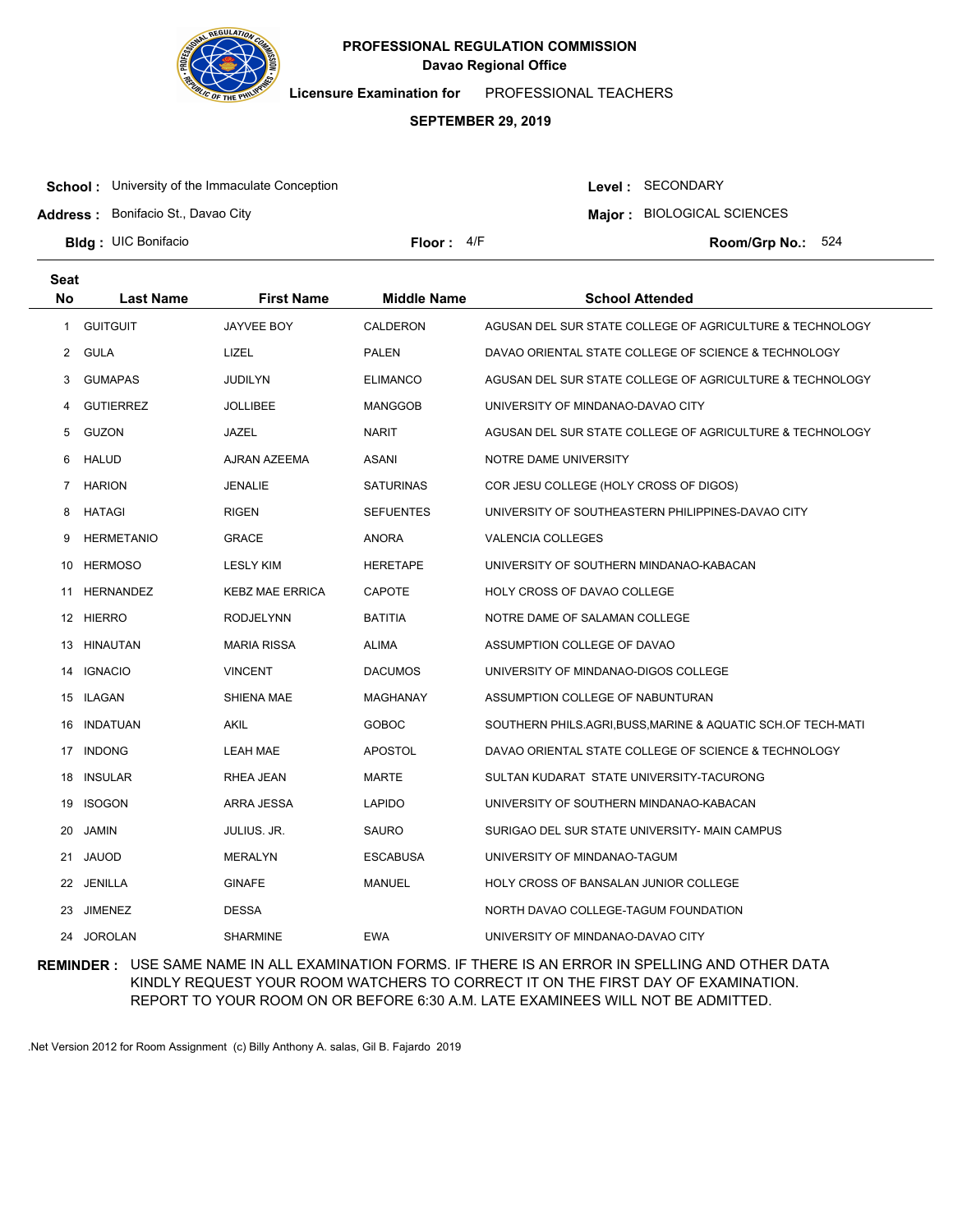

**Licensure Examination for**  PROFESSIONAL TEACHERS

### **SEPTEMBER 29, 2019**

**School:** University of the Immaculate Conception

Level : SECONDARY

**Major : BIOLOGICAL SCIENCES** 

**Address :** Bonifacio St., Davao City

**Bldg : Floor : Room/Grp No.:** UIC Bonifacio

**Seat**

Floor:  $4/F$  Room/Grp No.: 525

| συαι         |                  |                    |                    |                                                                |
|--------------|------------------|--------------------|--------------------|----------------------------------------------------------------|
| <b>No</b>    | <b>Last Name</b> | <b>First Name</b>  | <b>Middle Name</b> | <b>School Attended</b>                                         |
| $\mathbf{1}$ | JOSUE            | <b>JACOB JR</b>    | <b>ERAMIS</b>      | SURIGAO STATE COLLEGE OF TECHNOLOGY                            |
| 2            | JUANILLO         | AVELINO JR         | <b>NAMOL</b>       | UNIVERSITY OF MINDANAO-TAGUM                                   |
| 3            | <b>JUANITE</b>   | MERIAM             | ECO                | DAVAO ORIENTAL STATE COLLEGE OF SCIENCE & TECHNOLOGY           |
| 4            | <b>JUAREZ</b>    | <b>JOHN DAVE</b>   | CAMBARIHAN         | DAVAO DEL NORTE STATE COLLEGE                                  |
| 5            | <b>JUBAHIB</b>   | <b>IRISH JOY</b>   | OLOY               | UNIVERSITY OF MINDANAO-TAGUM                                   |
| 6            | <b>JUGARAP</b>   | <b>RENEL</b>       | LAPITAN            | DAVAO DEL NORTE STATE COLLEGE                                  |
| 7            | JUMAWAN          | <b>SHAINA</b>      | <b>LIMOSNERO</b>   | SOUTHERN PHILS.AGRI,BUSS,MARINE & AQUATIC SCH.OF TECH-MATI     |
| 8            | JUNTILLA         | <b>RUDILYN</b>     | GO                 | UNIVERSITY OF THE PHILIPPINES-MINDANAO                         |
| 9            | <b>JURIAL</b>    | <b>NORILENE</b>    | AMBOBOYOG          | <b>HOLY CROSS OF DAVAO COLLEGE</b>                             |
| 10           | <b>JURIMOCHA</b> | RAIZA              | <b>ALBINO</b>      | UNIVERSITY OF MINDANAO-DIGOS COLLEGE                           |
| 11           | KASIM            | <b>MARISSA</b>     | <b>ENGID</b>       | MINDANAO MEDICAL FOUNDATION COLLEGE                            |
|              | 12 KULANO        | <b>MUSLIMIN</b>    | <b>PASICAMAN</b>   | UNIVERSITY OF SOUTHERN MINDANAO-KABACAN                        |
|              | 13 LABAJO        | <b>ARIEL</b>       | <b>RAGURO</b>      | SURIGAO DEL SUR STATE UNIVERSITY-TAGBINA CAMPUS                |
| 14           | LABAJO           | <b>GRETCHEN</b>    | ABREGANA           | SURIGAO DEL SUR STATE UNIVERSITY-TAGBINA CAMPUS                |
| 15           | LABARGAN         | <b>JOHN CARLO</b>  | <b>CUISCANO</b>    | DAVAO DEL NORTE STATE COLLEGE                                  |
| 16           | LABINGGUISA      | <b>MYREAL</b>      | <b>SALUMRO</b>     | UNIVERSITY OF MINDANAO-TAGUM                                   |
|              | 17 LABTIC        | <b>JHERA RHOSE</b> |                    | COMPOSTELA VALLEY STATE COLLEGE - MAIN                         |
| 18           | LAGAT            | <b>JANE ROSE</b>   | <b>GARCIA</b>      | DAVAO ORIENTAL STATE COLLEGE OF SCIENCE & TECHNOLOGY           |
| 19           | LAGI             | <b>HONEYLYN</b>    | <b>TURADO</b>      | SOUTHERN PHILS.AGRI, BUSS, MARINE & AQUATIC SCH.OF TECH-MALITA |
| 20           | LAGRAMA          | <b>BRZIL</b>       | <b>DACERA</b>      | DAVAO ORIENTAL STATE COLLEGE OF SCIENCE & TECHNOLOGY           |
| 21           | LAMOSTE          | JAY-AR             | <b>TIMBLACO</b>    | AGUSAN DEL SUR STATE COLLEGE OF AGRICULTURE & TECHNOLOGY       |
|              | 22 LANGITAN      | <b>CHARLIE</b>     | <b>JOSE</b>        | SOUTHERN PHILS.AGRI, BUSS, MARINE & AQUATIC SCH.OF TECH-MATI   |
| 23           | LAPIDEZ          | ANGELIKA           | <b>FALCIS</b>      | AGUSAN DEL SUR STATE COLLEGE OF AGRICULTURE & TECHNOLOGY       |
|              | 24 LAPIDEZ       | <b>OLIVER</b>      | <b>DOMINGO</b>     | AGUSAN DEL SUR STATE COLLEGE OF AGRICULTURE & TECHNOLOGY       |

**REMINDER :** USE SAME NAME IN ALL EXAMINATION FORMS. IF THERE IS AN ERROR IN SPELLING AND OTHER DATA KINDLY REQUEST YOUR ROOM WATCHERS TO CORRECT IT ON THE FIRST DAY OF EXAMINATION. REPORT TO YOUR ROOM ON OR BEFORE 6:30 A.M. LATE EXAMINEES WILL NOT BE ADMITTED.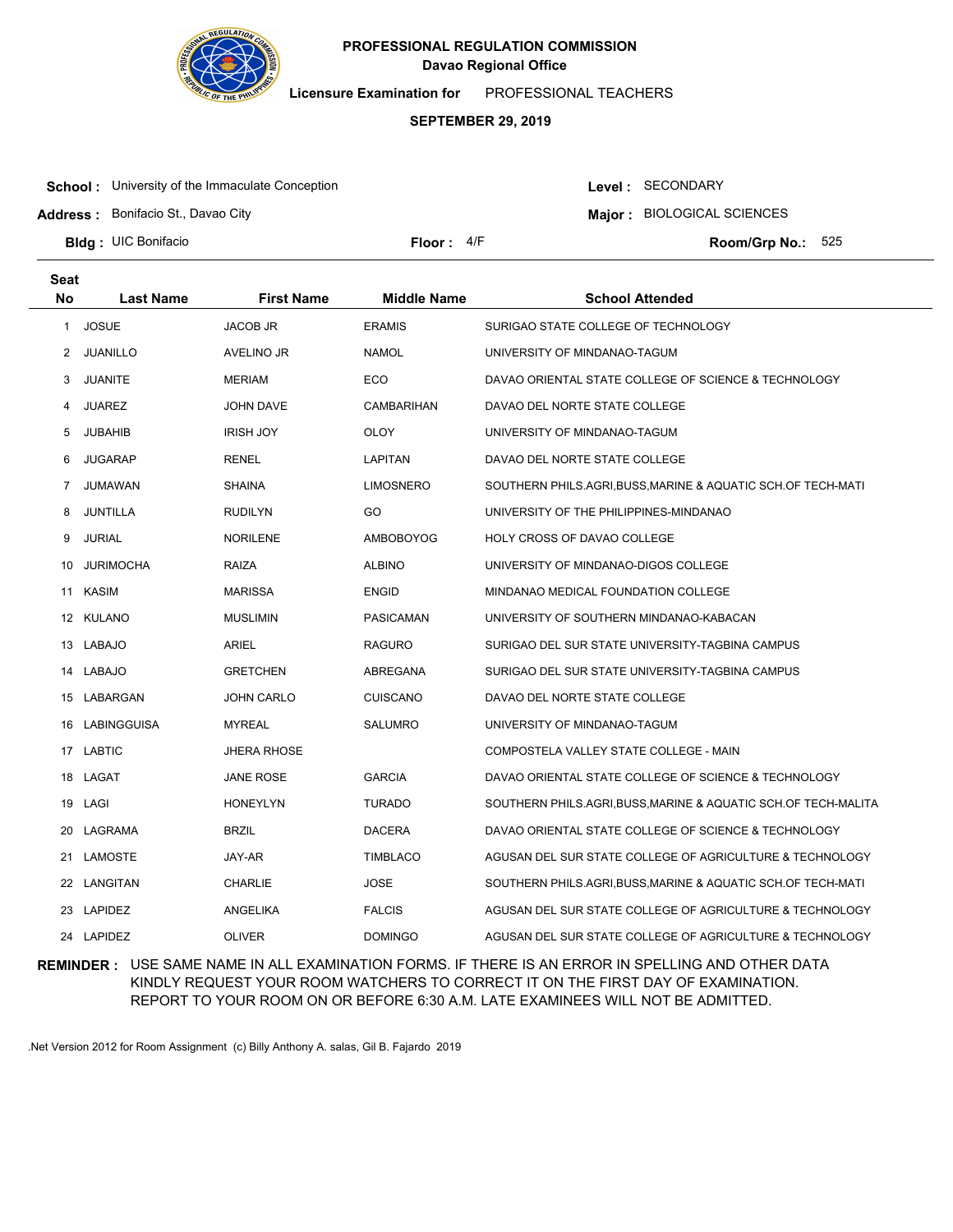

**Licensure Examination for**  PROFESSIONAL TEACHERS

### **SEPTEMBER 29, 2019**

**School:** University of the Immaculate Conception

Level : SECONDARY

**Major : BIOLOGICAL SCIENCES** 

**Address :** Bonifacio St., Davao City

**Bldg : Floor : Room/Grp No.:** UIC Bonifacio

Floor:  $4/F$  Room/Grp No.: 526

| <b>Seat</b> |                  |                          |                    |                                                              |
|-------------|------------------|--------------------------|--------------------|--------------------------------------------------------------|
| <b>No</b>   | Last Name        | <b>First Name</b>        | <b>Middle Name</b> | <b>School Attended</b>                                       |
| 1           | LARANJO          | <b>KIM</b>               | <b>MONTALVO</b>    | SOUTHERN PHILS.AGRI, BUSS, MARINE & AQUATIC SCH.OF TECH-MATI |
| 2           | LARAQUEL         | <b>VEA FAYE</b>          | <b>DUMAPLIN</b>    | CARAGA STATE UNIVERSITY-BUTUAN CITY                          |
| 3           | LARCEÑA          | <b>RHEA</b>              | <b>SANTOS</b>      | DAVAO DOCTORS COLLEGE, INC.                                  |
| 4           | LAROYA           | <b>JULIE MAE LOURHEN</b> | ALMEDA             | CARAGA STATE UNIVERSITY-BUTUAN CITY                          |
| 5           | LATIBAN          | ALJEAN                   | <b>PISLAN</b>      | DAVAO ORIENTAL STATE COLLEGE OF SCIENCE & TECHNOLOGY         |
| 6           | LAUCHANGCO       | <b>JOHNMARK</b>          | LOAYA              | DAVAO ORIENTAL STATE COLLEGE OF SCIENCE & TECHNOLOGY         |
| 7           | LAWAS            | <b>NATHAN</b>            | <b>MURILLO</b>     | MATS COLLEGE OF TECHNOLOGY                                   |
| 8           | LAWAS            | ROSSEREE I               | CALAN              | UNIVERSITY OF MINDANAO-DAVAO CITY                            |
| 9           | LAWI-AN          | <b>DARWIN</b>            | <b>ESNARDO</b>     | SOUTHERN PHILS.AGRI,BUSS,MARINE & AQUATIC SCH.OF TECH-MATI   |
| 10          | LAYAN            | <b>JENNEVA</b>           | <b>DEOCADES</b>    | UNIVERSITY OF SOUTHEASTERN PHILIPPINES-DAVAO CITY            |
| 11          | <b>LEBIOS</b>    | AIVE                     | <b>BUSCAGAN</b>    | <b>BROKENSHIRE COLLEGE</b>                                   |
|             | 12 LEE           | <b>BERNADITH</b>         | SAGUIAN            | UNIVERSITY OF MINDANAO-TAGUM                                 |
|             | 13 LEQUIN        | <b>MARY GRACE</b>        | <b>ARTIGO</b>      | NORTH DAVAO COLLEGE-TAGUM FOUNDATION                         |
| 14          | LEQUIP           | <b>RONALD</b>            | <b>LAPIDEZ</b>     | SURIGAO DEL SUR STATE UNIVERSITY-TAGBINA CAMPUS              |
|             | 15 LERADO        | SHEENA                   | JALBUENA           | HOLY CROSS OF BANSALAN JUNIOR COLLEGE                        |
|             | 16 LESMIS        | MER JOHN                 | <b>MANULAT</b>     | DAVAO ORIENTAL STATE COLLEGE OF SCIENCE & TECHNOLOGY         |
|             | 17 LIBANG        | ANNA MAE                 | <b>PANTONIAL</b>   | DAVAO DOCTORS COLLEGE, INC.                                  |
| 18          | LIBO-ON          | <b>ROLLAN</b>            | <b>SENADERO</b>    | UNIVERSITY OF SOUTHEASTERN PHILIPPINES-DAVAO CITY            |
|             | 19 LICO          | LYNDA JANE               | <b>CONCILLES</b>   | SURIGAO STATE COLLEGE OF TECHNOLOGY                          |
| 20          | LIGASAN          | <b>GELLI FEARL</b>       | CAUTIVO            | DAVAO ORIENTAL STATE COLLEGE OF SCIENCE & TECHNOLOGY         |
| 21          | <b>LIMOSNERO</b> | DAREL                    | <b>PRADO</b>       | SOUTHERN PHILS.AGRI,BUSS,MARINE & AQUATIC SCH.OF TECH-MATI   |
| 22          | <b>LIMPANGOG</b> | <b>SHARRISSE</b>         | <b>GODES</b>       | UNIVERSITY OF MINDANAO-DIGOS COLLEGE                         |
| 23          | <b>LINDO</b>     | SHAILYNEMAE              | <b>CABUGNGAN</b>   | SURIGAO DEL SUR STATE UNIVERSITY-TAGBINA CAMPUS              |
|             | 24 LLEGO         | <b>FATIMA</b>            | <b>BANDOLA</b>     | SURIGAO DEL SUR STATE UNIVERSITY-TAGBINA CAMPUS              |

**REMINDER :** USE SAME NAME IN ALL EXAMINATION FORMS. IF THERE IS AN ERROR IN SPELLING AND OTHER DATA KINDLY REQUEST YOUR ROOM WATCHERS TO CORRECT IT ON THE FIRST DAY OF EXAMINATION. REPORT TO YOUR ROOM ON OR BEFORE 6:30 A.M. LATE EXAMINEES WILL NOT BE ADMITTED.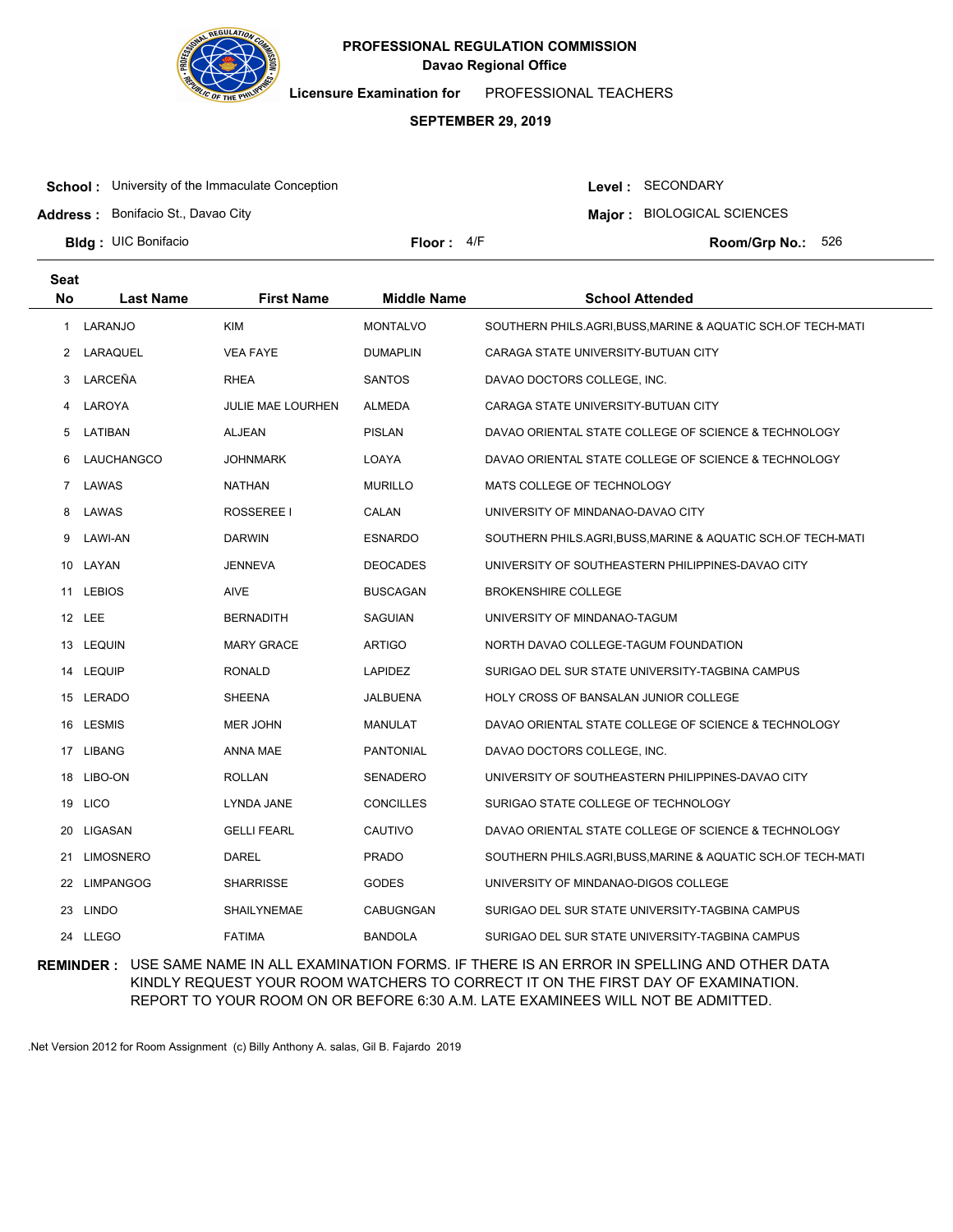

**Licensure Examination for**  PROFESSIONAL TEACHERS

### **SEPTEMBER 29, 2019**

**School:** University of the Immaculate Conception

Level : SECONDARY

**Major : BIOLOGICAL SCIENCES** 

**Address :** Bonifacio St., Davao City

**Bldg : Floor : Room/Grp No.:** UIC Bonifacio

Floor:  $4/F$  Room/Grp No.: 527

| Seat      |                  |                       |                    |                                                                |
|-----------|------------------|-----------------------|--------------------|----------------------------------------------------------------|
| <b>No</b> | <b>Last Name</b> | <b>First Name</b>     | <b>Middle Name</b> | <b>School Attended</b>                                         |
| 1         | LLEMIT           | JUDY-ANN              | <b>GEVEROLA</b>    | UNIVERSITY OF SOUTHERN MINDANAO-KABACAN                        |
| 2         | LLIDO            | <b>CHRIS OLEMAR</b>   | <b>AVENIDO</b>     | UNIVERSITY OF MINDANAO-DIGOS COLLEGE                           |
| 3         | LOAYON           | <b>DARREN KRIS</b>    | <b>MANLIGUEZ</b>   | CARAGA STATE UNIVERSITY-BUTUAN CITY                            |
| 4         | LONZAGA          | <b>ALLEN VIER</b>     | CASANADING         | HOLY CROSS OF BANSALAN JUNIOR COLLEGE                          |
| 5         | LOPEZ            | MARY JOY              | <b>SEDENIO</b>     | SURIGAO STATE COLLEGE OF TECHNOLOGY                            |
| 6         | LOPEZ            | <b>NHIEL DOMINIC</b>  | <b>CORBIN</b>      | SOUTHERN PHILS.AGRI, BUSS, MARINE & AQUATIC SCH.OF TECH-MALITA |
| 7         | LOTILLA          | MAYLEN                | MANGAOANG          | AGUSAN DEL SUR STATE COLLEGE OF AGRICULTURE & TECHNOLOGY       |
| 8         | LOWATON          | <b>VANESSA</b>        | <b>BLAS</b>        | ASSUMPTION COLLEGE OF DAVAO                                    |
| 9         | <b>LUBAS</b>     | <b>MARLON JAY</b>     | <b>SERASPE</b>     | UNIVERSITY OF SOUTHEASTERN PHILIPPINES-DAVAO CITY              |
| 10        | LUCEÑARA         | <b>CARMELO JR</b>     | LAPIZ              | UNIVERSITY OF MINDANAO-DAVAO CITY                              |
| 11        | <b>LUMANOG</b>   | <b>FAITH</b>          | <b>JARABE</b>      | UNIVERSITY OF MINDANAO-DAVAO CITY                              |
|           | 12 LUMANTAS      | JESSABEL              | <b>MALIPAY</b>     | AGUSAN DEL SUR STATE COLLEGE OF AGRICULTURE & TECHNOLOGY       |
|           | 13 LUMARDA       | ARA MAE               | <b>AMARILLO</b>    | UNIVERSITY OF MINDANAO-DIGOS COLLEGE                           |
|           | 14 LUMAYAG       | <b>KENT CHRISTIAN</b> | <b>TAN</b>         | UNIVERSITY OF SOUTHEASTERN PHILIPPINES-DAVAO CITY              |
|           | 15 LUNA          | LOUIE JIM             | <b>ARONES</b>      | SURIGAO DEL NORTE COLLEGE OF AGRICULTURE & TECHNOLOGY          |
|           | 16 LUNGAY        | KEN                   | <b>DALUMPINES</b>  | SOUTHEASTERN COLLEGE OF PADADA                                 |
|           | 17 LUNGAY        | RODELO JR.            | <b>NIOG</b>        | AGUSAN DEL SUR STATE COLLEGE OF AGRICULTURE & TECHNOLOGY       |
|           | 18 LUNZAGA       | <b>LEONITO JR</b>     | <b>MANDING</b>     | DAVAO ORIENTAL STATE COLLEGE OF SCIENCE & TECHNOLOGY           |
|           | 19 LUPIBA        | <b>RONA</b>           | <b>SAYAGO</b>      | <b>HOLY CROSS OF DAVAO COLLEGE</b>                             |
| 20        | LUREÑANA         | <b>CATHY MAE</b>      | <b>CATONG</b>      | UNIVERSITY OF MINDANAO-DAVAO CITY                              |
|           | 21 MABANO        | ALYSSA MAE            | <b>SALIGUMBA</b>   | DAVAO DEL NORTE STATE COLLEGE                                  |
| 22        | MACASAMPON       | <b>DOREEN</b>         | <b>PANSOY</b>      | UNIVERSITY OF SOUTHEASTERN PHILIPPINES-DAVAO CITY              |
| 23        | <b>MACMOD</b>    | AZRAF HUSSEIN         | <b>ABDULKADIR</b>  | SULTAN KUDARAT ISLAMIC ACADEMY                                 |
|           | 24 MACUSANG      | <b>NORLEA</b>         | <b>LUCAS</b>       | DAVAO ORIENTAL STATE COLLEGE OF SCIENCE & TECHNOLOGY           |

**REMINDER :** USE SAME NAME IN ALL EXAMINATION FORMS. IF THERE IS AN ERROR IN SPELLING AND OTHER DATA KINDLY REQUEST YOUR ROOM WATCHERS TO CORRECT IT ON THE FIRST DAY OF EXAMINATION. REPORT TO YOUR ROOM ON OR BEFORE 6:30 A.M. LATE EXAMINEES WILL NOT BE ADMITTED.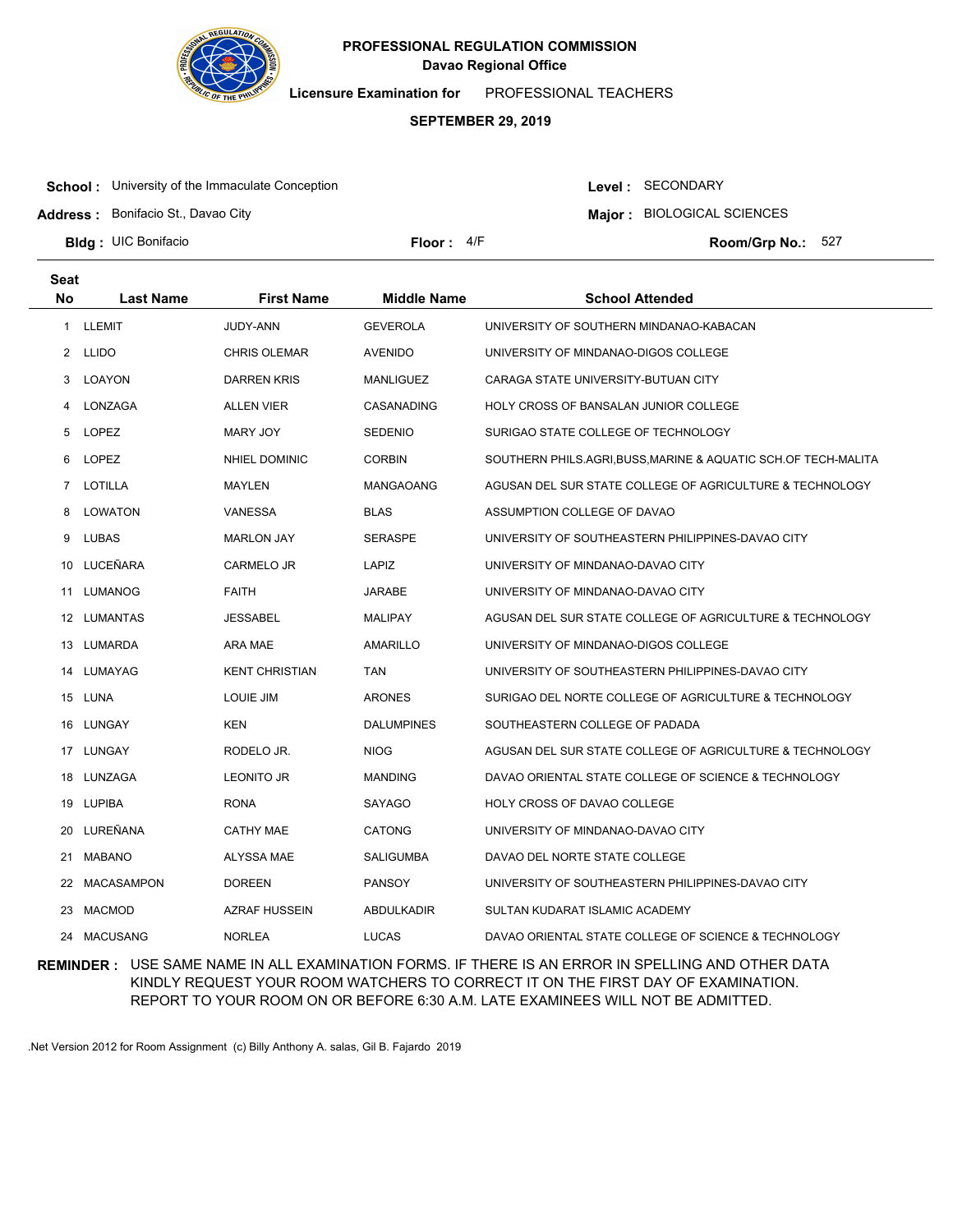

**Licensure Examination for**  PROFESSIONAL TEACHERS

### **SEPTEMBER 29, 2019**

**School:** University of the Immaculate Conception

Level : SECONDARY

**Major : BIOLOGICAL SCIENCES** 

**Address :** Bonifacio St., Davao City

**Bldg : Floor : Room/Grp No.:** UIC Bonifacio

Floor:  $4/F$  Room/Grp No.: 528

| <b>Seat</b> |                  |                      |                    |                                                                |
|-------------|------------------|----------------------|--------------------|----------------------------------------------------------------|
| <b>No</b>   | <b>Last Name</b> | <b>First Name</b>    | <b>Middle Name</b> | <b>School Attended</b>                                         |
| 1.          | MADANLO          | <b>ANGELICA</b>      | <b>ABREGOSO</b>    | DAVAO ORIENTAL STATE COLLEGE OF SCIENCE & TECHNOLOGY           |
| 2           | MADANLO          | <b>MICHELLE</b>      | <b>SILONGAN</b>    | DAVAO ORIENTAL STATE COLLEGE OF SCIENCE & TECHNOLOGY           |
| 3           | MADJIM           | RO-ALDIN             | <b>TALIB</b>       | MINDANAO STATE UNIVERSITY-TAWI-TAWI                            |
| 4           | MADUAY           | JEAN JEAN            | <b>MASUNAG</b>     | UNIVERSITY OF THE IMMACULATE CONCEPTION-DAVAO                  |
| 5           | MAGALANG         | <b>JONACE</b>        | <b>MADANLO</b>     | <b>MATI DOCTORS COLLEGE</b>                                    |
| 6           | MAGALLANES       | <b>ELYN</b>          | <b>SELGAS</b>      | HOLY CROSS OF BANSALAN JUNIOR COLLEGE                          |
| 7           | <b>MAGNO</b>     | <b>CAITLEN</b>       | <b>DELMORES</b>    | ASSUMPTION COLLEGE OF NABUNTURAN                               |
| 8           | MAGSAEL          | <b>IVY FRITZIE</b>   | <b>CUESTAS</b>     | ARRIESGADO COLLEGE FOUNDATION, INC.                            |
| 9           | <b>MAGTO</b>     | <b>NONDRON</b>       | <b>DILIS</b>       | UNIVERSITY OF NEGROS OCCIDENTAL-RECOLETOS                      |
| 10          | MAHINAY          | <b>GLENN STEPHEN</b> | <b>LOPEZ</b>       | SOUTHERN PHILS.AGRI,BUSS,MARINE & AQUATIC SCH.OF TECH-MATI     |
| 11          | MAHINAY          | KIARA THERESA        | DELA PEÑA          | ATENEO DE DAVAO UNIVERSITY                                     |
|             | 12 MAHUMOT       | SHEENA MAE           | <b>PARAJES</b>     | AGUSAN DEL SUR STATE COLLEGE OF AGRICULTURE & TECHNOLOGY       |
| 13          | MAJORENOS        | <b>HANLYN MAE</b>    | DONO-AN            | CENTRAL MINDANAO UNIVERSITY                                    |
|             | 14 MALASPINA     | <b>MARY GRACE</b>    | <b>DADONG</b>      | AGUSAN DEL SUR STATE COLLEGE OF AGRICULTURE & TECHNOLOGY       |
|             | 15 MALEPIRO      | JASPER               | <b>MATULIN</b>     | ASSUMPTION COLLEGE OF NABUNTURAN                               |
|             | 16 MALIC         | <b>NORHANISA</b>     | <b>BALINDONG</b>   | NORTH VALLEY COLLEGE FOUNDATION, INC.                          |
|             | 17 MALIK         | EDMER JAY            | <b>DUGANDO</b>     | HOLY CROSS OF BANSALAN JUNIOR COLLEGE                          |
| 18          | <b>MALINOG</b>   | <b>TARA JANE</b>     | <b>JALA</b>        | SOUTHERN PHILS.AGRI, BUSS, MARINE & AQUATIC SCH.OF TECH-MALITA |
| 19          | MAÑACAP          | ALAN PAUL            | <b>CAMPILAN</b>    | BUKIDNON STATE UNIVERSITY-(FOR BUKIDNON STATE COLL)- MAIN      |
| 20          | <b>MANAMPAN</b>  | <b>SHARMINA</b>      | GULO               | NOTRE DAME UNIVERSITY                                          |
| 21          | MANCERA          | <b>CHARITY APRIL</b> | CORPORAL           | SOUTHERN PHILS.AGRI,BUSS,MARINE & AQUATIC SCH.OF TECH-MATI     |
| 22          | <b>MANCERAS</b>  | SOSAN                | <b>BATULAN</b>     | DAVAO DOCTORS COLLEGE, INC.                                    |
| 23          | <b>MANGGOB</b>   | <b>CRISTY LOU</b>    | <b>DAGANIO</b>     | DAVAO ORIENTAL STATE COLLEGE OF SCIENCE & TECHNOLOGY           |
|             | 24 MANIMOG       | <b>JEANBIE</b>       | <b>PARAISO</b>     | SOUTHERN PHILS.AGRI.BUSS.MARINE & AQUATIC SCH.OF TECH-MATI     |

**REMINDER :** USE SAME NAME IN ALL EXAMINATION FORMS. IF THERE IS AN ERROR IN SPELLING AND OTHER DATA KINDLY REQUEST YOUR ROOM WATCHERS TO CORRECT IT ON THE FIRST DAY OF EXAMINATION. REPORT TO YOUR ROOM ON OR BEFORE 6:30 A.M. LATE EXAMINEES WILL NOT BE ADMITTED.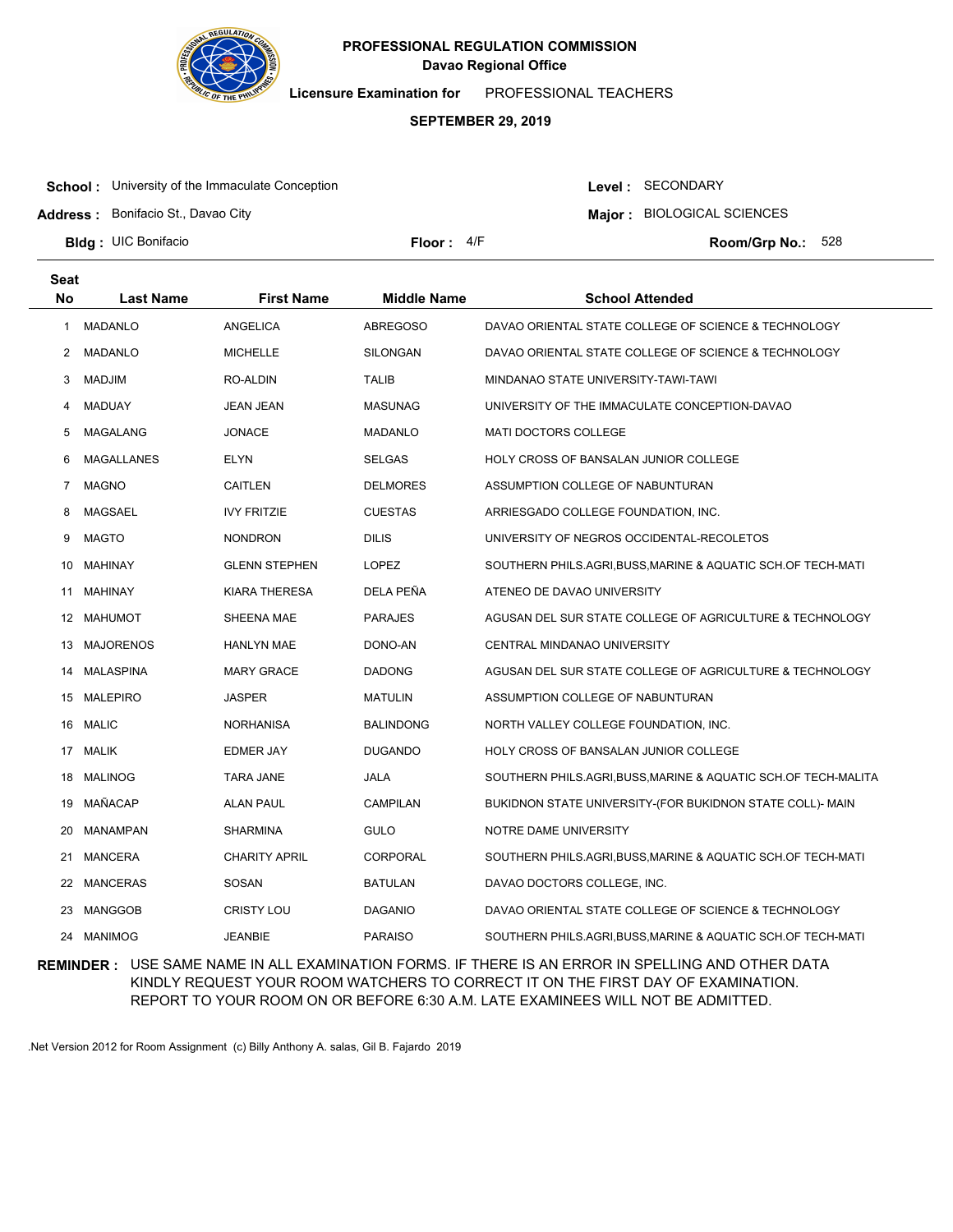

**Licensure Examination for**  PROFESSIONAL TEACHERS

### **SEPTEMBER 29, 2019**

**School:** University of the Immaculate Conception

**Address :** Bonifacio St., Davao City

Level : SECONDARY

**Major : BIOLOGICAL SCIENCES** 

**Bldg : Floor : Room/Grp No.:** UIC Bonifacio

Floor:  $4/F$  Room/Grp No.: 529

| <b>Seat</b> |                 |                             |                    |                                                                |
|-------------|-----------------|-----------------------------|--------------------|----------------------------------------------------------------|
| <b>No</b>   | Last Name       | <b>First Name</b>           | <b>Middle Name</b> | <b>School Attended</b>                                         |
| 1           | <b>MANOLOS</b>  | <b>JULIUS</b>               | <b>EDLAY</b>       | DAVAO ORIENTAL STATE COLLEGE OF SCIENCE & TECHNOLOGY           |
| 2           | MANTALABA       | <b>JEN FLOR</b>             | ABUNDA             | DAVAO ORIENTAL STATE COLLEGE OF SCIENCE & TECHNOLOGY           |
| 3           | <b>MANTONG</b>  | <b>JENELOU</b>              | <b>CUTIN</b>       | UNIVERSITY OF SOUTHEASTERN PHILIPPINES-DAVAO CITY              |
| 4           | <b>MANUCASI</b> | JEANETH                     | AMELIC             | <b>MATI DOCTORS COLLEGE</b>                                    |
| 5           | <b>MAQUITED</b> | XYLENNITH JOHANNA LALGERALE |                    | UNIVERSITY OF MINDANAO-DAVAO CITY                              |
| 6           | MARAGUINOT      | WENDELYN                    | <b>ANDOY</b>       | BUKIDNON STATE UNIVERSITY-(FOR BUKIDNON STATE COLL)- MAIN      |
| 7           | <b>MARAYAN</b>  | <b>ARCHEN MAE</b>           | MALAGDAO           | DAVAO ORIENTAL STATE COLLEGE OF SCIENCE & TECHNOLOGY           |
| 8           | <b>MARQUITA</b> | <b>EMELIANO JR</b>          | CALUNING           | SURIGAO DEL SUR STATE UNIVERSITY-LIANGA CAMPUS                 |
| 9           | <b>MARUHOM</b>  | <b>HANAN</b>                | MACABAGO           | SOUTHERN PHILS.AGRI,BUSS,MARINE & AQUATIC SCH.OF TECH-MATI     |
| 10          | MASANDANG       | <b>DENNIS</b>               | <b>MALBULON</b>    | SOUTHERN PHILS.AGRI, BUSS, MARINE & AQUATIC SCH.OF TECH-MALITA |
| 11          | MASCAN          | <b>MELOUGIE</b>             | <b>MALIGWAY</b>    | HOLY CROSS OF DAVAO COLLEGE                                    |
| 12          | MASINARING      | <b>LUCELITA</b>             | AMBASAN            | ARRIESGADO COLLEGE FOUNDATION, INC.                            |
|             | 13 MASING       | <b>JENNY CRIS</b>           | JAVIER             | UNIVERSITY OF SOUTHEASTERN PHILIPPINES-DAVAO CITY              |
| 14          | <b>MATAGCOS</b> | AARON                       | ARTILLO            | DAVAO ORIENTAL STATE COLLEGE OF SCIENCE & TECHNOLOGY           |
|             | 15 MATARLO      | <b>SHEENA</b>               | SUMOMPAN           | SOUTHERN PHILS.AGRI, BUSS, MARINE & AQUATIC SCH.OF TECH-MALITA |
|             | 16 MATEO        | <b>APRIL MAE</b>            | <b>ABRIGANA</b>    | SOUTHERN PHILS.AGRI, BUSS, MARINE & AQUATIC SCH.OF TECH-MALITA |
|             | 17 MATUCOL      | ANELYN                      | MASUGOD            | DAVAO ORIENTAL STATE COLLEGE OF SCIENCE & TECHNOLOGY           |
| 18          | MATURAN         | JASMIN                      | DELIGERO           | UNIVERSITY OF SOUTHEASTERN PHILIPPINES-DAVAO CITY              |
| 19          | MAUMBAS         | MARY JOY                    | MANDABON           | DAVAO ORIENTAL STATE COLLEGE OF SCIENCE & TECHNOLOGY           |
| 20          | <b>MAUNES</b>   | <b>ESAMAR</b>               | CADALZO            | DAVAO ORIENTAL STATE COLLEGE OF SCIENCE & TECHNOLOGY           |
| 21          | <b>MAZO</b>     | <b>EMILY</b>                | LAGANAO            | UNIVERSITY OF SOUTHEASTERN PHILIPPINES-DAVAO CITY              |
| 22          | MECA            | LAURABELLE                  | <b>ROBLES</b>      | BUKIDNON STATE UNIVERSITY-(FOR BUKIDNON STATE COLL)- MAIN      |
| 23          | <b>MEDILLO</b>  | <b>ELAINE</b>               | <b>TAGALOG</b>     | SAN PEDRO COLLEGE-DAVAO CITY                                   |
| 24          | <b>MEDILO</b>   | <b>FE</b>                   | <b>ENON</b>        | SOUTHERN PHILS.AGRI,BUSS,MARINE & AQUATIC SCH.OF TECH-MATI     |

**REMINDER :** USE SAME NAME IN ALL EXAMINATION FORMS. IF THERE IS AN ERROR IN SPELLING AND OTHER DATA KINDLY REQUEST YOUR ROOM WATCHERS TO CORRECT IT ON THE FIRST DAY OF EXAMINATION. REPORT TO YOUR ROOM ON OR BEFORE 6:30 A.M. LATE EXAMINEES WILL NOT BE ADMITTED.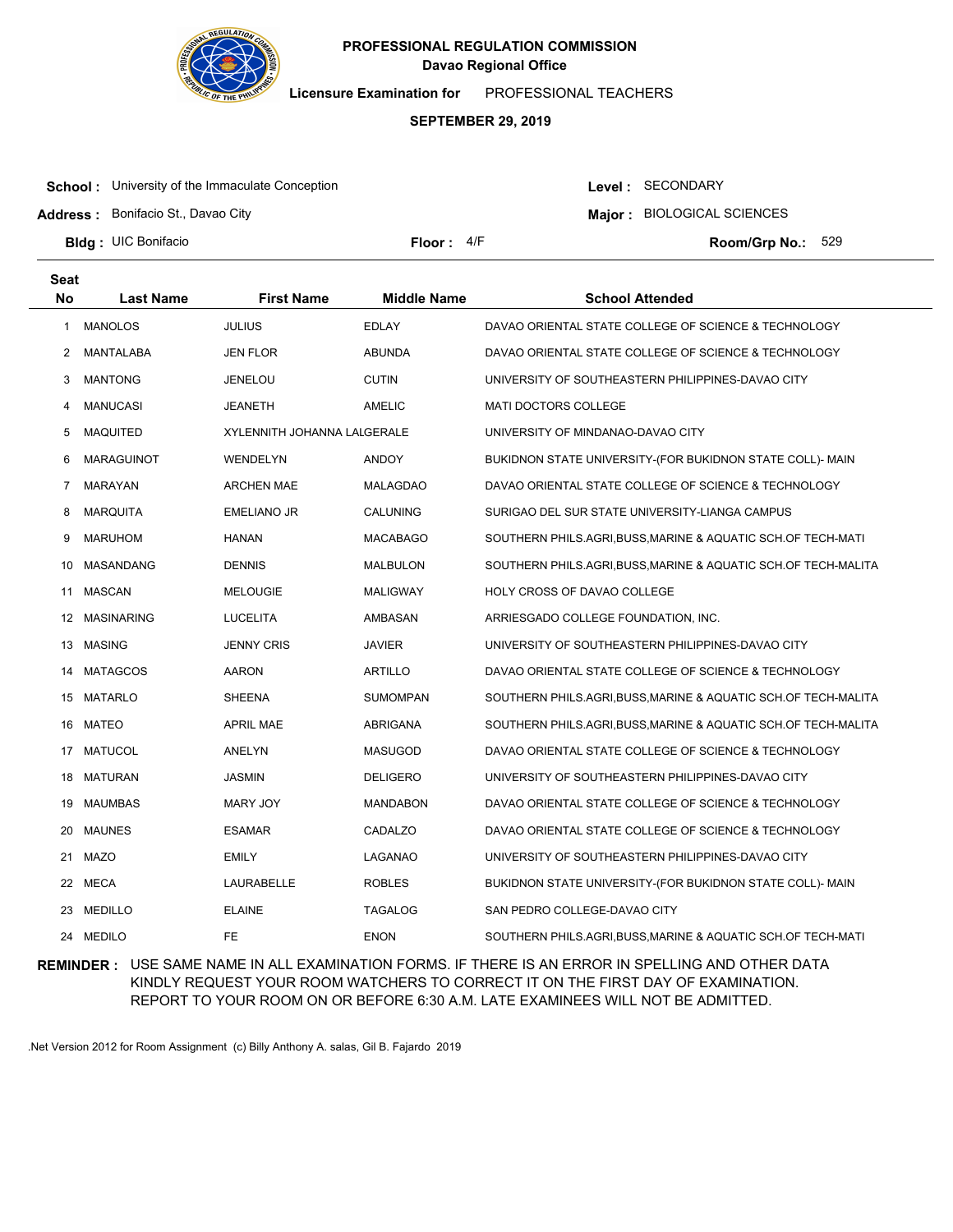

**Licensure Examination for**  PROFESSIONAL TEACHERS

### **SEPTEMBER 29, 2019**

**School:** University of the Immaculate Conception

**Address :** Bonifacio St., Davao City

Level : SECONDARY

**Major : BIOLOGICAL SCIENCES** 

**Bldg: UIC Bonifacio** 

**Floor :**  $4/F$  OLD BLDG

Room/Grp No.: 530

| <b>Seat</b> |                  |                     |                    |                                                              |
|-------------|------------------|---------------------|--------------------|--------------------------------------------------------------|
| <b>No</b>   | <b>Last Name</b> | <b>First Name</b>   | <b>Middle Name</b> | <b>School Attended</b>                                       |
| 1           | <b>MEJARES</b>   | <b>TERESA GRACE</b> | <b>DELOTA</b>      | CENTRAL MINDANAO UNIVERSITY                                  |
| 2           | MEJORADA         | AIRA MAE            | <b>HUELAR</b>      | UNIVERSITY OF MINDANAO-DAVAO CITY                            |
| 3           | <b>MELLORIDA</b> | <b>ANA MONICA</b>   | <b>CIMAGALA</b>    | UNIVERSITY OF SOUTHEASTERN PHILIPPINES-DAVAO CITY            |
| 4           | <b>MENCIDOR</b>  | <b>STEVEN KERL</b>  | <b>MENIAO</b>      | ASSUMPTION COLLEGE OF NABUNTURAN                             |
| 5           | <b>MENDEZ</b>    | MITZI               | <b>CERVANTES</b>   | DAVAO ORIENTAL STATE COLLEGE OF SCIENCE & TECHNOLOGY         |
| 6           | <b>MENDOZA</b>   | LILIAN              | <b>COLON</b>       | UNIVERSITY OF MINDANAO-DAVAO CITY                            |
| 7           | <b>MENDOZA</b>   | SHERYL ANNE         | <b>BATAN</b>       | SOUTHERN PHILS.AGRI, BUSS, MARINE & AQUATIC SCH.OF TECH-MATI |
| 8           | <b>MENOY</b>     | <b>RECHEL</b>       | <b>DIOSO</b>       | UNIVERSITY OF SOUTHEASTERN PHILIPPINES-DAVAO CITY            |
| 9           | <b>MEQUILA</b>   | PHILIP DAVE         | <b>GABUTERO</b>    | SAINT PETER'S COLLEGE OF TORIL                               |
| 10          | <b>MIANO</b>     | <b>CZARINA ANNE</b> | <b>BALBOA</b>      | UNIVERSITY OF MINDANAO-DIGOS COLLEGE                         |
| 11          | MIGUEL           | <b>NAIAGUIA</b>     | <b>GUINANG</b>     | UNIVERSITY OF MINDANAO-DAVAO CITY                            |
|             | 12 MILETARES     | WENELYN             | <b>PRIMITIVO</b>   | SURIGAO DEL SUR STATE UNIVERSITY-TAGBINA CAMPUS              |
| 13          | MIRAL            | <b>RAMILYN</b>      | <b>ANTONIO</b>     | DAVAO DEL NORTE STATE COLLEGE                                |
| 14          | MIRANDA          | <b>MELISSA</b>      | <b>CADUAN</b>      | DAVAO ORIENTAL STATE COLLEGE OF SCIENCE & TECHNOLOGY         |
|             | 15 MISTULA       | ELJEN               | QUILICOT           | CARAGA STATE UNIVERSITY-BUTUAN CITY                          |
| 16          | MOCALLAY         | <b>JERLIE</b>       | <b>MASUNAG</b>     | ASSUMPTION COLLEGE OF DAVAO                                  |
|             | 17 MOCOY         | ROY                 | CABALLERO          | CARAGA STATE UNIVERSITY-BUTUAN CITY                          |
| 18          | MOGATO           | CAROL               | <b>RANARIO</b>     | COMPOSTELA VALLEY STATE COLLEGE - MAIN                       |
| 19          | MOHAMAD          | <b>STEPHEN</b>      | LEO                | UNIVERSITY OF MINDANAO-DAVAO CITY                            |
| 20          | <b>MOLANO</b>    | JEANETH             | <b>GONZALES</b>    | UNIVERSITY OF MINDANAO-TAGUM                                 |
| 21          | MONDAY           | <b>ISANEIL</b>      | <b>MAIMAD</b>      | DAVAO ORIENTAL STATE COLLEGE OF SCIENCE & TECHNOLOGY         |
| 22          | MONDIA           | <b>REGINA</b>       | <b>CABUDOL</b>     | UNIVERSITY OF SOUTHEASTERN PHILIPPINES-DAVAO CITY            |
| 23          | MONSERATE        | <b>KRISTINA</b>     | <b>CAGANTAS</b>    | DAVAO ORIENTAL STATE COLLEGE OF SCIENCE & TECHNOLOGY         |
|             | 24 MONTECINO     | <b>RHODA</b>        | <b>PATOC</b>       | AGUSAN DEL SUR STATE COLLEGE OF AGRICULTURE & TECHNOLOGY     |

**REMINDER :** USE SAME NAME IN ALL EXAMINATION FORMS. IF THERE IS AN ERROR IN SPELLING AND OTHER DATA KINDLY REQUEST YOUR ROOM WATCHERS TO CORRECT IT ON THE FIRST DAY OF EXAMINATION. REPORT TO YOUR ROOM ON OR BEFORE 6:30 A.M. LATE EXAMINEES WILL NOT BE ADMITTED.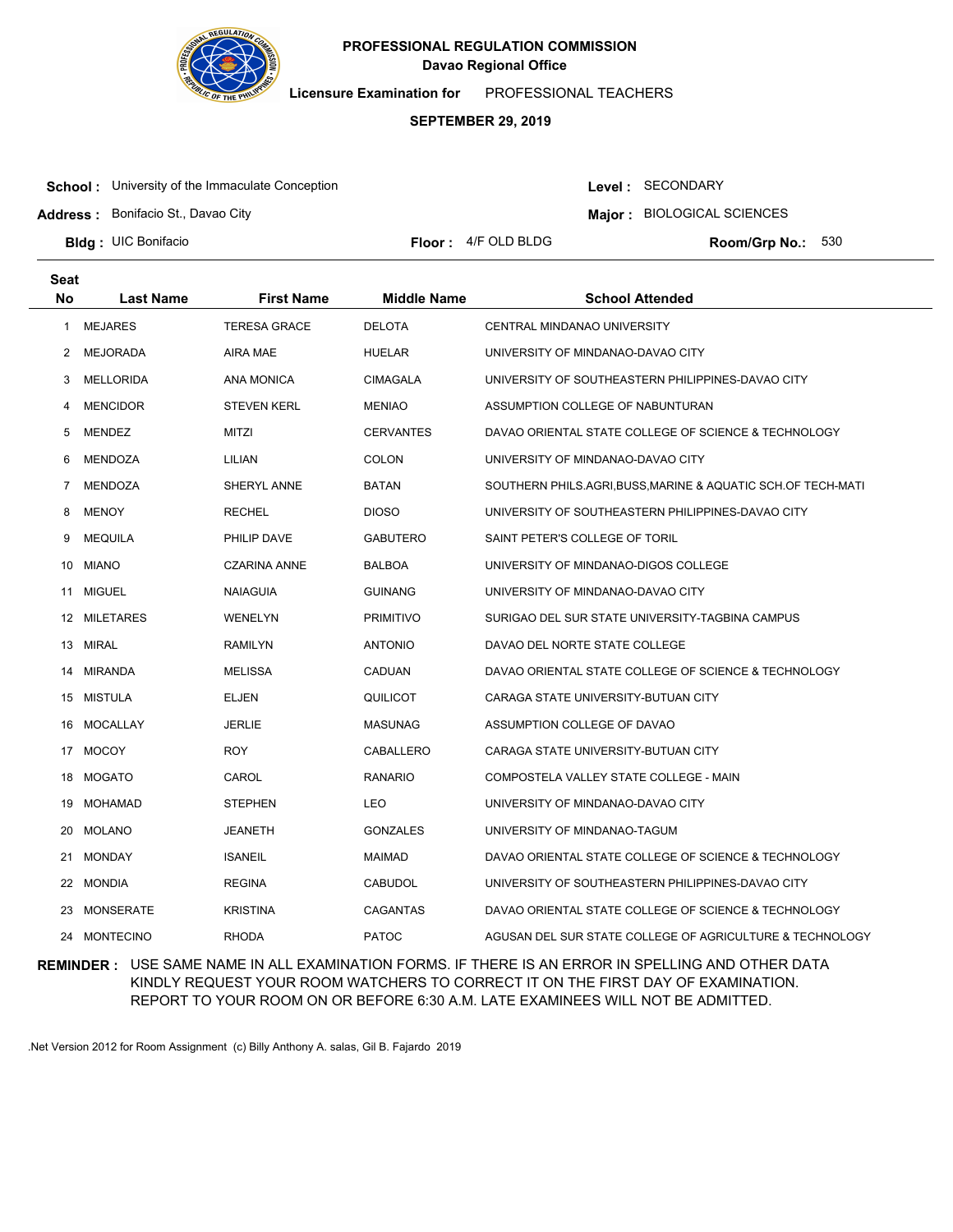

**Licensure Examination for**  PROFESSIONAL TEACHERS

### **SEPTEMBER 29, 2019**

**School:** University of the Immaculate Conception

**Address :** Bonifacio St., Davao City

Level : SECONDARY

**Major : BIOLOGICAL SCIENCES** 

**Bldg: UIC Bonifacio** 

**Floor :**  $4/F$  OLD BLDG

Room/Grp No.: 531

| <b>Seat</b>  |                  |                        |                    |                                                              |
|--------------|------------------|------------------------|--------------------|--------------------------------------------------------------|
| <b>No</b>    | <b>Last Name</b> | <b>First Name</b>      | <b>Middle Name</b> | <b>School Attended</b>                                       |
| $\mathbf{1}$ | <b>MONTERO</b>   | <b>ELJHON</b>          | <b>SAMONTE</b>     | MATS COLLEGE OF TECHNOLOGY                                   |
| 2            | <b>MONTERO</b>   | RAZEL JADE             | <b>ALBITO</b>      | BUKIDNON STATE UNIVERSITY-STO TOMAS EXTERNAL STUDIES CTR.    |
| 3            | <b>MONTES</b>    | <b>CRISOL JEHAN</b>    | MANDALUCAY         | AGUSAN DEL SUR STATE COLLEGE OF AGRICULTURE & TECHNOLOGY     |
| 4            | <b>MORALIZON</b> | <b>KRISTINE</b>        | <b>SANTOS</b>      | NORTH DAVAO COLLEGE-TAGUM FOUNDATION                         |
| 5            | <b>MORGADES</b>  | <b>RICHELLE</b>        | <b>MANGADLAO</b>   | AGUSAN DEL SUR STATE COLLEGE OF AGRICULTURE & TECHNOLOGY     |
| 6            | <b>NACAR</b>     | GERALD                 | LATIBAN            | DAVAO ORIENTAL STATE COLLEGE OF SCIENCE & TECHNOLOGY         |
| 7            | <b>NAMOC</b>     | <b>IVY JANE</b>        | <b>MALDOS</b>      | AGUSAN DEL SUR STATE COLLEGE OF AGRICULTURE & TECHNOLOGY     |
| 8            | <b>NAUTAN</b>    | <b>RACHEL</b>          | <b>BARRIOS</b>     | DAVAO ORIENTAL STATE COLLEGE OF SCIENCE & TECHNOLOGY         |
| 9            | <b>NAVEA</b>     | <b>REYMOND</b>         | <b>RUAYA</b>       | UNIVERSITY OF MINDANAO-TAGUM                                 |
| 10           | <b>NICOLAS</b>   | <b>TWEITHUMS</b>       | <b>JABONERO</b>    | DAVAO DEL NORTE STATE COLLEGE                                |
| 11           | NIÑAL            | <b>DEARYL</b>          | <b>HILARIO</b>     | UNIVERSITY OF MINDANAO-DAVAO CITY                            |
| 12           | <b>NIONES</b>    | RIZALYN JOY            | <b>MANULAT</b>     | COMPOSTELA VALLEY STATE COLLEGE - MAIN                       |
| 13           | NOLON            | <b>MARICEL</b>         | <b>TEMPLA</b>      | AGUSAN DEL SUR STATE COLLEGE OF AGRICULTURE & TECHNOLOGY     |
| 14           | <b>NOVO</b>      | HONEY RUTH             | CASTRO             | AGUSAN DEL SUR STATE COLLEGE OF AGRICULTURE & TECHNOLOGY     |
|              | 15 NUDALO        | ANBERN ASHAREL         | <b>BONGABONG</b>   | DAVAO DEL NORTE STATE COLLEGE                                |
| 16           | <b>NUER</b>      | <b>CHRISJOHN DAVON</b> | <b>BRINA</b>       | AGUSAN DEL SUR STATE COLLEGE OF AGRICULTURE & TECHNOLOGY     |
|              | 17 NUMERON       | KIER                   | <b>VERANO</b>      | SURIGAO DEL SUR STATE UNIVERSITY-TAGBINA CAMPUS              |
| 18           | <b>OCHATE</b>    | <b>APPLE GRACE</b>     | <b>TORRALBA</b>    | CARAGA STATE UNIVERSITY-BUTUAN CITY                          |
| 19           | <b>OCON</b>      | RHEA SANDRA            | <b>PELARION</b>    | MATS COLLEGE OF TECHNOLOGY                                   |
| 20           | <b>ODIAS</b>     | <b>JERSON</b>          | <b>CALAWAG</b>     | UNIVERSITY OF MINDANAO-TAGUM                                 |
| 21           | <b>ODIVER</b>    | <b>JENEVIEVE</b>       |                    | CARAGA STATE UNIVERSITY-BUTUAN CITY                          |
| 22           | <b>ODONG</b>     | <b>JEPONY DAVE</b>     | <b>SUMERA</b>      | SOUTHERN PHILS.AGRI,BUSS,MARINE & AQUATIC SCH.OF TECH-MALITA |
| 23           | <b>OLAGUIR</b>   | <b>JAIZEL</b>          | <b>BUHI-ON</b>     | AGUSAN DEL SUR STATE COLLEGE OF AGRICULTURE & TECHNOLOGY     |
| 24           | ONG              | <b>JERWIN</b>          | <b>RUIZ</b>        | UNIVERSITY OF SOUTHEASTERN PHILIPPINES-DAVAO CITY            |

**REMINDER :** USE SAME NAME IN ALL EXAMINATION FORMS. IF THERE IS AN ERROR IN SPELLING AND OTHER DATA KINDLY REQUEST YOUR ROOM WATCHERS TO CORRECT IT ON THE FIRST DAY OF EXAMINATION. REPORT TO YOUR ROOM ON OR BEFORE 6:30 A.M. LATE EXAMINEES WILL NOT BE ADMITTED.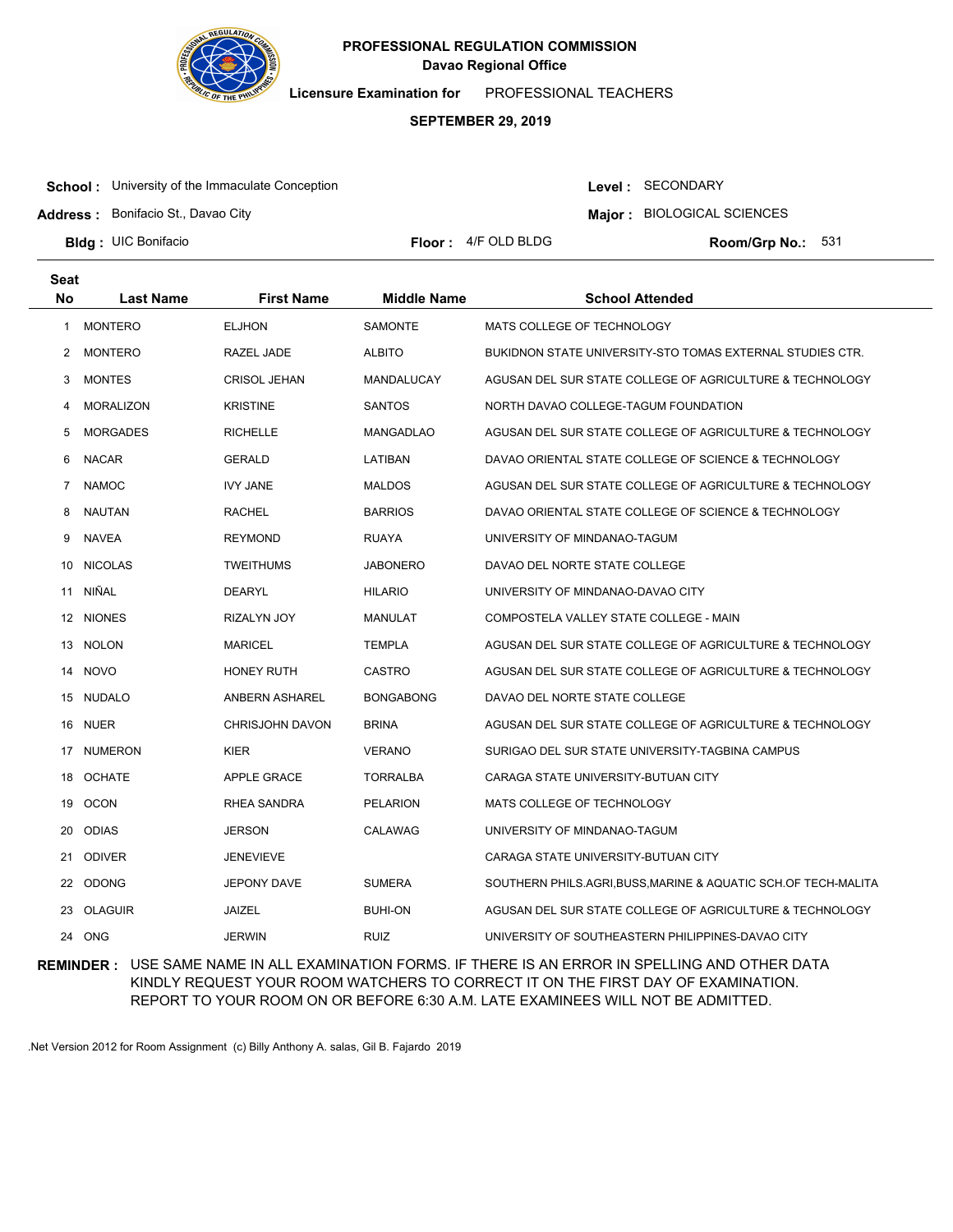

**Licensure Examination for**  PROFESSIONAL TEACHERS

### **SEPTEMBER 29, 2019**

**School:** University of the Immaculate Conception

Level : SECONDARY

**Major : BIOLOGICAL SCIENCES** 

**Address :** Bonifacio St., Davao City

**Bldg: UIC Bonifacio** 

**Floor : 5/F OLD BLDG** 

Room/Grp No.: 532

| Seat      |                  |                       |                    |                                                            |
|-----------|------------------|-----------------------|--------------------|------------------------------------------------------------|
| <b>No</b> | <b>Last Name</b> | <b>First Name</b>     | <b>Middle Name</b> | <b>School Attended</b>                                     |
| 1         | <b>ONG</b>       | <b>KYNA</b>           | <b>TARONGOY</b>    | SAINT BENEDICT COLLEGE-COTABATO CITY                       |
| 2         | ONGAYO           | <b>JESSA</b>          | <b>DIGNOS</b>      | AGUSAN DEL SUR STATE COLLEGE OF AGRICULTURE & TECHNOLOGY   |
| 3         | ONTAO            | <b>CARMELA</b>        | PAGNAUSAN          | DAVAO ORIENTAL STATE COLLEGE OF SCIENCE & TECHNOLOGY       |
| 4         | <b>ORACOY</b>    | <b>CHARMAINE</b>      | <b>GAMIL</b>       | COMPOSTELA VALLEY STATE COLLEGE - MAIN                     |
| 5         | ORDANEZA         | <b>RIO</b>            |                    | SOUTHERN PHILS.AGRI,BUSS,MARINE & AQUATIC SCH.OF TECH-MATI |
| 6         | ORQUE            | <b>NORELYN</b>        | <b>BARSALOTE</b>   | UNIVERSITY OF SOUTHEASTERN PHILIPPINES-DAVAO CITY          |
| 7         | <b>ORSABIA</b>   | <b>JANICE</b>         | COSTE              | AGUSAN DEL SUR STATE COLLEGE OF AGRICULTURE & TECHNOLOGY   |
| 8         | <b>OTAZA</b>     | <b>ERVEN JAY</b>      | <b>CATINGOG</b>    | AGUSAN DEL SUR STATE COLLEGE OF AGRICULTURE & TECHNOLOGY   |
| 9         | <b>OTERO</b>     | <b>CHRISTINE KAYE</b> | <b>AVILES</b>      | UNIVERSITY OF SOUTHEASTERN PHILIPPINES-DAVAO CITY          |
| 10        | OXALES           | <b>TRISHA MARIE</b>   | <b>BARON</b>       | HOLY CROSS COLLEGE OF CALINAN                              |
| 11        | PACILAN          | <b>MARKJAN</b>        | <b>VIRTUDAZO</b>   | SURIGAO STATE COLLEGE OF TECHNOLOGY                        |
|           | 12 PACIONES      | MAE BYLE              | <b>IBARRA</b>      | MATS COLLEGE OF TECHNOLOGY                                 |
|           | 13 PACLE         | <b>GILSAR</b>         | <b>DULLER</b>      | SOUTHERN PHILS.AGRI,BUSS,MARINE & AQUATIC SCH.OF TECH-MATI |
| 14        | PACLIBAR         | <b>CLEM BRYAN</b>     | <b>TEMPLA</b>      | UNIVERSITY OF SOUTHEASTERN PHILIPPINES-DAVAO CITY          |
|           | 15 PACRES        | KHARLA MAE            | <b>SALANG</b>      | NORTH DAVAO COLLEGE-TAGUM FOUNDATION                       |
|           | 16 PADADA        | <b>ROBELEN</b>        | VALLEZ             | DAVAO ORIENTAL STATE COLLEGE OF SCIENCE & TECHNOLOGY       |
|           | 17 PADASAS       | <b>HUNNIE GRACE</b>   | <b>OLARTE</b>      | AGUSAN DEL SUR STATE COLLEGE OF AGRICULTURE & TECHNOLOGY   |
| 18        | PADERAN          | <b>ANALYN</b>         | <b>ESTRELLA</b>    | AGUSAN DEL SUR STATE COLLEGE OF AGRICULTURE & TECHNOLOGY   |
| 19        | PAGADO           | <b>JAMES JR</b>       | <b>ESPIRITUSO</b>  | DAVAO ORIENTAL STATE COLLEGE OF SCIENCE & TECHNOLOGY       |
| 20        | PAGLINAWAN       | <b>FRANCESS IVY</b>   | <b>ACERO</b>       | SAN PEDRO COLLEGE-DAVAO CITY                               |
| 21        | PAILANO          | <b>JECELIN</b>        | <b>BERNALES</b>    | HOLY CROSS OF BANSALAN JUNIOR COLLEGE                      |
| 22        | PAJARES          | <b>RICA</b>           | <b>JUSTOL</b>      | UNIVERSITY OF SOUTHEASTERN PHILIPPINES-DAVAO CITY          |
| 23        | PALACA           | <b>RICHARD</b>        | <b>GAMAS</b>       | AGUSAN DEL SUR STATE COLLEGE OF AGRICULTURE & TECHNOLOGY   |
|           | 24 PALANG-AT     | RONIE JR.             | LUGAY              | UNIVERSITY OF MINDANAO-DAVAO CITY                          |

**REMINDER :** USE SAME NAME IN ALL EXAMINATION FORMS. IF THERE IS AN ERROR IN SPELLING AND OTHER DATA KINDLY REQUEST YOUR ROOM WATCHERS TO CORRECT IT ON THE FIRST DAY OF EXAMINATION. REPORT TO YOUR ROOM ON OR BEFORE 6:30 A.M. LATE EXAMINEES WILL NOT BE ADMITTED.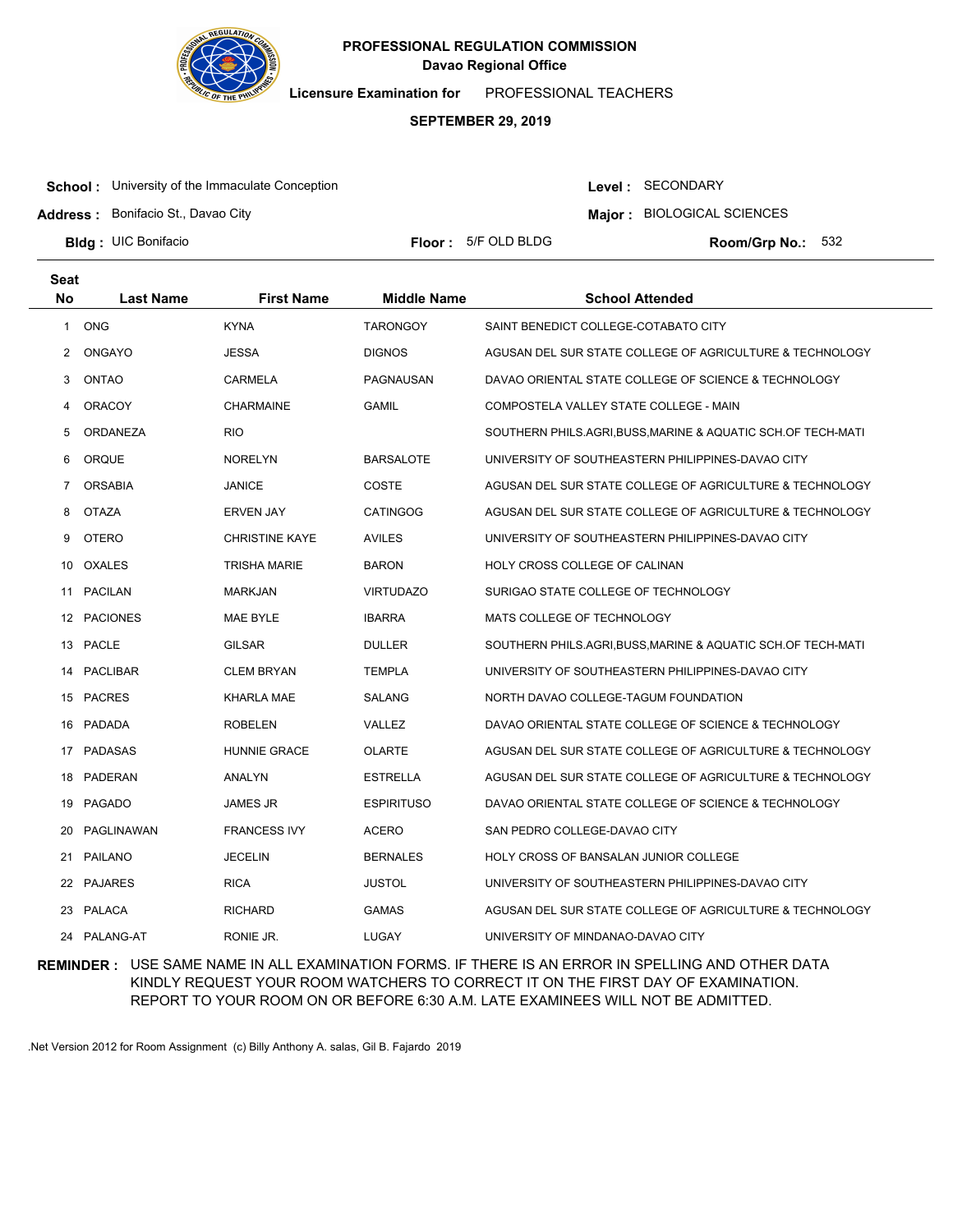

**Licensure Examination for**  PROFESSIONAL TEACHERS

### **SEPTEMBER 29, 2019**

**School:** University of the Immaculate Conception

**Address :** Bonifacio St., Davao City

Level : SECONDARY

**Major : BIOLOGICAL SCIENCES** 

**Bldg: UIC Bonifacio** 

**Floor : 5/F OLD BLDG** 

Room/Grp No.: 533

| <b>Seat</b> |                   |                           |                    |                                                                |
|-------------|-------------------|---------------------------|--------------------|----------------------------------------------------------------|
| <b>No</b>   | <b>Last Name</b>  | <b>First Name</b>         | <b>Middle Name</b> | <b>School Attended</b>                                         |
| 1           | <b>PALBAN</b>     | RACHELLE ANNE             | <b>BALATERO</b>    | UNIVERSITY OF SOUTHEASTERN PHILIPPINES-DAVAO CITY              |
| 2           | PALERO            | <b>SHAINA PORTIA</b>      | <b>HINACAY</b>     | UNIVERSITY OF MINDANAO-TAGUM                                   |
| 3           | <b>PALMA</b>      | JENIFER                   | <b>LOGONG</b>      | CAMIGUIN POLYTECHNIC STATE COLLEGE                             |
| 4           | <b>PALMERA</b>    | ANA MAE                   | <b>MASANGUID</b>   | DAVAO ORIENTAL STATE COLLEGE OF SCIENCE & TECHNOLOGY           |
| 5           | <b>PALMERA</b>    | <b>BRYAN</b>              | JAY                | HOLY CROSS OF DAVAO COLLEGE                                    |
| 6           | <b>PANAGUE</b>    | <b>TRISHA MARIE</b>       | <b>ECHAVIA</b>     | HOLY CROSS OF DAVAO COLLEGE                                    |
| 7           | <b>PANAGUITON</b> | <b>KRISTINE JOY</b>       | PABLE              | DAVAO DEL NORTE STATE COLLEGE                                  |
| 8           | <b>PAÑARES</b>    | <b>MARYJOY</b>            | LAHAYLAHAY         | SOUTHERN PHILS.AGRI, BUSS, MARINE & AQUATIC SCH.OF TECH-MALITA |
| 9           | PANGANIBAN        | <b>PRINCESS FABRIENNE</b> | <b>TONZO</b>       | DMMA COLLEGE OF SOUTHERN PHILIPPINES (for DAVAO MERCHANT MA)   |
| 10          | <b>PAR</b>        | <b>ROMIE</b>              | <b>DOMINGO</b>     | UNIVERSITY OF MINDANAO-DAVAO CITY                              |
| 11          | <b>PARAN</b>      | <b>RECHELIE</b>           | <b>ALFEREZ</b>     | UNIVERSITY OF MINDANAO-DAVAO CITY                              |
| 12          | PARAÑA            | <b>JOECYL</b>             | <b>CARRIEDO</b>    | DAVAO CENTRAL COLLEGE                                          |
| 13          | <b>PATRICIO</b>   | JANE LIZA                 | <b>PARADERO</b>    | AGUSAN DEL SUR STATE COLLEGE OF AGRICULTURE & TECHNOLOGY       |
| 14          | <b>PATRICIO</b>   | <b>NATHALIE GAY</b>       | <b>CAMALES</b>     | NOTRE DAME OF MIDSAYAP COLLEGE                                 |
|             | 15 PECANTE        | <b>ROVILLIO</b>           | <b>PAJO</b>        | SURIGAO STATE COLLEGE OF TECHNOLOGY                            |
| 16          | PELISCO           | DAVE                      | PARAGUYA           | ASSUMPTION COLLEGE OF DAVAO                                    |
|             | 17 PEÑAFIEL       | <b>GENE ROSE</b>          | <b>RELACION</b>    | HOLY CROSS OF DAVAO COLLEGE                                    |
| 18          | PEÑALOSA          | <b>NORLIZA</b>            | <b>OSMAN</b>       | SOUTHERN CHRISTIAN COLLEGE                                     |
| 19          | PEQUERO           | <b>RUDENO</b>             | <b>BERDERA</b>     | CENTRAL MINDANAO UNIVERSITY                                    |
| 20          | PEREZ             | <b>EDRIAN</b>             | <b>AMAHAN</b>      | UNIVERSITY OF SOUTHEASTERN PHILIPPINES-DAVAO CITY              |
| 21          | PEREZ             | KIM JAYSON                | <b>DIGMAN</b>      | AGUSAN DEL SUR STATE COLLEGE OF AGRICULTURE & TECHNOLOGY       |
| 22          | <b>PERMANO</b>    | <b>LEZIEL MAE</b>         | MAGBANUA           | HOLY CHILD SCHOOL OF DAVAO                                     |
| 23          | <b>PERSIGAS</b>   | <b>JONAH LICAH</b>        | <b>CALABIO</b>     | ASSUMPTION COLLEGE OF NABUNTURAN                               |
| 24          | <b>PERTURBOS</b>  | PROCESO III               |                    | <b>XAVIER UNIVERSITY</b>                                       |

**REMINDER :** USE SAME NAME IN ALL EXAMINATION FORMS. IF THERE IS AN ERROR IN SPELLING AND OTHER DATA KINDLY REQUEST YOUR ROOM WATCHERS TO CORRECT IT ON THE FIRST DAY OF EXAMINATION. REPORT TO YOUR ROOM ON OR BEFORE 6:30 A.M. LATE EXAMINEES WILL NOT BE ADMITTED.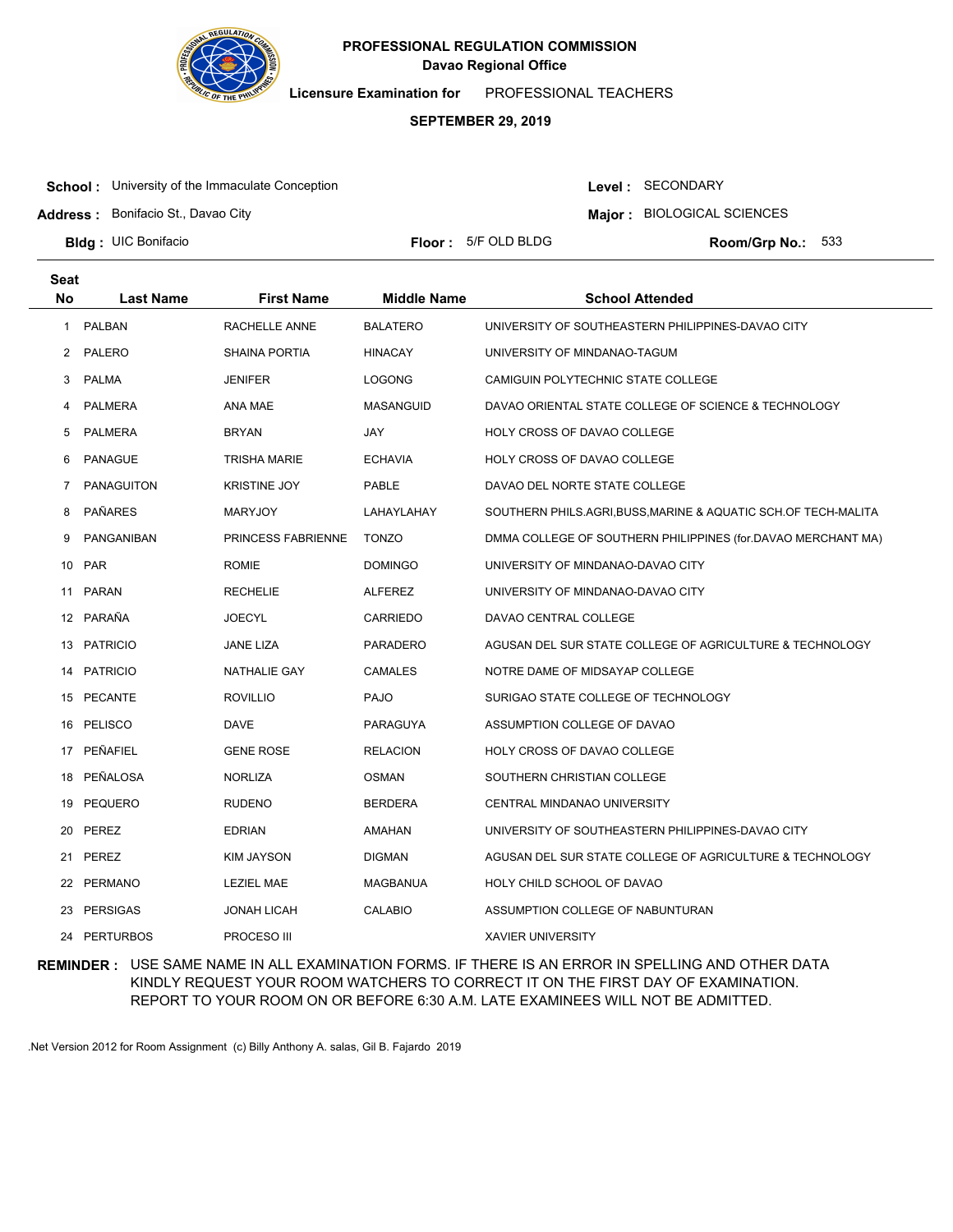

**Licensure Examination for**  PROFESSIONAL TEACHERS

### **SEPTEMBER 29, 2019**

**School:** University of the Immaculate Conception

**Address :** Bonifacio St., Davao City

Level : SECONDARY

**Major : BIOLOGICAL SCIENCES** 

**Bldg: UIC Bonifacio** 

**Floor : 5/F OLD BLDG** 

Room/Grp No.: 534

| <b>Seat</b> |                   |                    |                    |                                                            |
|-------------|-------------------|--------------------|--------------------|------------------------------------------------------------|
| <b>No</b>   | <b>Last Name</b>  | <b>First Name</b>  | <b>Middle Name</b> | <b>School Attended</b>                                     |
| 1           | <b>PIANG</b>      | <b>ZAIRA</b>       | <b>CANA</b>        | NOTRE DAME UNIVERSITY                                      |
| 2           | PLAZA             | <b>MARY JANE</b>   | <b>RAMOS</b>       | AGUSAN DEL SUR STATE COLLEGE OF AGRICULTURE & TECHNOLOGY   |
| 3           | <b>POJAS</b>      | <b>AKRIMA</b>      | <b>MAMOR</b>       | <b>HOLY CROSS OF DAVAO COLLEGE</b>                         |
| 4           | <b>POLANGCOS</b>  | <b>MANILYN</b>     | ALAMPAYAN          | SURIGAO DEL SUR STATE UNIVERSITY-TAGBINA CAMPUS            |
| 5           | <b>POLESTICO</b>  | <b>VINA MARIE</b>  | <b>ITEM</b>        | UNIVERSITY OF MINDANAO-TAGUM                               |
| 6           | <b>POLICARPIO</b> | MYRR RIZA JEAN     | <b>RIVERA</b>      | UNIVERSITY OF MINDANAO-DAVAO CITY                          |
| 7           | <b>PONDALES</b>   | <b>JEYRAMI</b>     | <b>LABANON</b>     | UNIVERSITY OF SOUTHERN MINDANAO-KABACAN                    |
| 8           | <b>PORCADILLA</b> | LEA                | <b>NAIVE</b>       | DAVAO ORIENTAL STATE COLLEGE OF SCIENCE & TECHNOLOGY       |
| 9           | <b>PORRAS</b>     | <b>JONATHAN</b>    | AMAR               | UNIVERSITY OF SOUTHERN MINDANAO-KABACAN                    |
| 10          | <b>PORTALIO</b>   | <b>MARIVEL</b>     | <b>TAVIOS</b>      | AGUSAN DEL SUR STATE COLLEGE OF AGRICULTURE & TECHNOLOGY   |
| 11          | <b>PORTARCOS</b>  | <b>HARABABE</b>    | <b>BAGAY</b>       | DAVAO ORIENTAL STATE COLLEGE OF SCIENCE & TECHNOLOGY       |
|             | 12 POSAS          | LANIE              | <b>MANING</b>      | SOUTHERN PHILS.AGRI,BUSS,MARINE & AQUATIC SCH.OF TECH-MATI |
|             | 13 PUDE           | JESRELL            | <b>MALABAR</b>     | SURIGAO DEL SUR STATE UNIVERSITY- MAIN CAMPUS              |
| 14          | PUEBLAS           | <b>CHRISTINE</b>   | COLALJO            | UNIVERSITY OF MINDANAO-TAGUM                               |
|             | 15 QUIBETE        | ARNOLD JAMES       | <b>LOBRIGAS</b>    | HOLY CROSS COLLEGE OF CALINAN                              |
| 16          | QUIJADA           | DIANNA LOU         | <b>HULAGPAY</b>    | BUKIDNON STATE UNIVERSITY-(FOR BUKIDNON STATE COLL)- MAIN  |
|             | 17 QUIJAS         | <b>MELJENOR</b>    | LABO               | CARAGA STATE UNIVERSITY-BUTUAN CITY                        |
| 18          | QUINAL            | <b>HAPIE MAE</b>   |                    | DAVAO ORIENTAL STATE COLLEGE OF SCIENCE & TECHNOLOGY       |
| 19          | QUINLAT           | <b>CHARITY JOY</b> | <b>PEDROSO</b>     | AGUSAN DEL SUR STATE COLLEGE OF AGRICULTURE & TECHNOLOGY   |
| 20          | QUISIL            | <b>MAVIEN REY</b>  | RAZONABLE          | UNIVERSITY OF SOUTHERN MINDANAO-KABACAN                    |
| 21          | <b>RABANES</b>    | <b>JENNY</b>       | <b>DEMARANAN</b>   | SAINT PAUL UNIVERSITY-SURIGAO                              |
| 22          | RADIAMODA         | <b>MALEHA</b>      | SAGLAYAN           | ANTONIO R. PACHECO COLLEGE, INC                            |
| 23          | RAGA              | <b>RANDY</b>       | ABADIES            | ARRIESGADO COLLEGE FOUNDATION, INC.                        |
|             | 24 RAMA           | <b>PINKY</b>       | CALASANG           | SURIGAO DEL SUR STATE UNIVERSITY-TAGBINA CAMPUS            |

**REMINDER :** USE SAME NAME IN ALL EXAMINATION FORMS. IF THERE IS AN ERROR IN SPELLING AND OTHER DATA KINDLY REQUEST YOUR ROOM WATCHERS TO CORRECT IT ON THE FIRST DAY OF EXAMINATION. REPORT TO YOUR ROOM ON OR BEFORE 6:30 A.M. LATE EXAMINEES WILL NOT BE ADMITTED.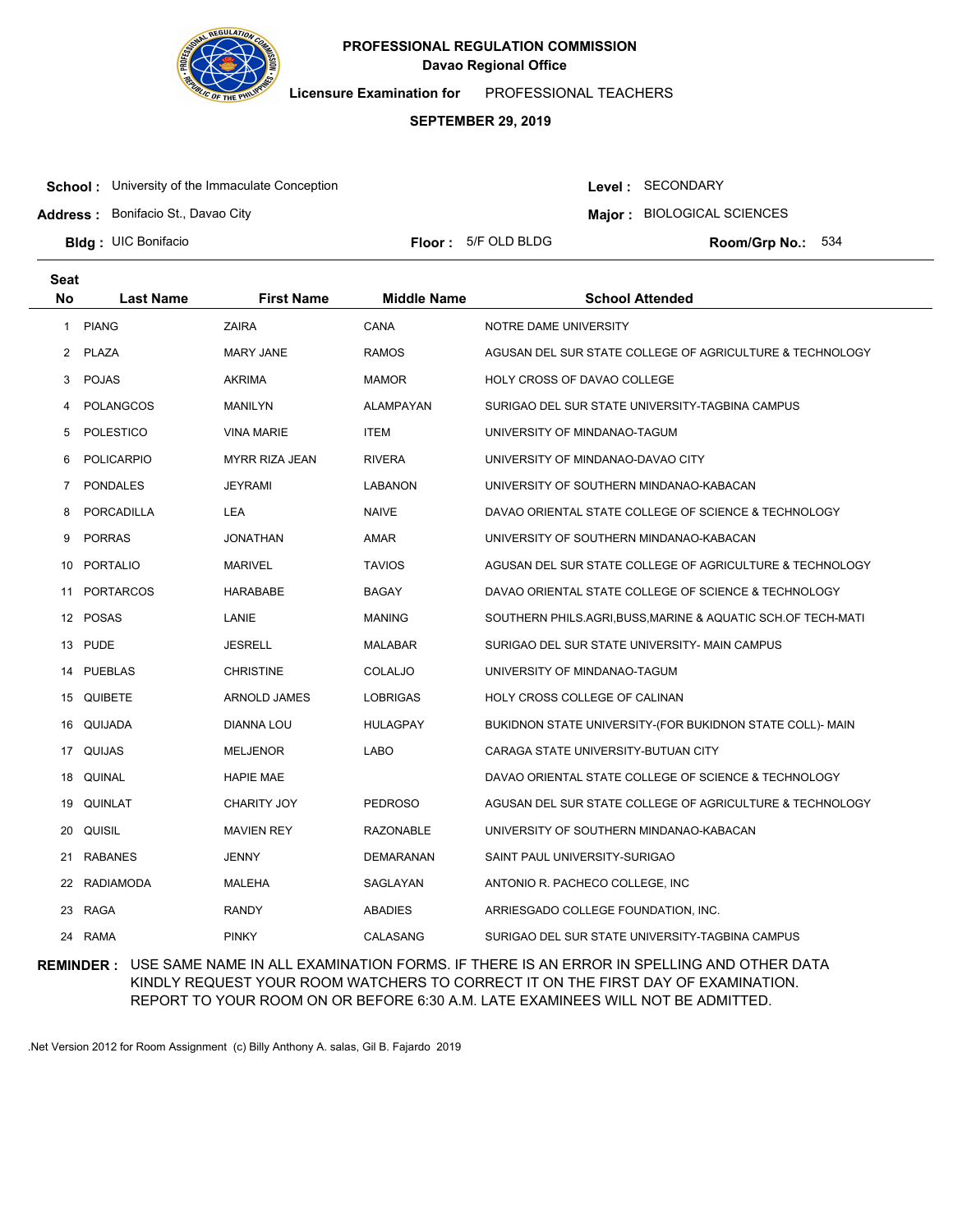

**Licensure Examination for**  PROFESSIONAL TEACHERS

### **SEPTEMBER 29, 2019**

**School:** University of the Immaculate Conception

**Address :** Bonifacio St., Davao City

Level : SECONDARY

**Major : BIOLOGICAL SCIENCES** 

**Bldg: UIC Bonifacio** 

**Floor : 5/F OLD BLDG** 

Room/Grp No.: 535

| <b>Seat</b>    |                    |                              |                    |                                                          |
|----------------|--------------------|------------------------------|--------------------|----------------------------------------------------------|
| <b>No</b>      | Last Name          | <b>First Name</b>            | <b>Middle Name</b> | <b>School Attended</b>                                   |
| 1              | <b>RAMIREZ</b>     | <b>JEMIMAH</b>               | <b>OCARIZ</b>      | CARAGA STATE UNIVERSITY-BUTUAN CITY                      |
| $\overline{2}$ | RAMOS              | AILEEN JOY                   | <b>BLANCO</b>      | DAVAO ORIENTAL STATE COLLEGE OF SCIENCE & TECHNOLOGY     |
| 3              | <b>RAMOS</b>       | <b>JASEM</b>                 | VERDADERO          | COTABATO FOUNDATION COLLEGE OF SCIENCE & TECHNOLOGY      |
| 4              | <b>RAMOS</b>       | <b>SONORA</b>                | <b>MACABUAT</b>    | SAN PEDRO COLLEGE-DAVAO CITY                             |
| 5              | RANARA             | PAMELA LYN                   | SANQUINA           | SURIGAO DEL SUR STATE UNIVERSITY-TAGBINA CAMPUS          |
| 6              | <b>RARA</b>        | EDMAR JAY                    | <b>SALES</b>       | DAVAO ORIENTAL STATE COLLEGE OF SCIENCE & TECHNOLOGY     |
| 7              | <b>REAMBONANZA</b> | <b>JIM PEREGRINE</b>         | <b>GALEON</b>      | CARAGA STATE UNIVERSITY-BUTUAN CITY                      |
| 8              | <b>REDOBLE</b>     | <b>EMELIE</b>                | <b>SALMORIN</b>    | DAVAO ORIENTAL STATE COLLEGE OF SCIENCE & TECHNOLOGY     |
| 9              | <b>REFUGIO</b>     | <b>DIANNE MAE</b>            | <b>BUCTON</b>      | HOLY CROSS OF DAVAO COLLEGE                              |
| 10             | RELORCASA          | <b>CHARLOTTE</b>             | <b>PABLO</b>       | CARAGA STATE UNIVERSITY-BUTUAN CITY                      |
| 11             | <b>REMOJO</b>      | <b>GAR IAN</b>               | <b>SERDAN</b>      | CARAGA STATE UNIVERSITY-BUTUAN CITY                      |
|                | 12 REOTUTAR        | <b>JOE REY BONG</b>          | <b>GALLENERO</b>   | AGUSAN DEL SUR STATE COLLEGE OF AGRICULTURE & TECHNOLOGY |
| 13             | <b>REPASO</b>      | MAE                          | ABABA              | DAVAO ORIENTAL STATE COLLEGE OF SCIENCE & TECHNOLOGY     |
| 14             | <b>REPE</b>        | <b>STEVEN</b>                | <b>RUILES</b>      | UNIVERSITY OF SOUTHEASTERN PHILIPPINES-DAVAO CITY        |
|                | 15 REQUIZO         | PRINCESS JHAJARA MAE VESAGAS |                    | CARAGA STATE UNIVERSITY-BUTUAN CITY                      |
| 16             | <b>RESQUITES</b>   | <b>HARYL</b>                 |                    | ASSUMPTION COLLEGE OF DAVAO                              |
|                | 17 RESTOR          | <b>MARIELLE</b>              | <b>PRIETO</b>      | DAVAO ORIENTAL STATE COLLEGE OF SCIENCE & TECHNOLOGY     |
| 18             | RESULLAR           | <b>JANICK</b>                | <b>OLOR</b>        | HOLY CHILD COLLEGE OF BUTUAN                             |
| 19             | <b>REYES</b>       | <b>CRISTY JULIET</b>         | LA ROSA            | NOTRE DAME OF MIDSAYAP COLLEGE                           |
| 20             | <b>RICARSE</b>     | <b>NICOLE</b>                | <b>BUENVENIDA</b>  | UNIVERSITY OF SOUTHEASTERN PHILIPPINES-DAVAO CITY        |
| 21             | <b>RINGOR</b>      | ALFE JANE                    | <b>BORINAGA</b>    | DAVAO CENTRAL COLLEGE                                    |
| 22             | <b>RIVAS</b>       | <b>ARZELO</b>                | <b>DENILA</b>      | UNIVERSITY OF SOUTHEASTERN PHILIPPINES-DAVAO CITY        |
| 23             | <b>ROBILLO</b>     | <b>MARJOHN</b>               | <b>BONILLA</b>     | DAVAO DEL NORTE STATE COLLEGE                            |
|                | 24 ROBLE           | <b>MARCO JADE</b>            | <b>MANREAL</b>     | <b>HOLY CROSS OF DAVAO COLLEGE</b>                       |

**REMINDER :** USE SAME NAME IN ALL EXAMINATION FORMS. IF THERE IS AN ERROR IN SPELLING AND OTHER DATA KINDLY REQUEST YOUR ROOM WATCHERS TO CORRECT IT ON THE FIRST DAY OF EXAMINATION. REPORT TO YOUR ROOM ON OR BEFORE 6:30 A.M. LATE EXAMINEES WILL NOT BE ADMITTED.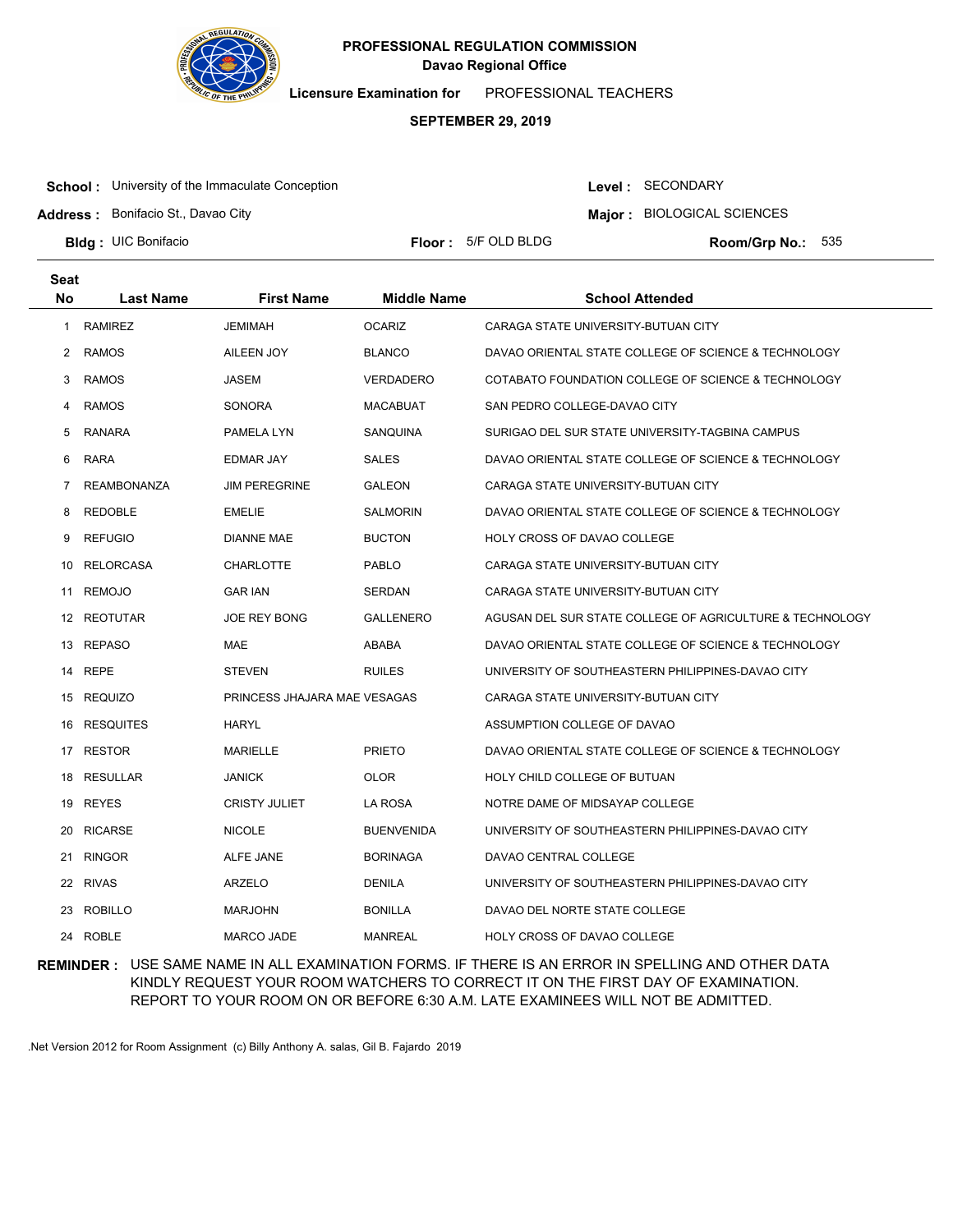

**Licensure Examination for**  PROFESSIONAL TEACHERS

### **SEPTEMBER 29, 2019**

**School:** University of the Immaculate Conception

**Address :** Bonifacio St., Davao City

Level : SECONDARY

**Major : BIOLOGICAL SCIENCES** 

**Bldg: UIC Bonifacio** 

**Floor : 5/F OLD BLDG** 

Room/Grp No.: 536

| <b>Seat</b> |                  |                       |                    |                                                                |
|-------------|------------------|-----------------------|--------------------|----------------------------------------------------------------|
| <b>No</b>   | <b>Last Name</b> | <b>First Name</b>     | <b>Middle Name</b> | <b>School Attended</b>                                         |
| 1           | <b>RODRIGUEZ</b> | <b>EVAN WILSON JR</b> | CAMALLERE          | UNIVERSITY OF SOUTHEASTERN PHILIPPINES-DAVAO CITY              |
| 2           | <b>RODRIGUEZ</b> | <b>IRENE</b>          | <b>BRIONES</b>     | UNIVERSITY OF SOUTHEASTERN PHILIPPINES-DAVAO CITY              |
| 3           | <b>RODRIGUEZ</b> | <b>REGINE</b>         | <b>PACENA</b>      | ARRIESGADO COLLEGE FOUNDATION, INC.                            |
| 4           | <b>ROLLO</b>     | JEAH                  | <b>WHITE</b>       | SOUTHERN PHILS.AGRI, BUSS, MARINE & AQUATIC SCH.OF TECH-MALITA |
| 5           | ROMERO           | <b>CRISLYN JANE</b>   | <b>LODOVICA</b>    | DAVAO DEL NORTE STATE COLLEGE                                  |
| 6           | RONQUILLO        | AL RAHAB              | <b>COLICOG</b>     | DAVAO ORIENTAL STATE COLLEGE OF SCIENCE & TECHNOLOGY           |
| 7           | <b>RONQUILLO</b> | JASIC                 | CABATAÑA           | SURIGAO DEL SUR STATE UNIVERSITY-TAGBINA CAMPUS                |
| 8           | <b>ROSILLO</b>   | KRIZAL ALEXANDRA      | DE CHAVEZ          | NORTH DAVAO COLLEGE-TAGUM FOUNDATION                           |
| 9           | <b>ROSILLO</b>   | LIMJOHN MARK          | <b>NOVAL</b>       | NORTH DAVAO COLLEGE-TAGUM FOUNDATION                           |
|             | 10 ROTA          | <b>MARY GRACE</b>     | <b>CASTRO</b>      | SOUTHERN LEYTE STATE UNIVERSITY(SLSCST)-HINUNANGAN CAMPUS      |
|             | 11 ROYO          | <b>APRIL JANE</b>     | <b>MAYOLA</b>      | UNIVERSITY OF SOUTHEASTERN PHILIPPINES-DAVAO CITY              |
|             | 12 RUBI          | <b>JHON LEONARD</b>   | <b>PADOC</b>       | CARAGA STATE UNIVERSITY-BUTUAN CITY                            |
|             | 13 RUBIO         | <b>HONEY MAE</b>      | <b>TORRES</b>      | HOLY CROSS COLLEGE OF CALINAN                                  |
|             | 14 RUIZ          | <b>STEFANE</b>        | DEMOCRITO          | SAN PEDRO COLLEGE-DAVAO CITY                                   |
|             | 15 RULE          | <b>NOEL</b>           | <b>TIMMALOG</b>    | DAVAO DEL NORTE STATE COLLEGE                                  |
|             | 16 SAGARINO      | SHIELA MAE            | ROMERO             | COMPOSTELA VALLEY STATE COLLEGE - MAIN                         |
|             | 17 SAGUIMPA      | <b>BENJIE</b>         | MADANI             | MATS COLLEGE OF TECHNOLOGY                                     |
|             | 18 SAH           | <b>MARDUNI</b>        | <b>DELICANA</b>    | SOUTHERN CHRISTIAN COLLEGE                                     |
| 19          | SALAMANCA        | ARMIE JANE            | <b>CUTAMORA</b>    | UNIVERSITY OF SOUTHERN MINDANAO-KABACAN                        |
|             | 20 SALANG        | <b>EZEKEIL NAHUM</b>  |                    | UNIVERSITY OF SOUTHEASTERN PHILIPPINES-DAVAO CITY              |
|             | 21 SALAY         | <b>MILDRED</b>        | NAWAL              | SOUTHERN PHILS.AGRI,BUSS,MARINE & AQUATIC SCH.OF TECH-MALITA   |
|             | 22 SALINAS       | <b>ARMEL</b>          | <b>YECYEC</b>      | AGUSAN DEL SUR STATE COLLEGE OF AGRICULTURE & TECHNOLOGY       |
|             | 23 SALODAR       | <b>DAISY</b>          | <b>PAUSAL</b>      | UNIVERSITY OF MINDANAO-DIGOS COLLEGE                           |
|             | 24 SAMAYATIN     | <b>NORHATA</b>        | <b>DILANGALEN</b>  | NOTRE DAME HOSPITAL & SCHOOL OF MIDWIFERY                      |

**REMINDER :** USE SAME NAME IN ALL EXAMINATION FORMS. IF THERE IS AN ERROR IN SPELLING AND OTHER DATA KINDLY REQUEST YOUR ROOM WATCHERS TO CORRECT IT ON THE FIRST DAY OF EXAMINATION. REPORT TO YOUR ROOM ON OR BEFORE 6:30 A.M. LATE EXAMINEES WILL NOT BE ADMITTED.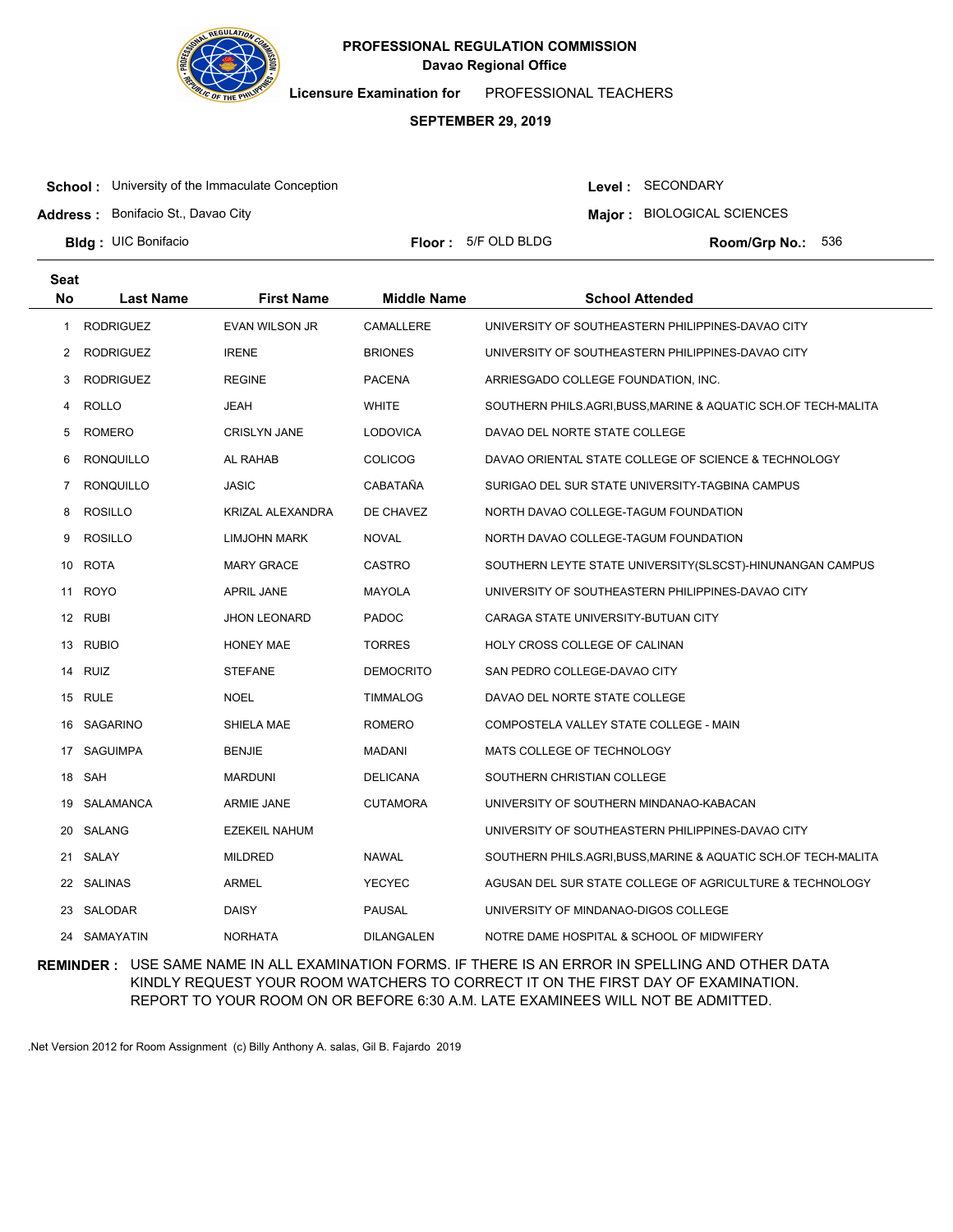

**Licensure Examination for**  PROFESSIONAL TEACHERS

### **SEPTEMBER 29, 2019**

**School:** University of the Immaculate Conception

Level : SECONDARY

**Major : BIOLOGICAL SCIENCES** 

**Address :** Bonifacio St., Davao City

**Bldg: UIC Bonifacio** 

**Floor : 5/F OLD BLDG** 

Room/Grp No.: 537

| <b>Seat</b> |                    |                       |                      |                                                              |
|-------------|--------------------|-----------------------|----------------------|--------------------------------------------------------------|
| <b>No</b>   | <b>Last Name</b>   | <b>First Name</b>     | <b>Middle Name</b>   | <b>School Attended</b>                                       |
| 1           | <b>SAMBOANGNON</b> | <b>SHEMA</b>          | <b>VICTORIANO</b>    | UNIVERSITY OF SOUTHEASTERN PHILIPPINES-DAVAO CITY            |
| 2           | SAMILLANO          | LEAH                  | LAGALA               | AGUSAN DEL SUR STATE COLLEGE OF AGRICULTURE & TECHNOLOGY     |
| 3           | <b>SAMOCINO</b>    | <b>LEANNIE</b>        | <b>BASAGAN</b>       | SURIGAO DEL SUR STATE UNIVERSITY-TAGBINA CAMPUS              |
| 4           | SAMONTE            | AIME JEAN             | <b>TABACON</b>       | SOUTHERN PHILS.AGRI,BUSS,MARINE & AQUATIC SCH.OF TECH-MATI   |
| 5           | <b>SAMPOLIO</b>    | <b>REGINE</b>         | CARSONETE            | CHRISTIAN COLLEGES OF SOUTHEAST ASIA                         |
| 6           | <b>SAMPOLIO</b>    | <b>REY AMOR</b>       | <b>CARSONETE</b>     | CHRISTIAN COLLEGES OF SOUTHEAST ASIA                         |
| 7           | SAMSON             | DAPHNE THERESE        | <b>DEALA</b>         | UNIVERSITY OF SOUTHERN MINDANAO-KABACAN                      |
| 8           | <b>SANCHEZ</b>     | <b>JESSA</b>          | <b>CELERIDAD</b>     | DAVAO DEL NORTE STATE COLLEGE                                |
| 9           | SANGILAN           | <b>DIETHER</b>        | <b>ESPINO</b>        | ASSUMPTION COLLEGE OF DAVAO                                  |
| 10          | SANTANDER          | <b>JEHO JIREH</b>     | <b>MANGUILIMUTAN</b> | UNIVERSITY OF MINDANAO-DAVAO CITY                            |
| 11          | <b>SANTIAGO</b>    | <b>ELCRISSA</b>       | <b>BAJENTING</b>     | SOUTHERN PHILS.AGRI.BUSS.MARINE & AQUATIC SCH.OF TECH-MALITA |
|             | 12 SAPLAGIO        | <b>HERLYN</b>         | <b>SANTISAS</b>      | AGUSAN DEL SUR STATE COLLEGE OF AGRICULTURE & TECHNOLOGY     |
|             | 13 SARABOSING      | QUEENIE               | <b>HALLASGO</b>      | COMPOSTELA VALLEY STATE COLLEGE - MAIN                       |
| 14          | <b>SARMIENTO</b>   | <b>RICKY</b>          | <b>DUMALAGAN</b>     | <b>HOLY CROSS OF BANSALAN JUNIOR COLLEGE</b>                 |
|             | 15 SARNO           | LOUIE JAN             | <b>HADIOLA</b>       | SOUTHERN PHILS.AGRI,BUSS,MARINE & AQUATIC SCH.OF TECH-MALITA |
| 16          | SARTE              | ALBERTO JR            | <b>RAMOS</b>         | UNIVERSITY OF MINDANAO-DIGOS COLLEGE                         |
|             | 17 SASIS           | CHELLNETH             | CASTILLANO           | UNIVERSITY OF MINDANAO-DIGOS COLLEGE                         |
| 18          | SATINITIGAN        | <b>GENE TERRI</b>     | <b>TABAR</b>         | UNIVERSITY OF MINDANAO-DAVAO CITY                            |
| 19          | SAUMAT             | <b>DEJIE MAE</b>      | <b>MACASAMBAT</b>    | UNIVERSITY OF MINDANAO-DAVAO CITY                            |
| 20          | SEDANO             | <b>JONATHAN</b>       | <b>GAMOTIN</b>       | CARAGA STATE UNIVERSITY-BUTUAN CITY                          |
| 21          | SEGUIA             | <b>MARY ANN</b>       | <b>BORDA</b>         | NORTH DAVAO COLLEGE-TAGUM FOUNDATION                         |
| 22          | <b>SEMBRINO</b>    | <b>CHRISTIAN</b>      | <b>SOLIVA</b>        | ASSUMPTION COLLEGE OF DAVAO                                  |
| 23          | SENON              | <b>RUSS AM BRICHI</b> | <b>NERI</b>          | CENTRAL MINDANAO UNIVERSITY                                  |
|             | 24 SERNA           | <b>JUDE</b>           |                      | SURIGAO DEL SUR STATE UNIVERSITY-TAGBINA CAMPUS              |

**REMINDER :** USE SAME NAME IN ALL EXAMINATION FORMS. IF THERE IS AN ERROR IN SPELLING AND OTHER DATA KINDLY REQUEST YOUR ROOM WATCHERS TO CORRECT IT ON THE FIRST DAY OF EXAMINATION. REPORT TO YOUR ROOM ON OR BEFORE 6:30 A.M. LATE EXAMINEES WILL NOT BE ADMITTED.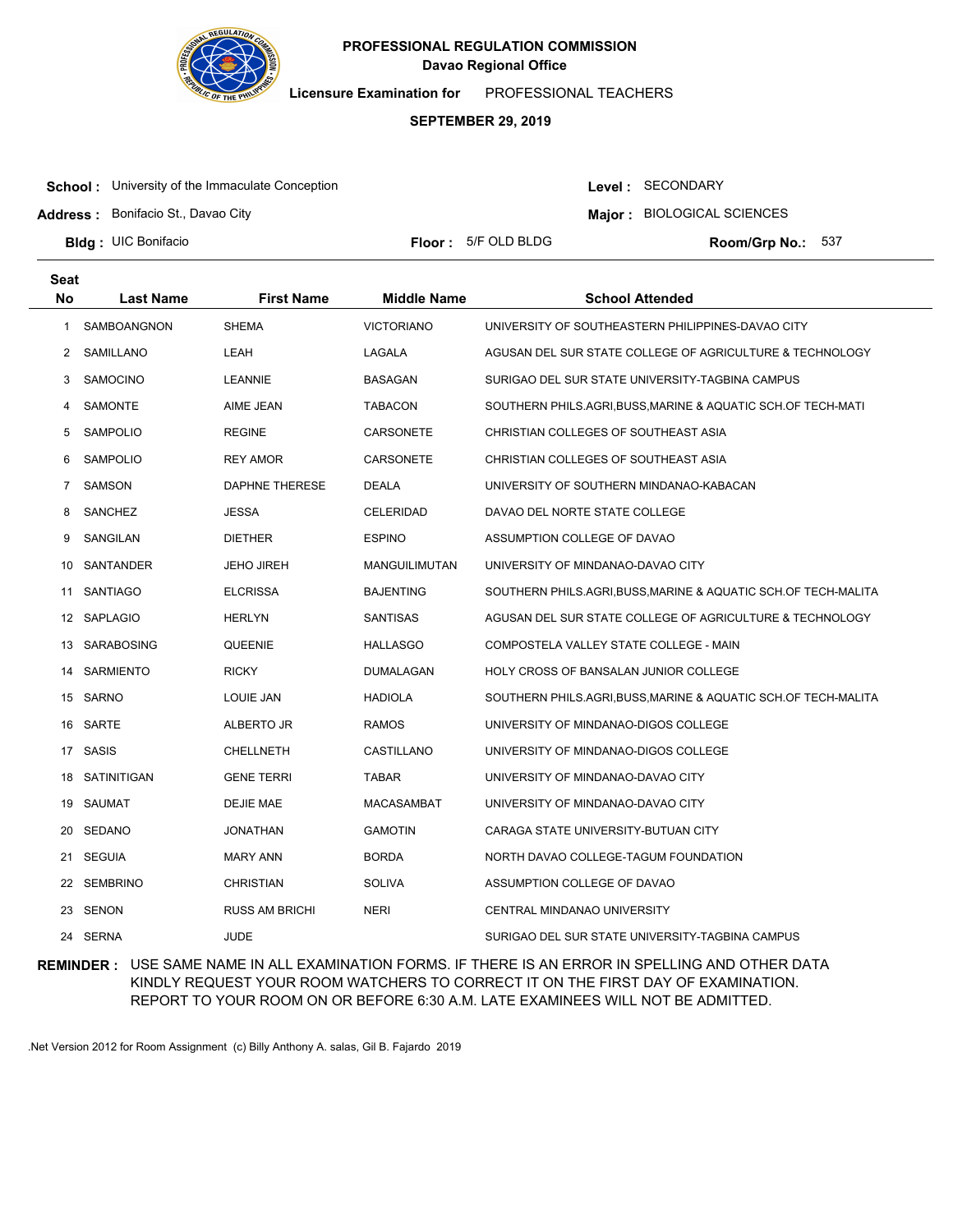

**Licensure Examination for**  PROFESSIONAL TEACHERS

### **SEPTEMBER 29, 2019**

**School:** University of the Immaculate Conception

**Address :** Bonifacio St., Davao City

Level : SECONDARY

**Major : BIOLOGICAL SCIENCES** 

**Bldg: UIC Bonifacio** 

**Floor : 5/F OLD BLDG** 

Room/Grp No.: 538

| <b>Seat</b> |                  |                     |                    |                                                                |
|-------------|------------------|---------------------|--------------------|----------------------------------------------------------------|
| <b>No</b>   | <b>Last Name</b> | <b>First Name</b>   | <b>Middle Name</b> | <b>School Attended</b>                                         |
| 1           | SIGUE            | <b>ANTONETTE</b>    | VILLAGOMEZA        | SAN PEDRO COLLEGE-DAVAO CITY                                   |
| 2           | SILLADA          | <b>ALONA</b>        | DELA VEGA          | DAVAO ORIENTAL STATE COLLEGE OF SCIENCE & TECHNOLOGY           |
| 3           | <b>SIMBAJON</b>  | <b>RUEL</b>         | <b>ORTILANO</b>    | NORTH DAVAO COLLEGE-TAGUM FOUNDATION                           |
| 4           | <b>SIMEON</b>    | <b>KENT HEBRON</b>  | CASTILLO           | NORTH DAVAO COLLEGE-TAGUM FOUNDATION                           |
| 5           | <b>SIMPROSO</b>  | SARAH MAE           | <b>MONROY</b>      | AGUSAN DEL SUR STATE COLLEGE OF AGRICULTURE & TECHNOLOGY       |
| 6           | SINADJAN         | ANNEL               | LAGDAMIN           | BUKIDNON STATE UNIVERSITY-(FOR BUKIDNON STATE COLL)- MAIN      |
| 7           | <b>SINGAG</b>    | <b>DANICA</b>       |                    | COMPOSTELA VALLEY STATE COLLEGE - MAIN                         |
| 8           | <b>SISON</b>     | ALYSA DAPHNE        | <b>SUAYBAGUIO</b>  | SURIGAO DEL SUR STATE UNIVERSITY-TAGBINA CAMPUS                |
| 9           | SOBRECAREY       | <b>EZRA MICHA</b>   | JUANILLO           | DAVAO ORIENTAL STATE COLLEGE OF SCIENCE & TECHNOLOGY           |
| 10          | <b>SOCIAS</b>    | <b>MACMEL</b>       | <b>HOLOTBA</b>     | MEDINA COLLEGE-OZAMIS CITY                                     |
| 11          | SOLANO           | MICHEL JOHN         | GALAGAR            | UNIVERSITY OF THE IMMACULATE CONCEPTION-DAVAO                  |
|             | 12 SOLAS         | <b>NOVEM</b>        | <b>RESUMA</b>      | BUKIDNON STATE UNIVERSITY-(FOR BUKIDNON STATE COLL)- MAIN      |
| 13          | <b>SOLIDUM</b>   | <b>LEAH MAE</b>     | <b>RICABORDA</b>   | ASSUMPTION COLLEGE OF NABUNTURAN                               |
| 14          | SOMBILON         | <b>JIRO</b>         | <b>SUANSING</b>    | SOUTHERN PHILS.AGRI, BUSS, MARINE & AQUATIC SCH.OF TECH-MALITA |
|             | 15 SONSONA       | <b>VALERIE JANE</b> | TIA                | DAVAO ORIENTAL STATE COLLEGE OF SCIENCE & TECHNOLOGY           |
|             | 16 SORO          | <b>ARIES JOHN</b>   |                    | COMPOSTELA VALLEY STATE COLLEGE - MAIN                         |
|             | 17 SOSAS         | <b>KRYSTAL JANE</b> | LUZANO             | UNIVERSITY OF SOUTHERN MINDANAO-KABACAN                        |
|             | 18 SUAREZ        | <b>JOELENE</b>      | CARNAJE            | COTABATO FOUNDATION COLLEGE OF SCIENCE & TECHNOLOGY            |
| 19          | SUGANAN          | <b>CHERYL</b>       | <b>DESIERTO</b>    | DAVAO ORIENTAL STATE COLLEGE OF SCIENCE & TECHNOLOGY           |
| 20          | SUMAGAYSAY       | IVY.                | LUMOYAN            | AGUSAN DEL SUR STATE COLLEGE OF AGRICULTURE & TECHNOLOGY       |
| 21          | <b>SUMILHIG</b>  | <b>EVA</b>          | <b>GIRON</b>       | UNIVERSITY OF SOUTHEASTERN PHILIPPINES-TAGUM                   |
| 22          | TABAY            | <b>JEMIMAH MAE</b>  | <b>OJOYLAN</b>     | UNIVERSITY OF MINDANAO-DAVAO CITY                              |
| 23          | <b>TABIGUE</b>   | MARIEL              | <b>ALEGARBES</b>   | DAVAO ORIENTAL STATE COLLEGE OF SCIENCE & TECHNOLOGY           |
|             | 24 TABUÑAG       | <b>NIQUE SYRIL</b>  | <b>DAUGDAUG</b>    | SOUTHERN PHILS.AGRI,BUSS,MARINE & AQUATIC SCH.OF TECH-MATI     |

**REMINDER :** USE SAME NAME IN ALL EXAMINATION FORMS. IF THERE IS AN ERROR IN SPELLING AND OTHER DATA KINDLY REQUEST YOUR ROOM WATCHERS TO CORRECT IT ON THE FIRST DAY OF EXAMINATION. REPORT TO YOUR ROOM ON OR BEFORE 6:30 A.M. LATE EXAMINEES WILL NOT BE ADMITTED.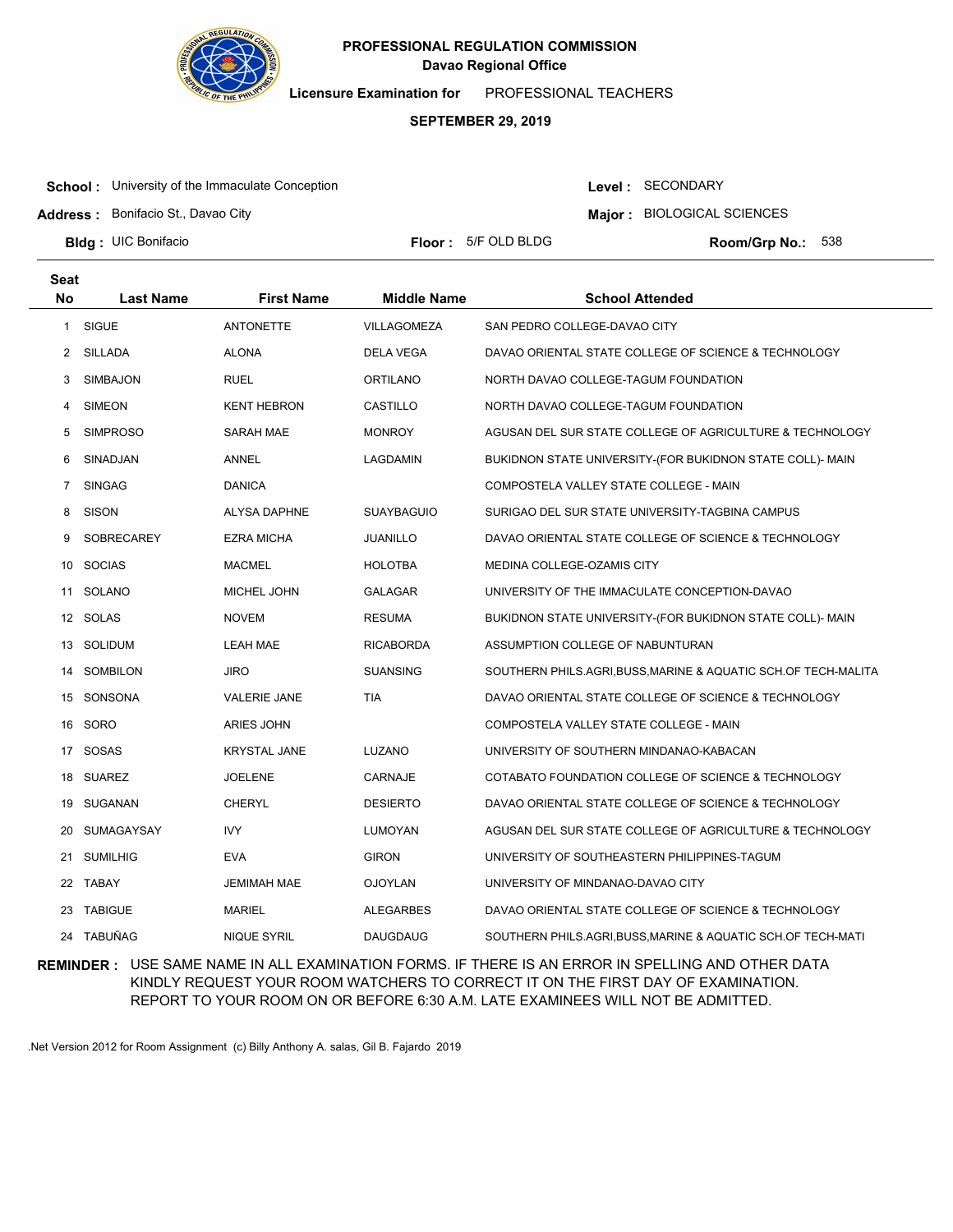

**Licensure Examination for**  PROFESSIONAL TEACHERS

### **SEPTEMBER 29, 2019**

**School:** University of the Immaculate Conception

Level : SECONDARY

**Major : BIOLOGICAL SCIENCES** 

**Address :** Bonifacio St., Davao City

**Bldg: UIC Bonifacio** 

**Floor : 5/F OLD BLDG** 

Room/Grp No.: 539

| Seat      |                    |                      |                    |                                                                |
|-----------|--------------------|----------------------|--------------------|----------------------------------------------------------------|
| <b>No</b> | <b>Last Name</b>   | <b>First Name</b>    | <b>Middle Name</b> | <b>School Attended</b>                                         |
| 1         | <b>TAGALOG</b>     | <b>ALANNA MHARIE</b> | <b>BROÑOLA</b>     | UNIVERSITY OF SOUTHEASTERN PHILIPPINES-DAVAO CITY              |
| 2         | <b>TAGALOG</b>     | <b>JHONMARK</b>      | <b>RAMOSO</b>      | AGUSAN DEL SUR STATE COLLEGE OF AGRICULTURE & TECHNOLOGY       |
| 3         | TAJALE             | <b>LADY GRACE</b>    | <b>RAMOS</b>       | CARAGA STATE UNIVERSITY-BUTUAN CITY                            |
| 4         | <b>TALISIC</b>     | SHENA MAE            | <b>SUMAMPONG</b>   | CARAGA STATE UNIVERSITY-BUTUAN CITY                            |
| 5         | <b>TAMALA</b>      | ALVIE JOY            | <b>GALA</b>        | <b>MATI DOCTORS COLLEGE</b>                                    |
| 6         | <b>TAMBALANGON</b> | JOVITO JR.           | <b>FONTANARES</b>  | <b>HOLY CROSS OF BANSALAN JUNIOR COLLEGE</b>                   |
| 7         | <b>TAMPOS</b>      | <b>CHARLENE</b>      | PANUGALON          | SOUTHERN PHILS.AGRI, BUSS, MARINE & AQUATIC SCH.OF TECH-MALITA |
| 8         | <b>TANAMAN</b>     | <b>BENZ LYDYLEE</b>  | <b>GOCELA</b>      | UNIVERSITY OF SOUTHEASTERN PHILIPPINES-DAVAO CITY              |
| 9         | <b>TAPING</b>      | <b>JASPER JEROME</b> | <b>ROBLES</b>      | UNIVERSITY OF MINDANAO-DIGOS COLLEGE                           |
|           | 10 TAPOROC         | <b>RENATO JR</b>     | <b>SARABIA</b>     | UNIVERSITY OF SOUTHEASTERN PHILIPPINES-DAVAO CITY              |
|           | 11 TASTAR          | <b>ADRIAN</b>        | <b>PEREZ</b>       | CARAGA STATE UNIVERSITY-BUTUAN CITY                            |
|           | 12 TEMPORADO       | <b>BJ TEODOR</b>     | <b>NAMIT</b>       | CARAGA STATE UNIVERSITY-BUTUAN CITY                            |
|           | 13 TERING          | LADY HOPE            | <b>ANTIPALA</b>    | SURIGAO DEL SUR STATE UNIVERSITY- MAIN CAMPUS                  |
|           | 14 TERSE           | <b>JOSEPH</b>        | <b>SUMACOT</b>     | SURIGAO DEL SUR STATE UNIVERSITY- MAIN CAMPUS                  |
|           | 15 TEVES           | <b>DYNA</b>          | LIGARAY            | JOHN PAUL II COLLEGE                                           |
|           | 16 TIBAS           | <b>JOHN ANTHONY</b>  | <b>PILONGO</b>     | UNIVERSITY OF THE IMMACULATE CONCEPTION-DAVAO                  |
|           | 17 TIEMPO          | NICO REY             | DE GRACIA          | BUKIDNON STATE UNIVERSITY-STO TOMAS EXTERNAL STUDIES CTR.      |
|           | 18 TIU             | <b>CHRISTIAN</b>     | <b>RAMOS</b>       | MINDANAO MEDICAL FOUNDATION COLLEGE                            |
| 19        | <b>TOKE</b>        | <b>RAIHANA</b>       | <b>UMPAR</b>       | CENTRAL MINDANAO UNIVERSITY                                    |
| 20        | <b>TOMAS</b>       | <b>KIMBERL</b>       | MAMAUAG            | ADVENTIST UNIVERSITY OF THE PHILIPPINES                        |
| 21        | <b>TOÑARES</b>     | <b>DAISYRIE</b>      | <b>MOZO</b>        | DAVAO ORIENTAL STATE COLLEGE OF SCIENCE & TECHNOLOGY           |
| 22        | TORAJA             | <b>GEMARIE</b>       | <b>ONDONA</b>      | SURIGAO DEL SUR STATE UNIVERSITY- MAIN CAMPUS                  |
| 23        | <b>TOREJANO</b>    | ROGER II             | LOZANO             | SOUTHERN PHILS.AGRI,BUSS,MARINE & AQUATIC SCH.OF TECH-MATI     |
|           | 24 TORIO           | <b>APRELLE ANN</b>   | <b>PACAMPARA</b>   | NOTRE DAME UNIVERSITY                                          |

**REMINDER :** USE SAME NAME IN ALL EXAMINATION FORMS. IF THERE IS AN ERROR IN SPELLING AND OTHER DATA KINDLY REQUEST YOUR ROOM WATCHERS TO CORRECT IT ON THE FIRST DAY OF EXAMINATION. REPORT TO YOUR ROOM ON OR BEFORE 6:30 A.M. LATE EXAMINEES WILL NOT BE ADMITTED.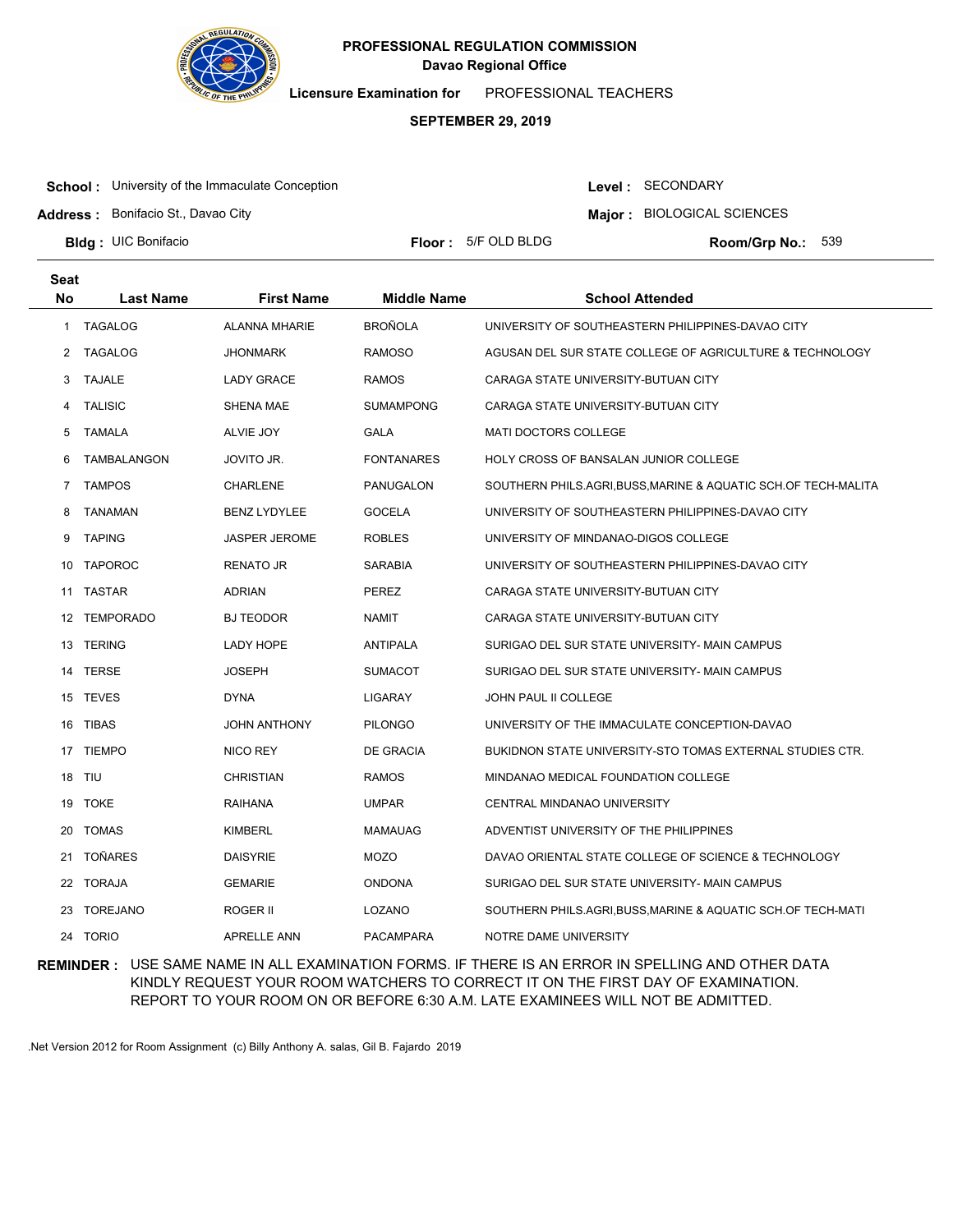

**Licensure Examination for**  PROFESSIONAL TEACHERS

### **SEPTEMBER 29, 2019**

**School:** University of the Immaculate Conception

**Address :** Bonifacio St., Davao City

Level : SECONDARY

**Major : BIOLOGICAL SCIENCES** 

**Bldg: UIC Bonifacio** 

**Floor :** 5/F NEW BLDG

Room/Grp No.: 540

| <b>Seat</b> |                   |                       |                    |                                                                |
|-------------|-------------------|-----------------------|--------------------|----------------------------------------------------------------|
| <b>No</b>   | <b>Last Name</b>  | <b>First Name</b>     | <b>Middle Name</b> | <b>School Attended</b>                                         |
| 1           | <b>TOROBA</b>     | <b>JAMES REY</b>      |                    | DAVAO ORIENTAL STATE COLLEGE OF SCIENCE & TECHNOLOGY           |
| 2           | <b>TOROBA</b>     | JEMIMA ARA MARIE      | PADILLA            | DAVAO ORIENTAL STATE COLLEGE OF SCIENCE & TECHNOLOGY           |
| 3           | <b>TORRENUEVA</b> | <b>CRIS JOHN</b>      | <b>SANTOS</b>      | SOUTHERN PHILS.AGRI,BUSS,MARINE & AQUATIC SCH.OF TECH-MATI     |
| 4           | <b>TRIUMFANTE</b> | <b>CARMEL THERESE</b> | CANUMAY            | NOTRE DAME OF MIDSAYAP COLLEGE                                 |
| 5           | <b>TUBA</b>       | JUNARIE JOY           | MASAGLANG          | SOUTHERN PHILS.AGRI, BUSS, MARINE & AQUATIC SCH.OF TECH-MALITA |
| 6           | <b>TUBIANOSA</b>  | <b>MANUEL JR</b>      | <b>BUYO</b>        | ASSUMPTION COLLEGE OF NABUNTURAN                               |
| 7           | <b>TUBIGON</b>    | JANDAREL              | <b>ARNAIZ</b>      | DAVAO ORIENTAL STATE COLLEGE OF SCIENCE & TECHNOLOGY           |
| 8           | <b>TUGAHAN</b>    | PAUL ANDREW           | CALLORA            | ATENEO DE DAVAO UNIVERSITY                                     |
| 9           | <b>TUMALA</b>     | <b>EJAYSON</b>        | <b>PELENIO</b>     | DAVAO ORIENTAL STATE COLLEGE OF SCIENCE & TECHNOLOGY           |
| 10          | TUMANDA           | <b>YVONNE</b>         | <b>GALLANO</b>     | DAVAO CENTRAL COLLEGE                                          |
|             | 11 TURA           | JAY                   | <b>ROSTATA</b>     | AGUSAN DEL SUR STATE COLLEGE OF AGRICULTURE & TECHNOLOGY       |
|             | 12 TURINGAN       | <b>IVAN JAY</b>       | <b>MATURAN</b>     | UNIVERSITY OF SOUTHEASTERN PHILIPPINES-DAVAO CITY              |
|             | 13 TURTUR         | <b>CLARENCE VIE</b>   | <b>OCIER</b>       | <b>NEW ERA UNIVERSITY</b>                                      |
|             | 14 UBAT           | <b>DRAHCIR</b>        | <b>EREBIAS</b>     | HOLY CROSS OF BANSALAN JUNIOR COLLEGE                          |
| 15          | UMALI             | <b>DANICA</b>         | <b>VENERACION</b>  | ASSUMPTION COLLEGE OF NABUNTURAN                               |
| 16          | <b>URQUIZA</b>    | <b>FRANCIS LEO</b>    | <b>AUSTRIA</b>     | SAN PEDRO COLLEGE-DAVAO CITY                                   |
|             | 17 USMAN          | <b>RAHEMIN</b>        | LAMALAN            | DATU IBRAHIM PAGLAS MEMORIAL COLLEGE                           |
| 18          | <b>UTBO</b>       | <b>MARY JOY</b>       | <b>BALAUD</b>      | CENTRAL MINDANAO UNIVERSITY                                    |
|             | 19 VALCURZA       | <b>JULES</b>          | <b>VERSOZA</b>     | DAVAO ORIENTAL STATE COLLEGE OF SCIENCE & TECHNOLOGY           |
|             | 20 VALDEZ         | <b>ZYRENE ROSE</b>    | <b>BASTE</b>       | UNIVERSITY OF MINDANAO-TAGUM                                   |
|             | 21 VALENTIN       | <b>MAE ANN</b>        | <b>BICARE</b>      | UNIVERSITY OF SOUTHEASTERN PHILIPPINES-DAVAO CITY              |
|             | 22 VALES          | <b>CRISTINE JOY</b>   | <b>ABASTILLAS</b>  | SAINT PETER'S COLLEGE OF TORIL                                 |
|             | 23 VALIENTE       | SHIELA JOY            | <b>CAHAPAY</b>     | MATS COLLEGE OF TECHNOLOGY                                     |
|             | 24 VALLES         | <b>MUHAYMINA</b>      | <b>MAMACAO</b>     | DAVAO ORIENTAL STATE COLLEGE OF SCIENCE & TECHNOLOGY           |

**REMINDER :** USE SAME NAME IN ALL EXAMINATION FORMS. IF THERE IS AN ERROR IN SPELLING AND OTHER DATA KINDLY REQUEST YOUR ROOM WATCHERS TO CORRECT IT ON THE FIRST DAY OF EXAMINATION. REPORT TO YOUR ROOM ON OR BEFORE 6:30 A.M. LATE EXAMINEES WILL NOT BE ADMITTED.